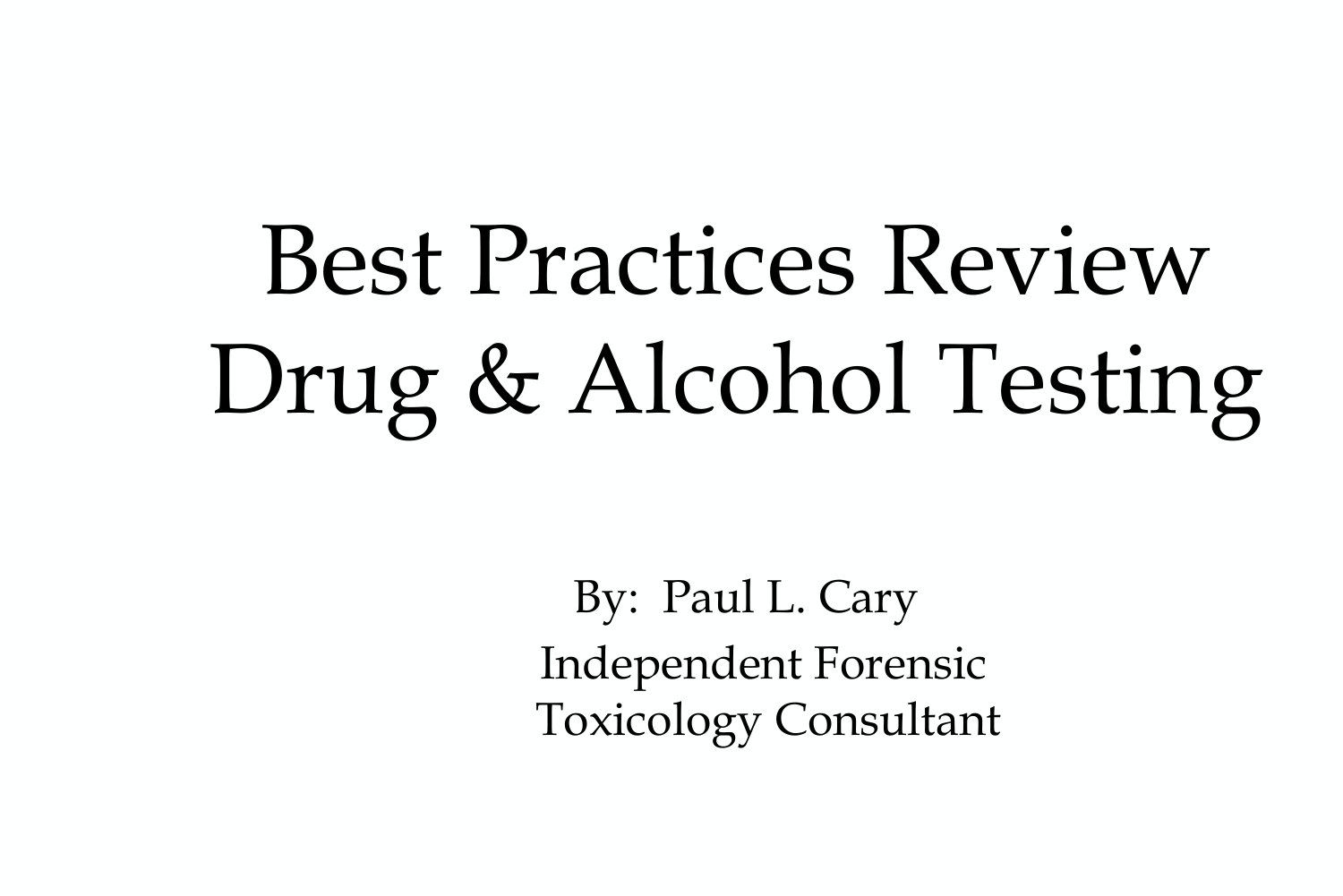#### **ADULT DRUG COURT BEST PRACTICE STANDARDS**

**VOLUME II** 

NATIONAL ASSOCIATION OF DRUG COURT PROFESSIONALS ALEXANDRIA, VIRGINIA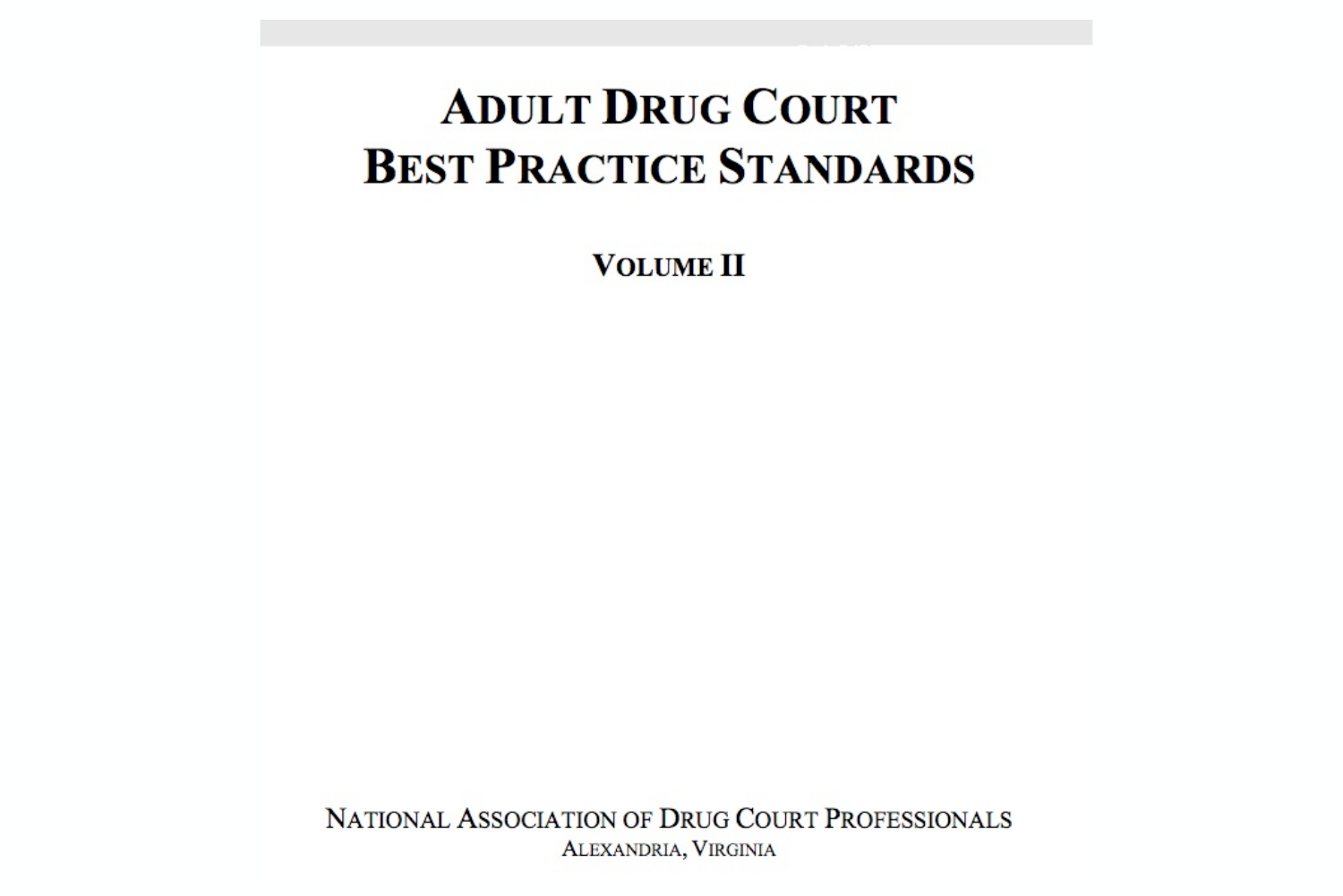#### ADULT DRUG COURT BEST PRACTICE STANDARDS COMMITTEE

#### **COMMITTEE CO-CHAIRS**

Douglas B. Marlowe, JD, PhD Chief of Science, Law, and Policy **NADCP** Alexandria, Virginia

Carson L. Fox, Jr., JD **Chief Operating Officer NADCP** Alexandria, Virginia

#### **COMMITTEE MEMBERS**

P. Karen Blackburn, MA Program Administrator Administrative Office of Pennsylvania Courts

Pennsylvania Supreme Court Philadelphia, Pennsylvania

Peter Bochert Statewide Drug Court Coordinator New Mexico Administrative Office of the Courts Santa Fe, New Mexico

Shannon M. Carey, PhD Copresident Sr. Research Associate NPC Research

Portland, Oregon Paul L. Cary, MS **Scientific Director Toxicology Laboratory** University of Missouri Health Care Columbia, Missouri

Fred L. Checomargraph D Principal Court Research Consultant National Center for State Courts Williamsburg, Virginia

Michael W. Finigan, PhD President (Ret.) NPC Research Portland, Oregon

Hon. Karen Freeman-Wilson Mayor City of Gary, Indiana

Carolyn D. Hardin, MPA Senior Director National Drug Court Institute Alexandria, Virginia

Mary Kay Hudson, LSW Director of Court Services Indiana Judicial Center Indianapolis, Indiana

Deborah Koetzle, PhD Associate Professor & Executive Officer Doctoral Program in Criminal Justice John Jay College of Criminal Justice/CUNY New York, New York

Mike Loeffler, JD Fellow, NDCI Sr. Assistant District Attorney Bristow, Oklahoma

Austine M. Long, JD Program Attorney **Indigent Defense Education** University of North Carolina School of Government Chapel Hill, North Carolina

John N. Marr, MS **Executive Minister** Boones Creek Christian Church Johnson City, Tennessee

Hon. William G. Meyer (Ret.) Managing Arbiter Judicial Arbiter Group, Inc. Denver, Colorado

Valerie Raine, JD Statewide Drug Court Coordinator New York Unified Court System New York, New York

Hon. Robert G. Rancourt Minnesota District Court Judge Minnesota Judicial Branch Center City, Minnesota

Aaron Roussell, PhD **Assistant Professor** Department of Criminal Justice & Criminology **Washington State University** Pullman, Washington

Richard H. Schwermer, JD **Assistant State Court Administrator** Utah Administrative Office of the Courts Salt Lake City, Utah

Jacqueline Van Wormer, PhD **Assistant Professor** Department of Criminal Justice & Criminology **Washington State University** Pullman, Washington

Carol A. Venditto, MPA Statewide Drug Court Manager (Ret.) Administrative Office of the Courts Trenton, New Jersey

Terrence D. Walton, MSW, CSAC Chief of Standards **NADCP** Alexandria, Virginia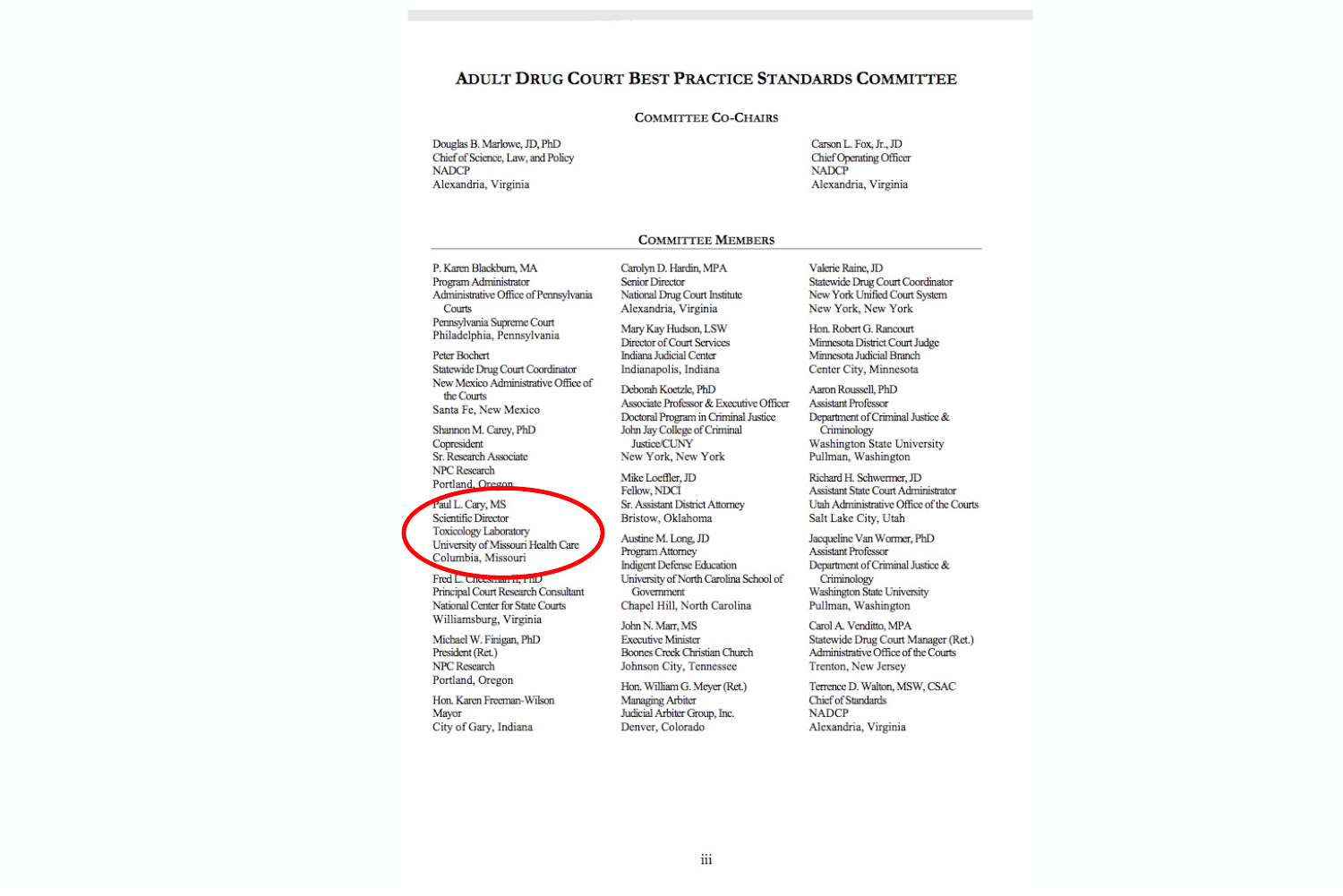# Are "Best Practices" Mandatory?

# "Best Practices" are GOALS!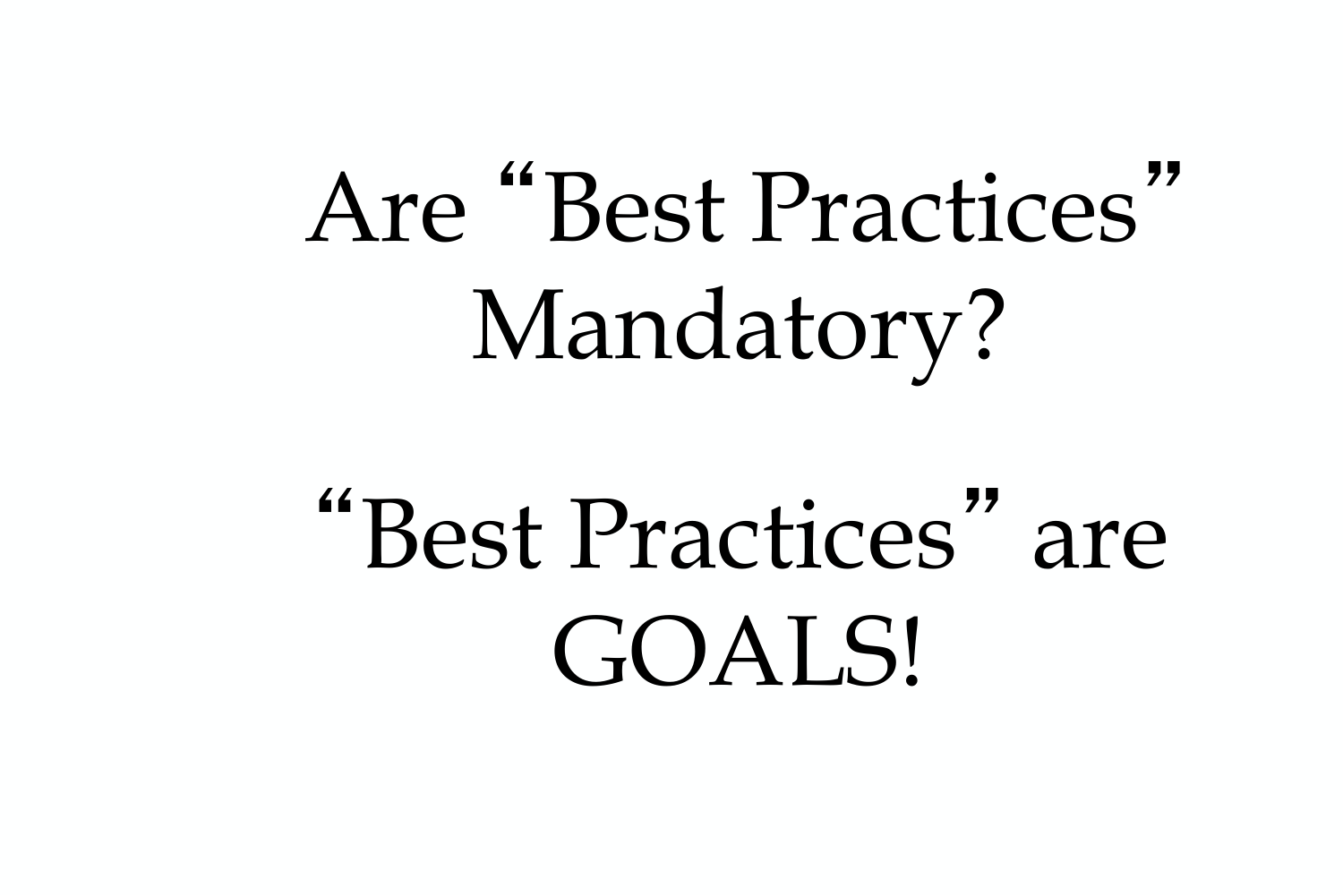# Drug Testing Basics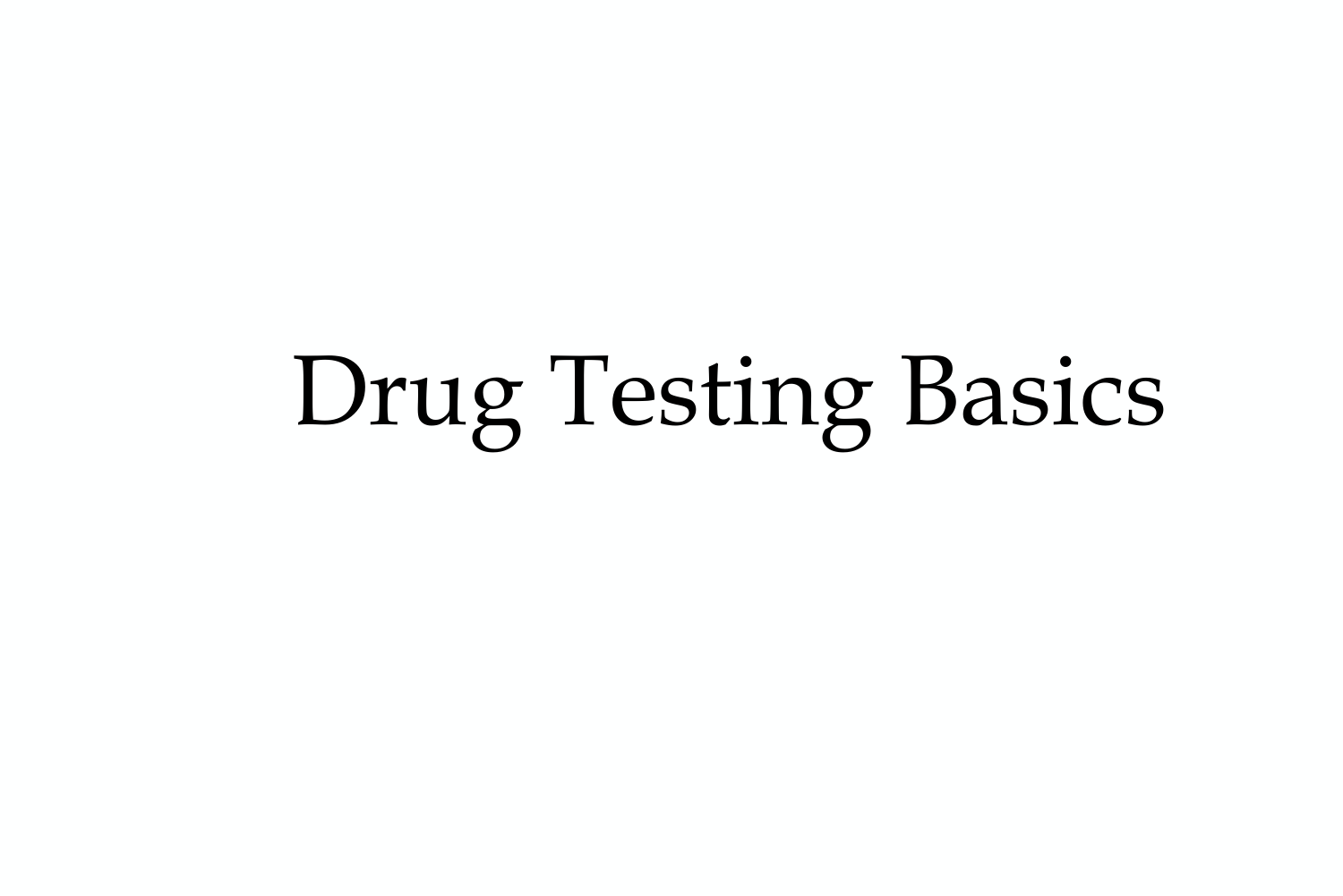## Reasons for Drug Testing - WHY?

- act as a deterrent to future drug use
- identify participants who are maintaining abstinence
- identify participants who have relapsed ◆ rapid intervention
	- ◆ efficient utilization of limited resources
- provides incentive, support and accountability for participants
- adjunct to treatment & frames sanction decisions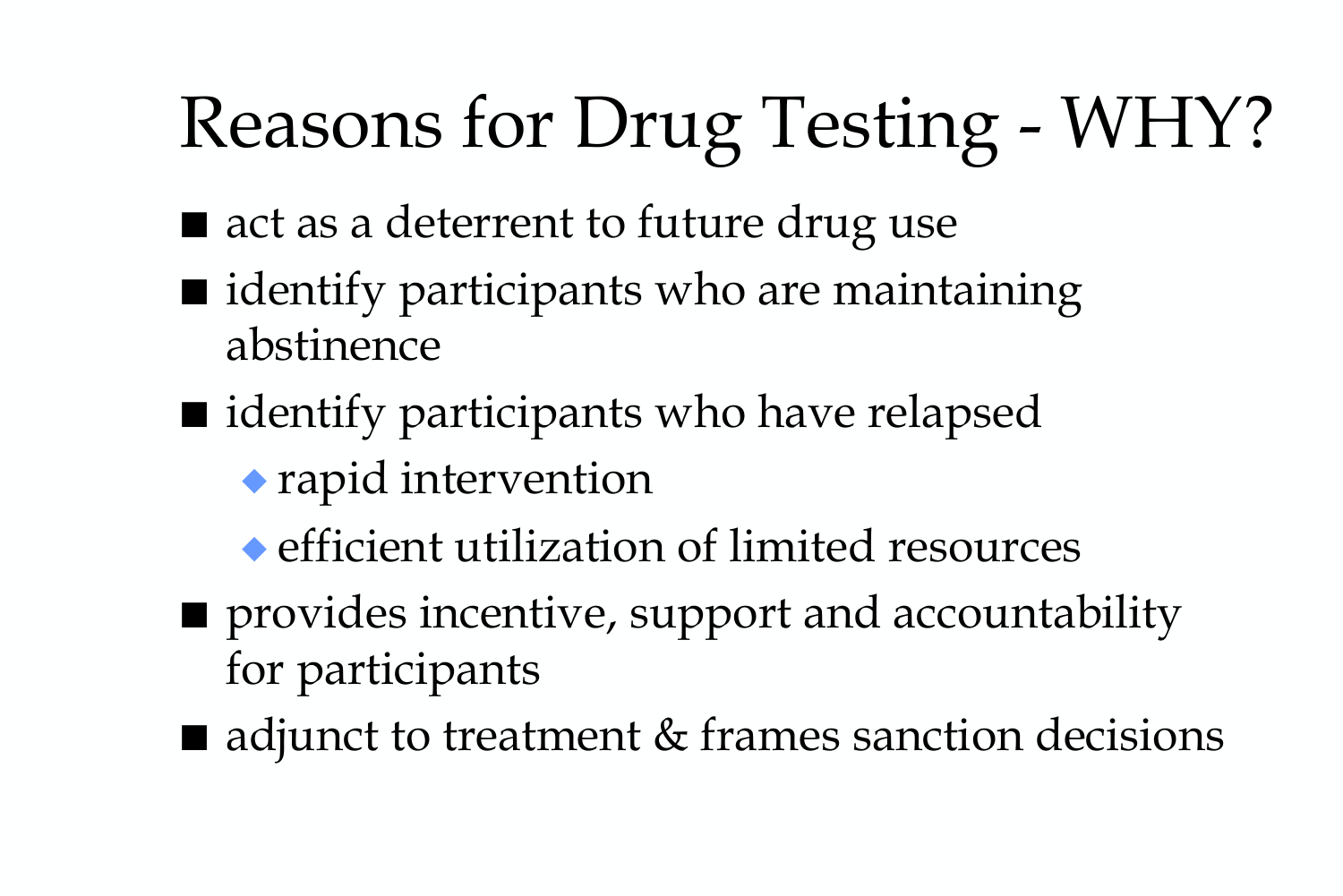#### Drug Testing Specimens

- urine current specimen of choice
	- ◆ generally readily available large quantities
	- ◆ contains high concentrations of drugs
	- ◆ good analytical specimen
	- ◆ provides both recent and past usage
- alternative specimens
	- ◆ breath
	- ◆ hair
	- ◆ sweat patch test
	- ◆ saliva oral fluids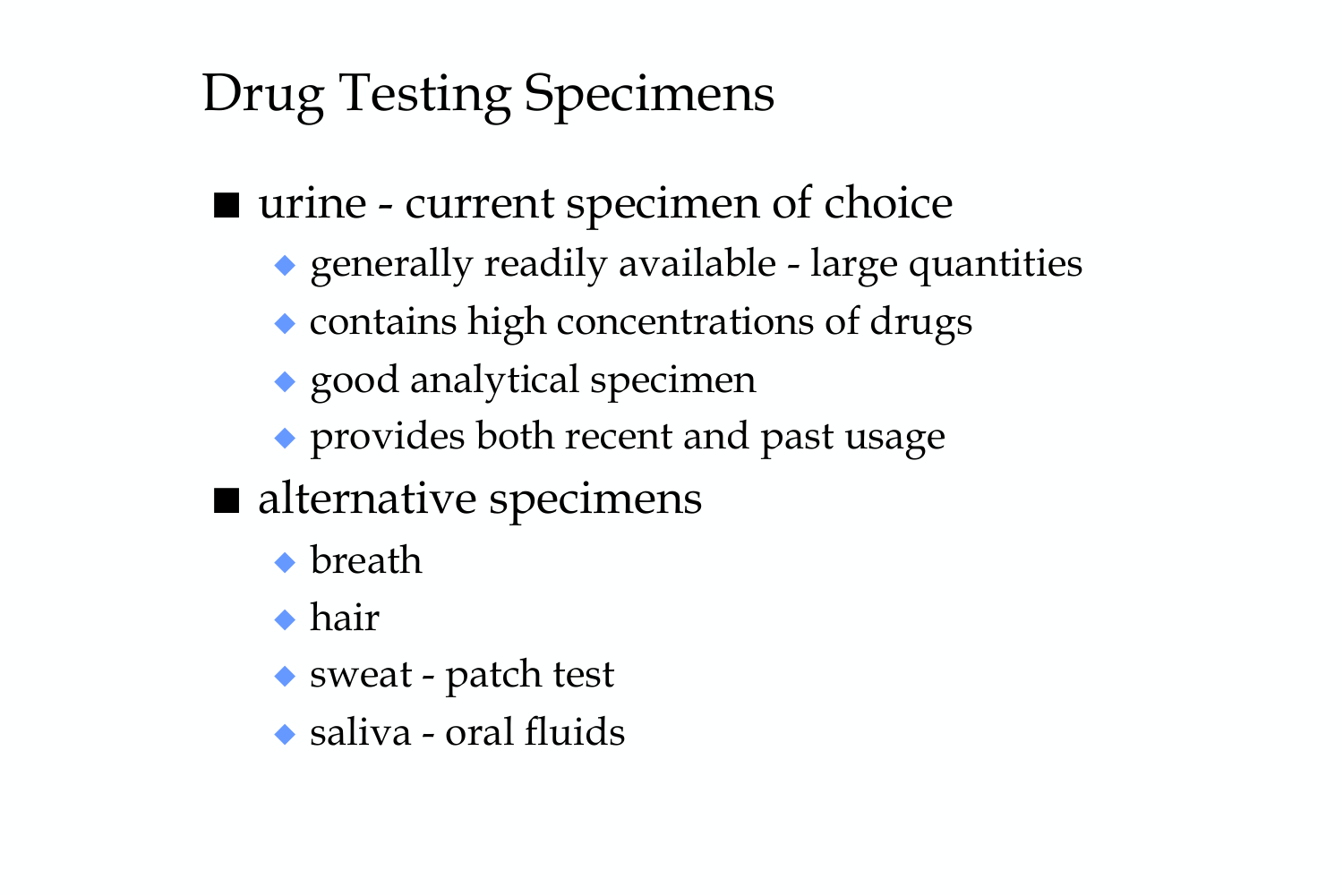#### Characteristics of a Good Drug Test:

- scientifically valid
	- ◆ employs proven methods & techniques
	- ◆ accepted by the scientific community
- legally defensible
	- ◆ able to withstand challenge
	- ◆ established court track record
	- ◆ scrutinized by legal/judicial review
- therapeutically beneficial
	- ◆ provides accurate profile of client's drug use
	- ◆ provides rapid results for appropriate response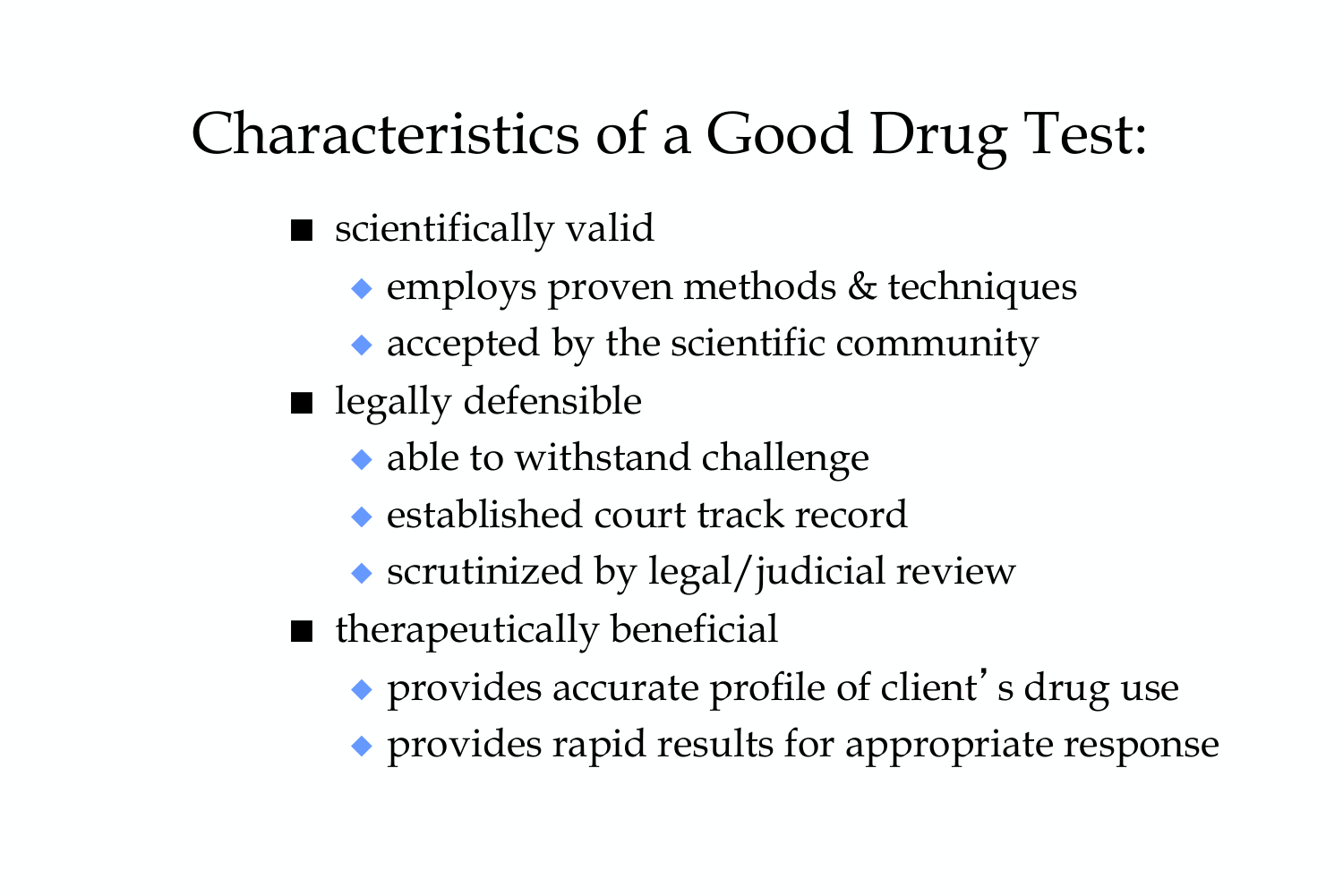### Drug Testing Reality Check

- When developing and administering your drug testing program assume that the participants you are testing know more about urine drug testing than you do!
- Sources:
	- ◆ Internet
	- ◆ High Times magazine
	- ◆ other court clients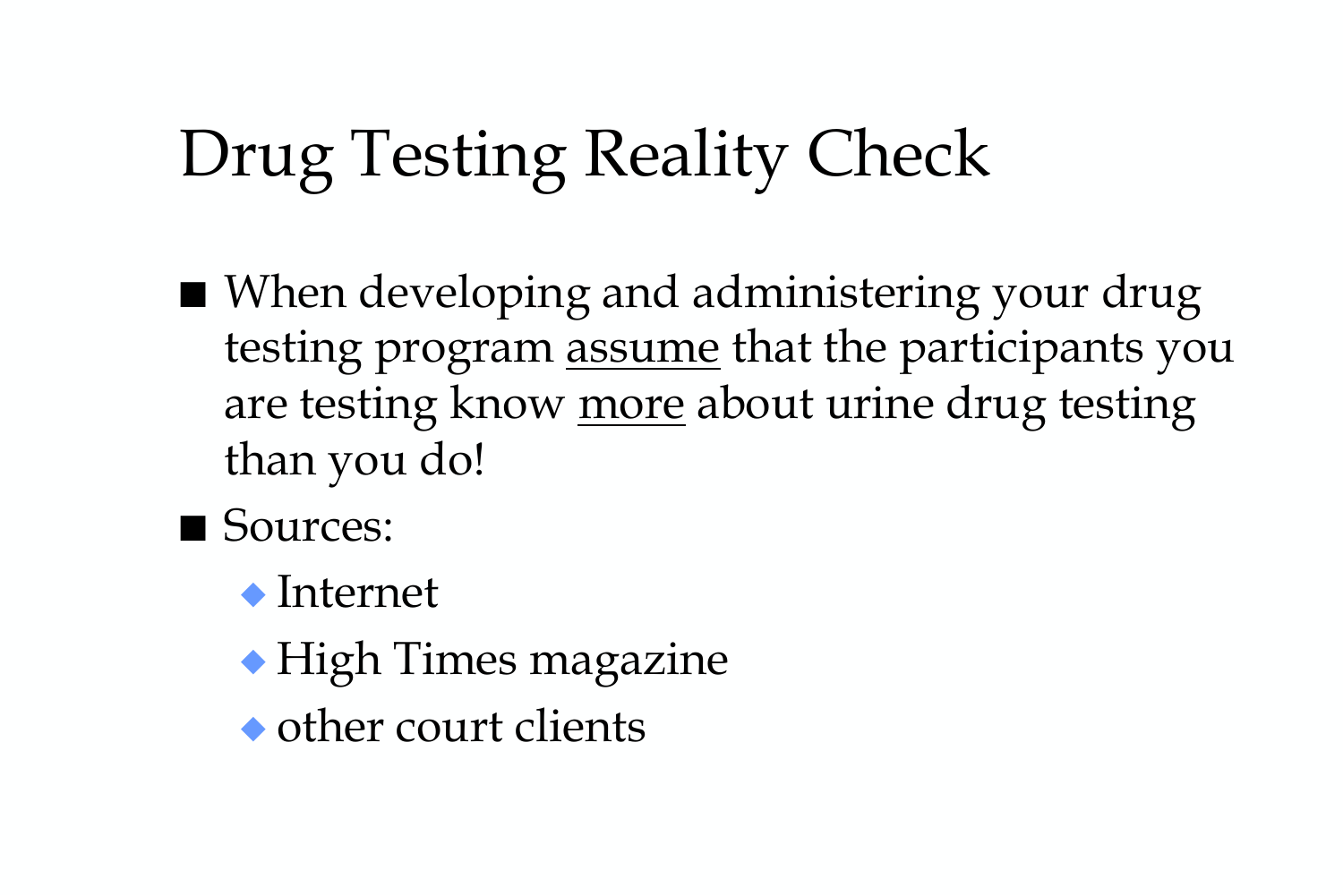# A. Frequent Testing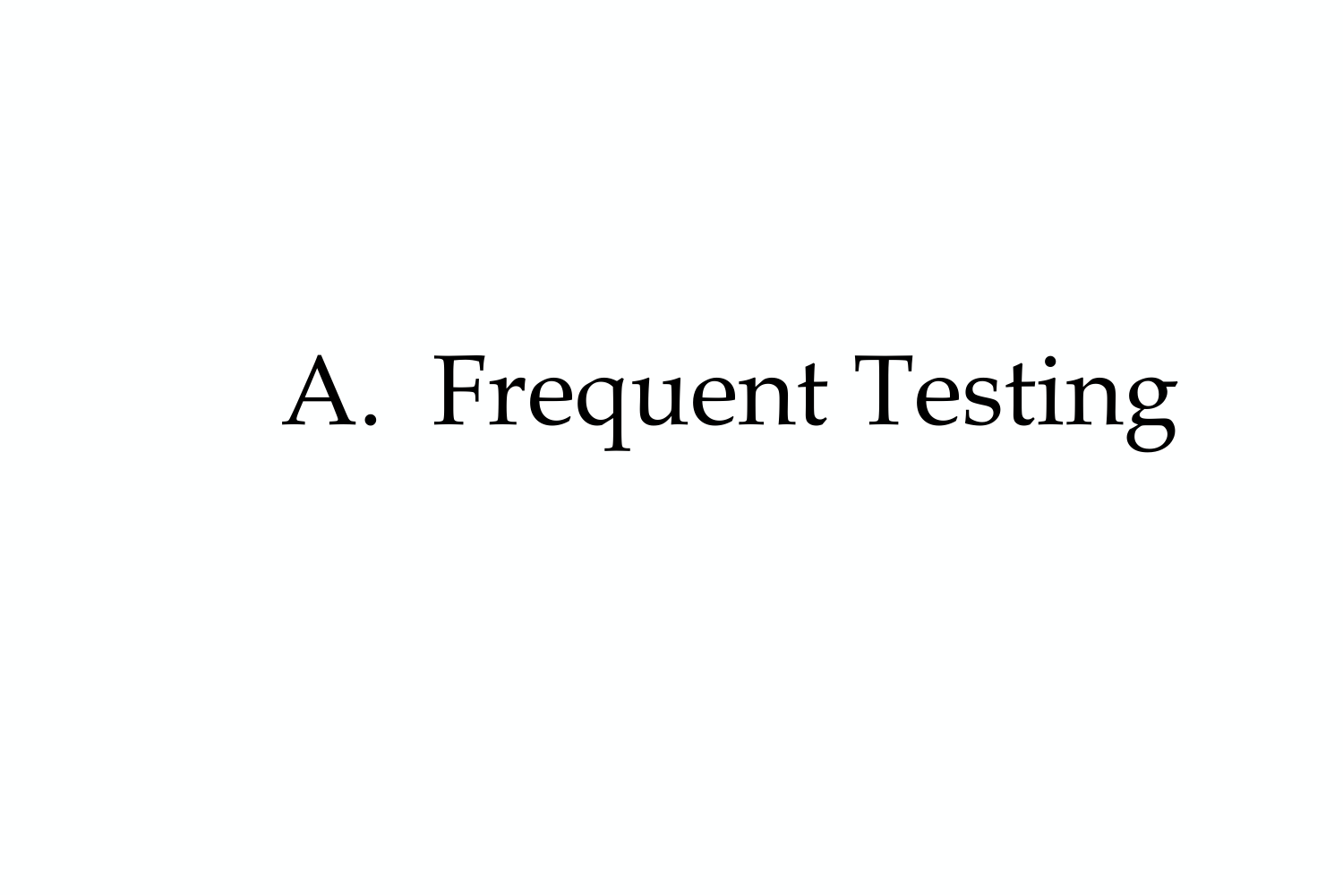## Frequency of Testing

- drug courts often reduce testing frequency for nontherapeutic reasons
	- ◆ cost saving measure
	- ◆ reward for good behavior
	- ◆ incentive for phase advancement
- phase advancement often equates to a reduction in therapeutic measures
	- ◆ fewer staffings
	- ◆ reduced time before the judge
	- ◆ reduced supervision (visits with case workers/PO's)
	- ◆ reduction in treatment sessions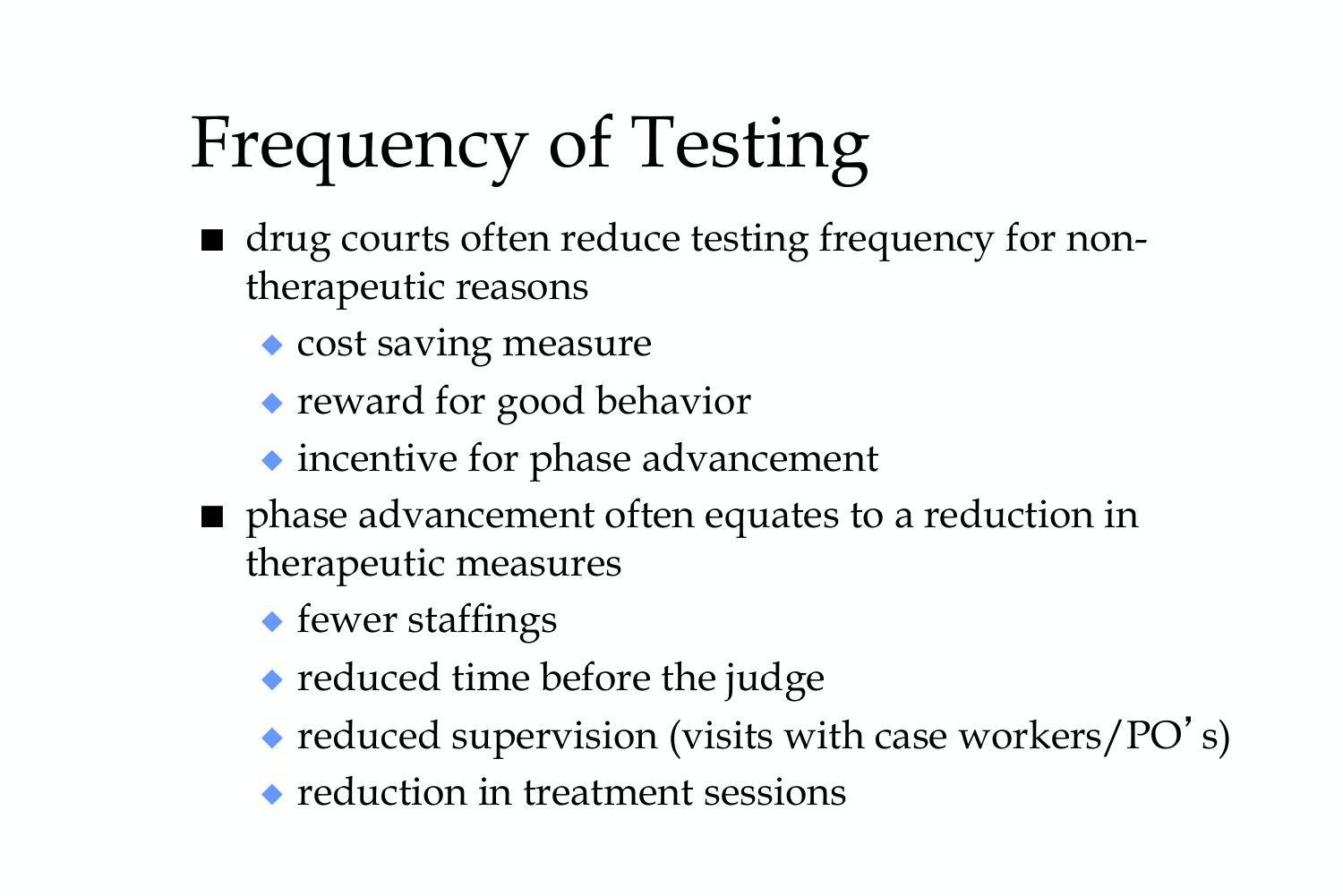How does the court know, if these reductions in therapeutic measures has not increased the potential or risk for client relapse?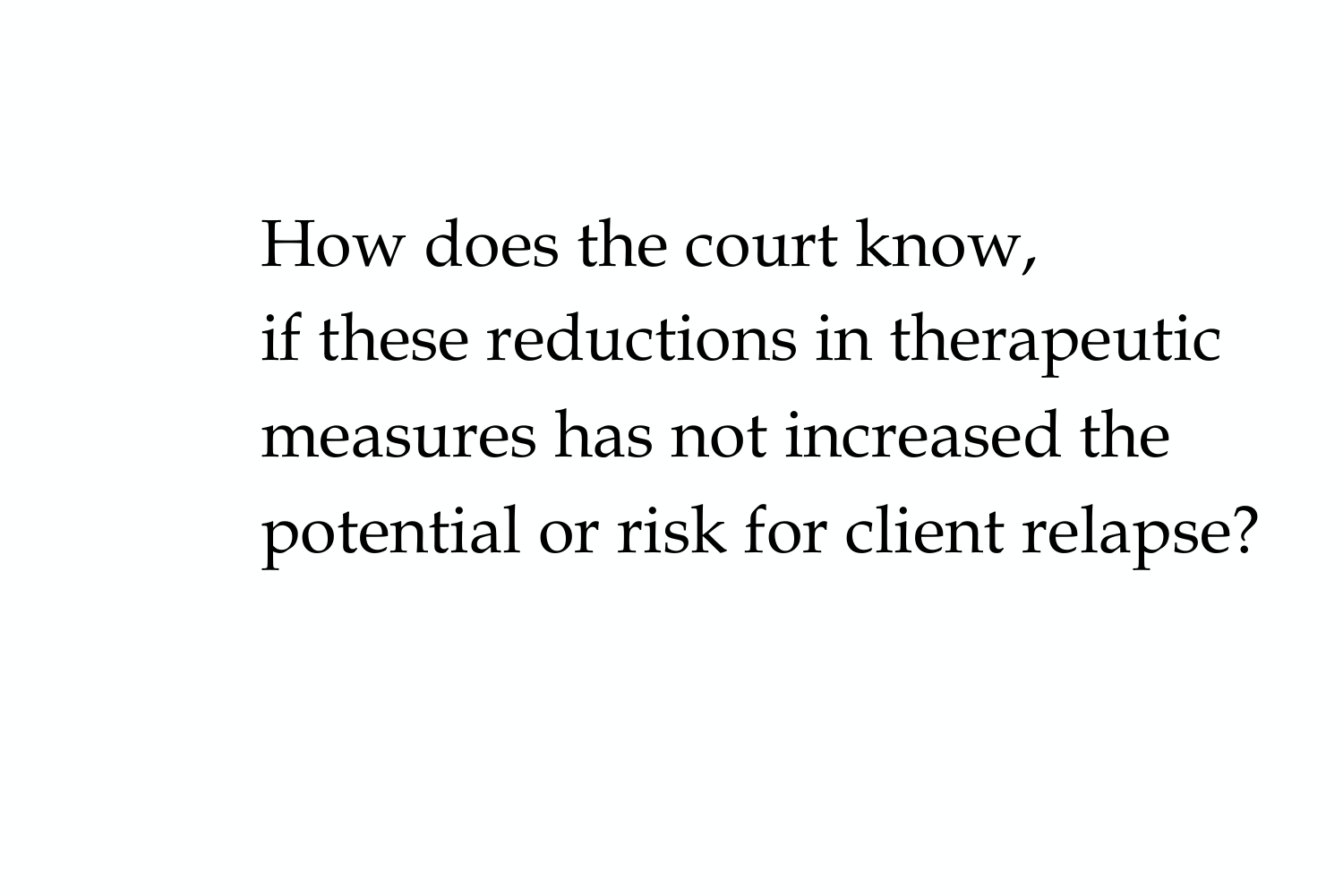## How Often to Drug Test?

- Drug and alcohol testing is performed frequently enough to ensure substance use is detected quickly and reliably.
- for urine test as often as possible at least twice weekly
- ankle monitors 90 days
- tests that have short detection windows more frequently
- testing frequency remains constant throughout phase progression

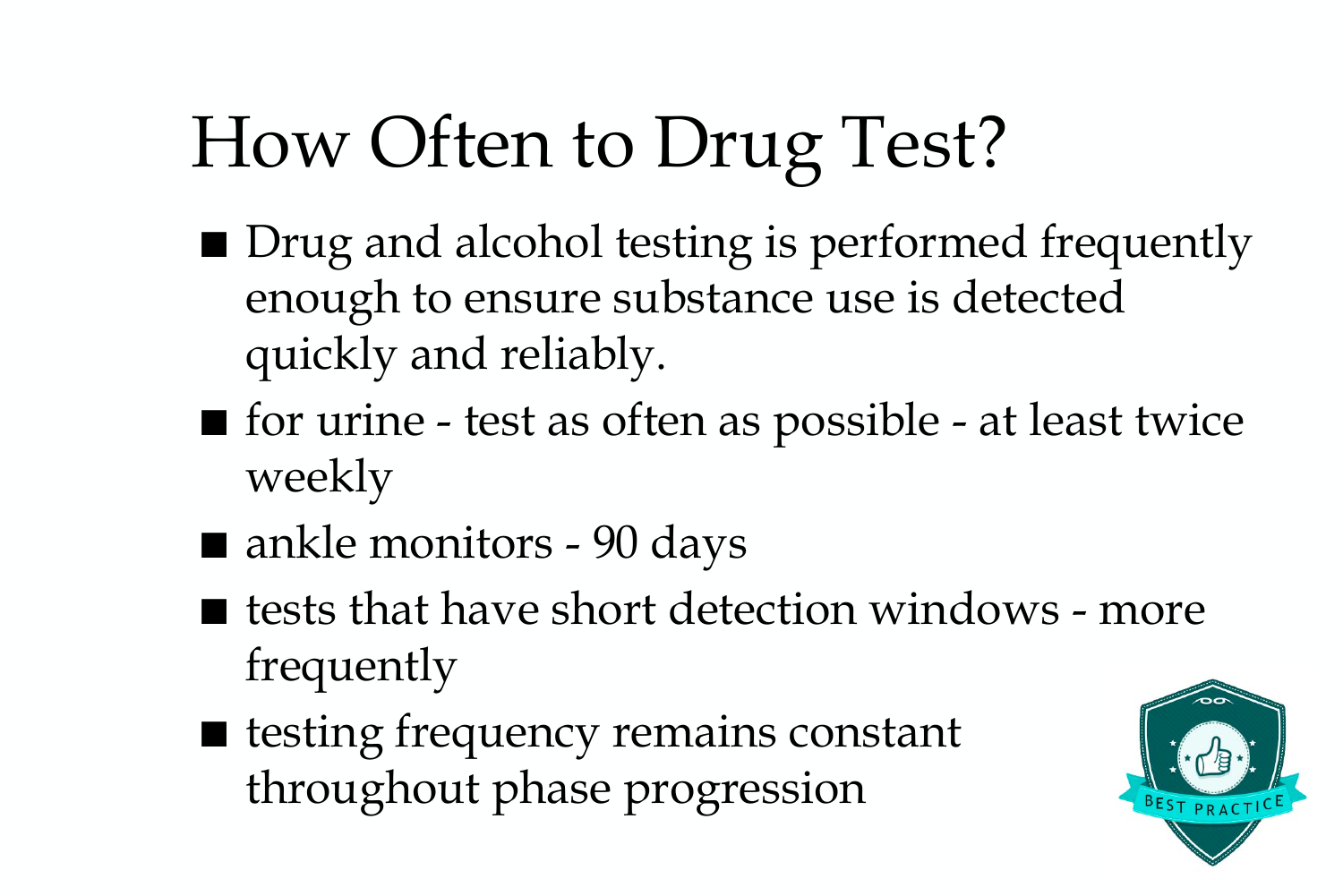### Twice Per Week?

- Drug and alcohol testing is within the direct preview and control of the drug court & it's affiliated programs (i.e. team members)
- Tests for which you do not have immediate & free access to results – DON'T COUNT
- Tests which are not witnessed DON'T COUNT
- Tests that are significantly different in composition or cutoff levels – DON'T COUNT
- Tests where confirmation is not available DON'T COUNT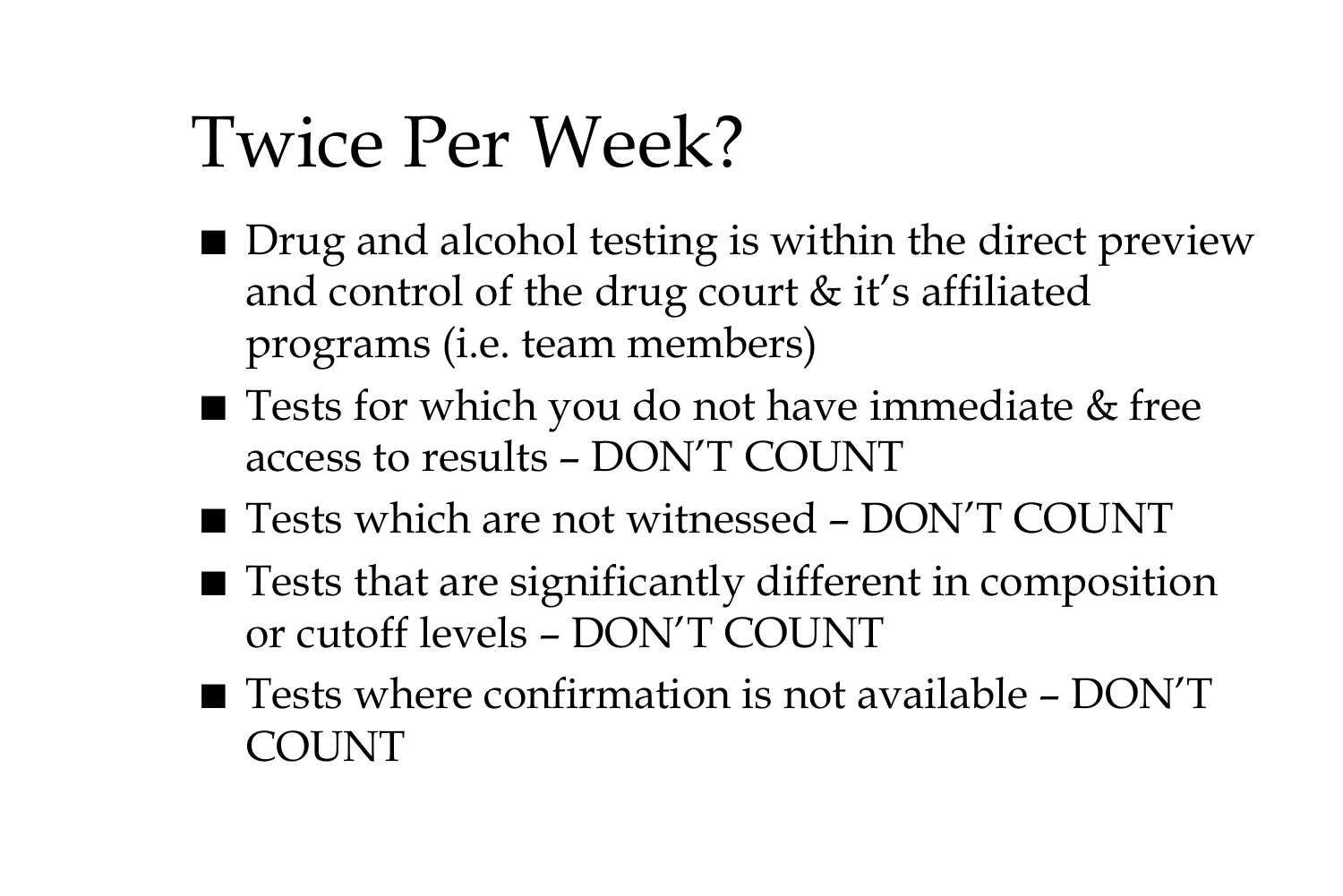# B. Random Testing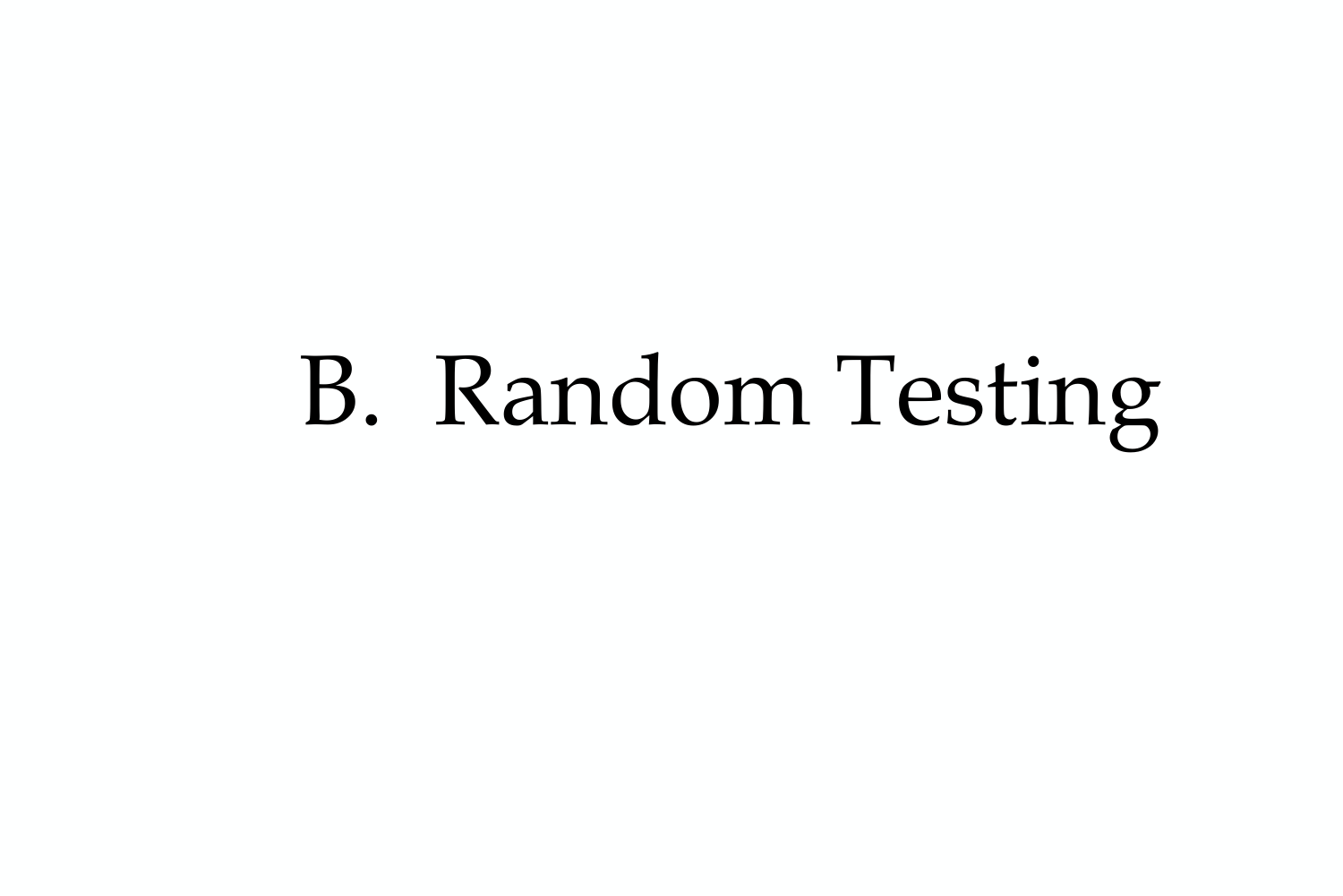# Keep 'Em Guessing



- The schedule of drug and alcohol testing is random and unpredictable.
- effective drug testing <u>must</u> be random
	- ◆ equal chance of being tested on any given day -INCLUDING weekends and holidays
	- ◆ unexpected, unannounced, unanticipated
	- ◆ limit time between notification & testing
- urine no longer than 8 hours following notification ■ four hours for oral fluids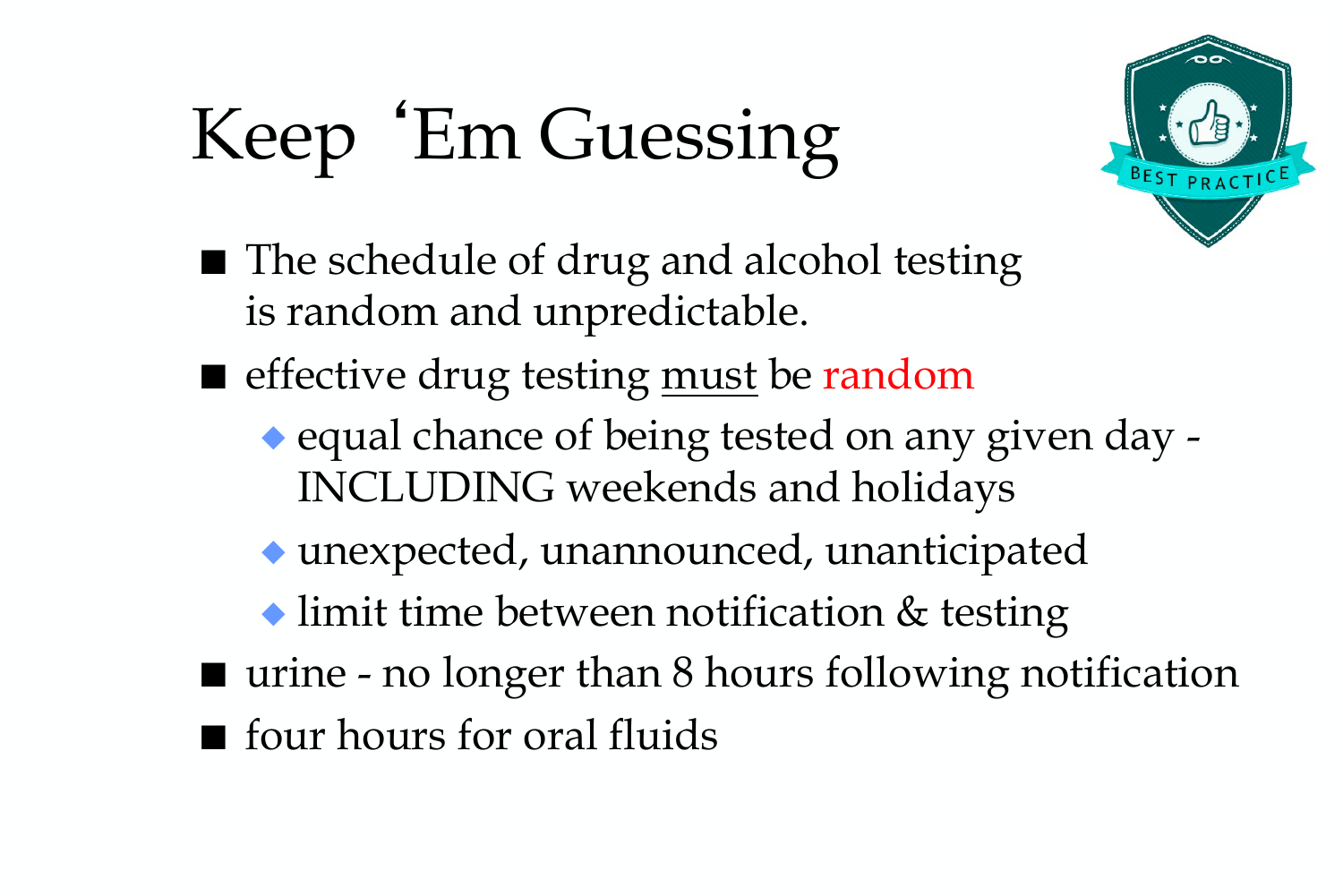# C. Duration of Testing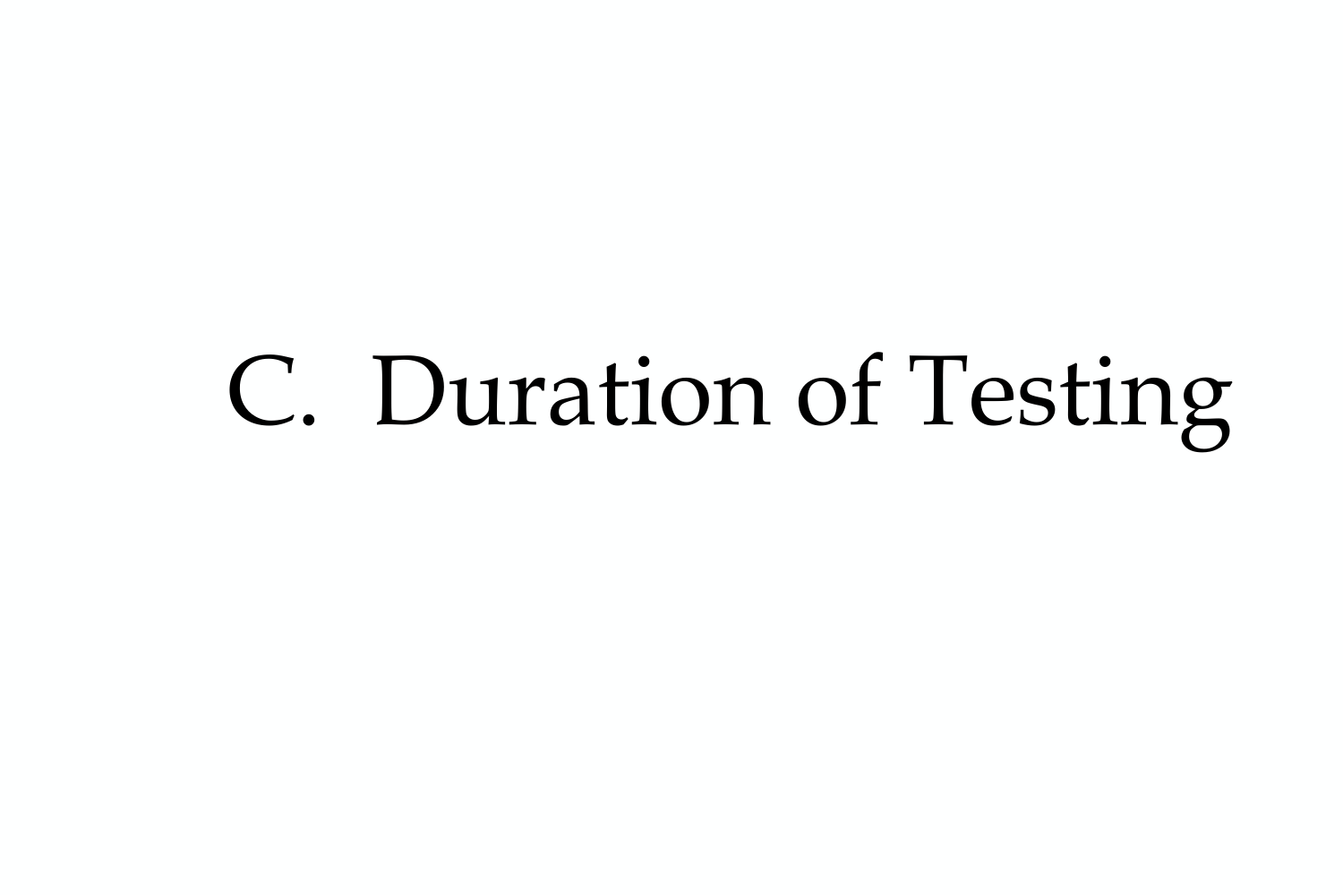### Duration of Testing



- basic tenet of behavior modification provides that the effects of interventions should be assessed continually
- relapse is difficult to predict
- reduction of services comes the ever-present risk of relapse or other behavioral setback
- duration of drug and alcohol testing continues until participants are engaged in continuing-care or aftercare plan.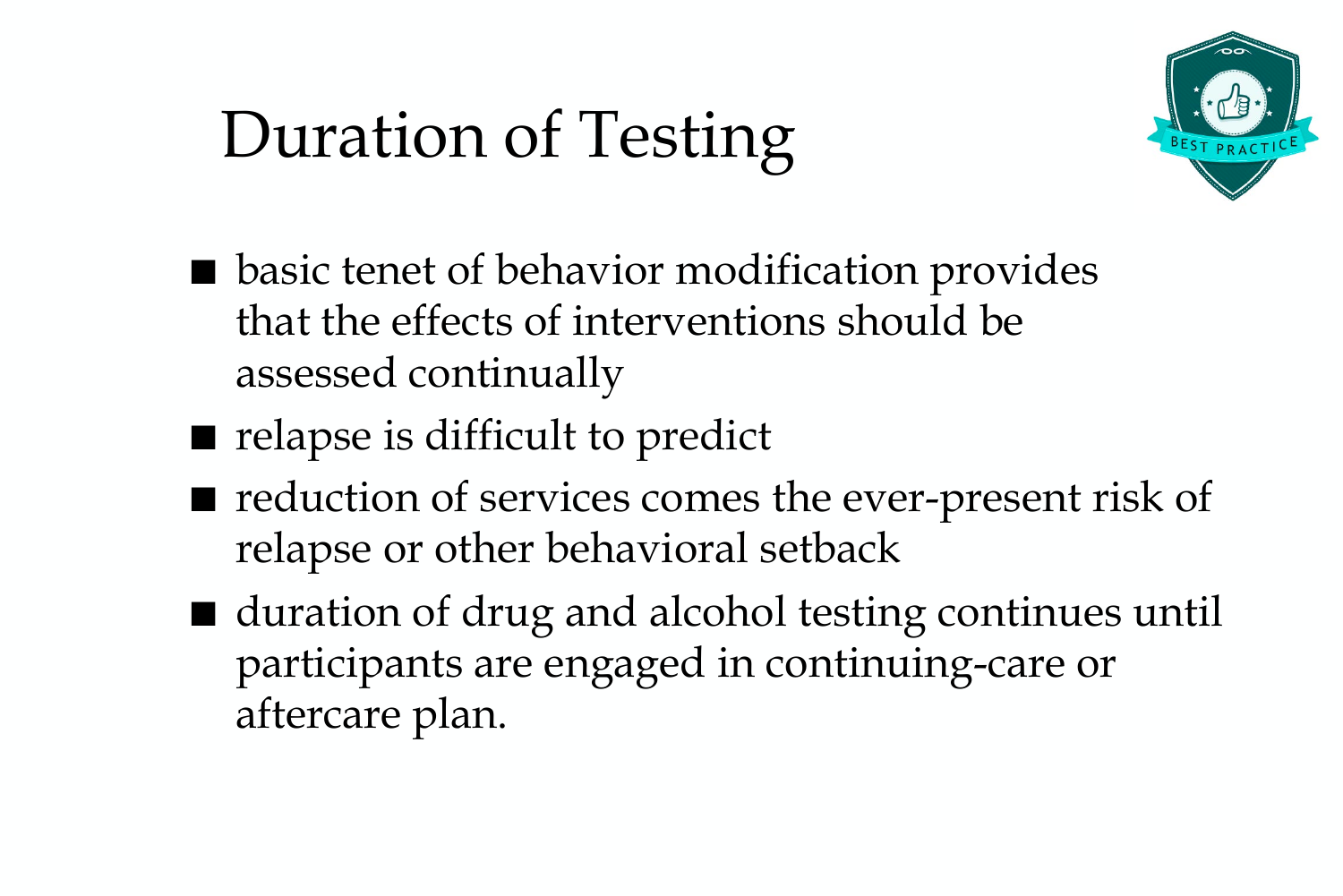# D. Breadth of Testing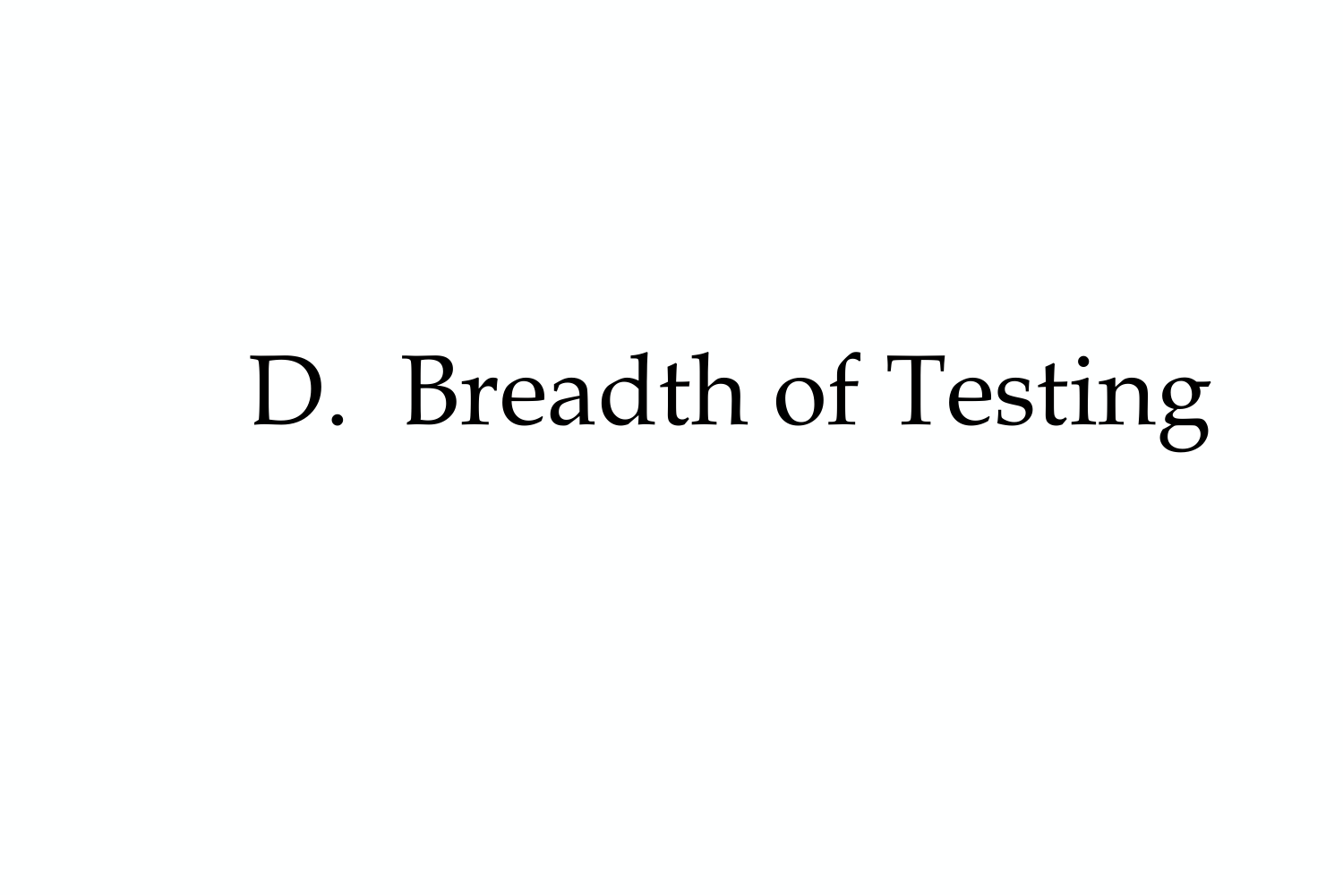## Breadth of Drug Testing

- Drug Courts must test for the full range of substances that are likely to be used by participants in the program.
- short comings to certain limited/standards panels ◆ NIDA 5 or standard eight-panel
- clients engage in evasion strategies
	- ◆ opiate switching heroin to oxycodone
	- ◆ THC alternatives marijuana to Spice/K2
- randomize your drug testing panels
- alternative specimen options (oral fluids)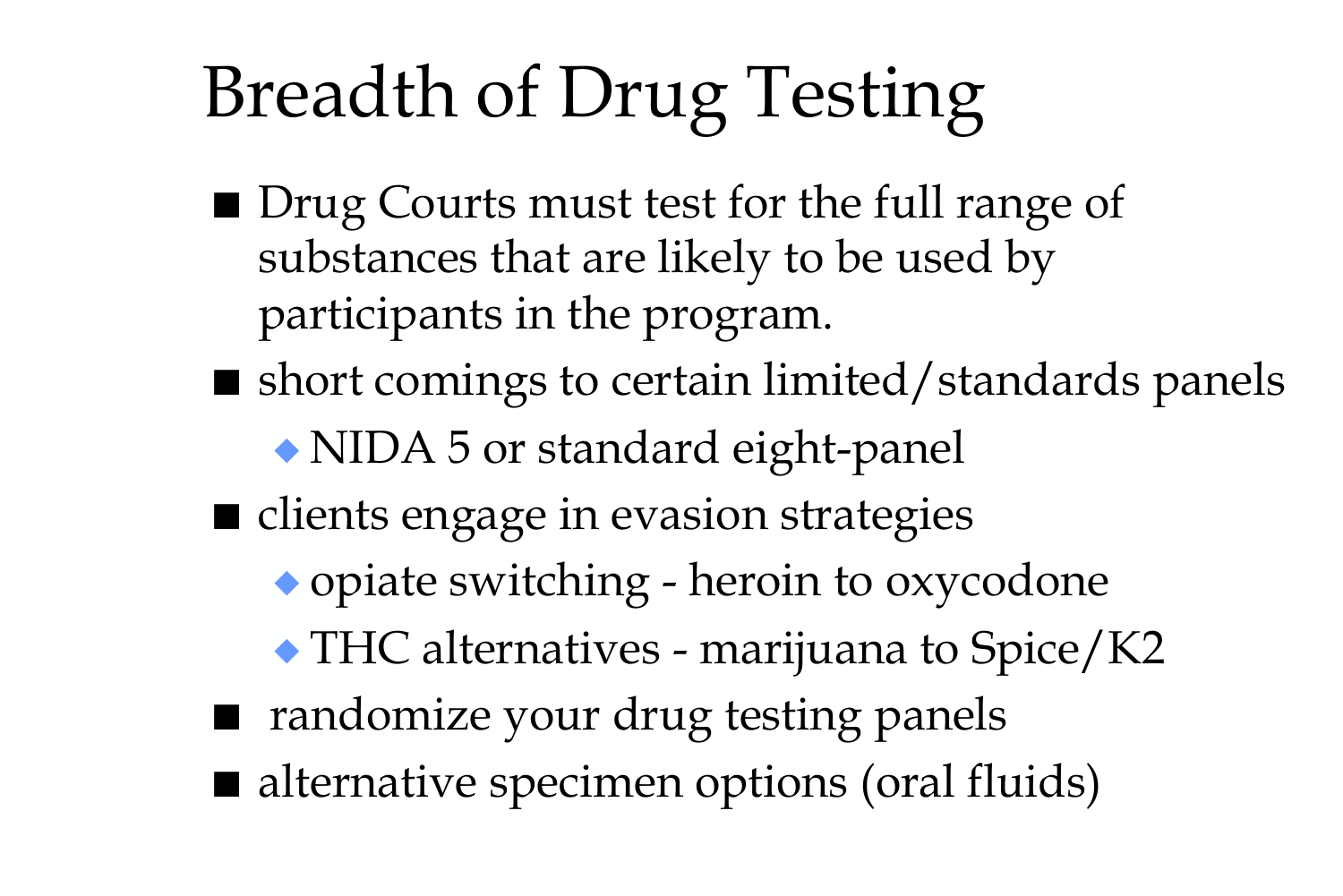# E. Witnessed Collections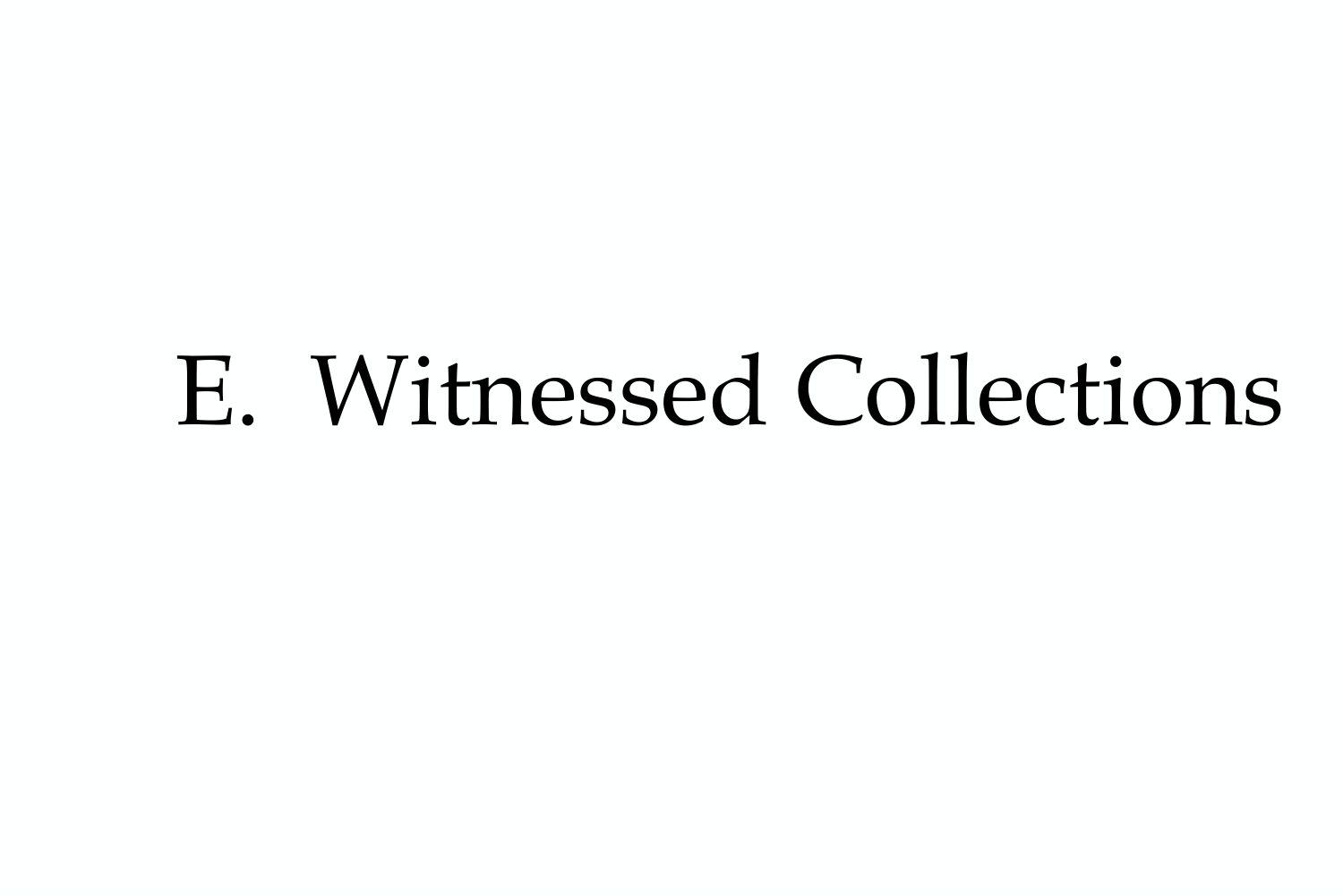#### "Witnessed" collection (for urine)

- single most important aspect of effective drug testing program
- urine collections not witnessed are of little or no assessment value
- denial component of substance abuse requires "direct observation" collections of participants

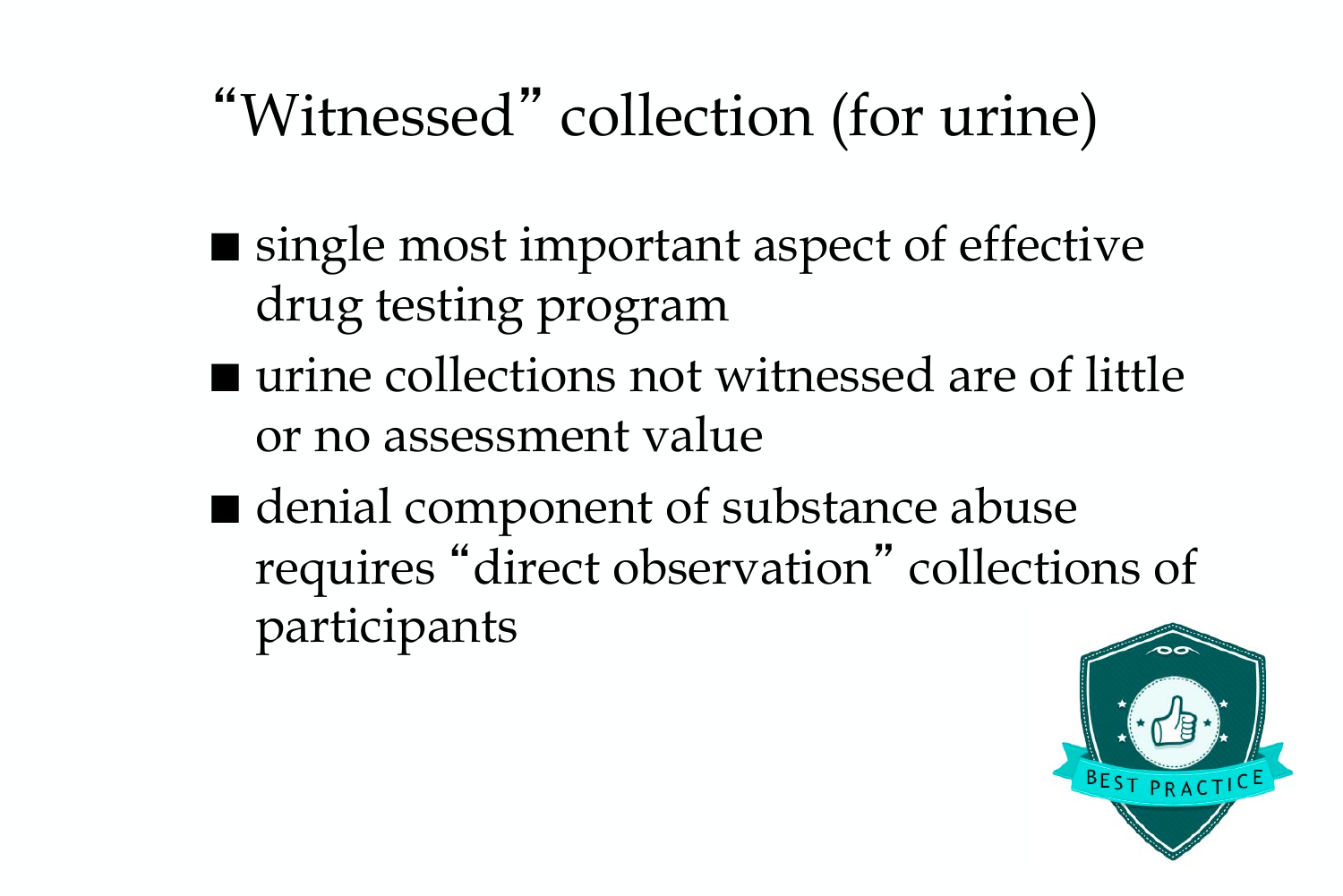# Challenging Urine Collection Strategies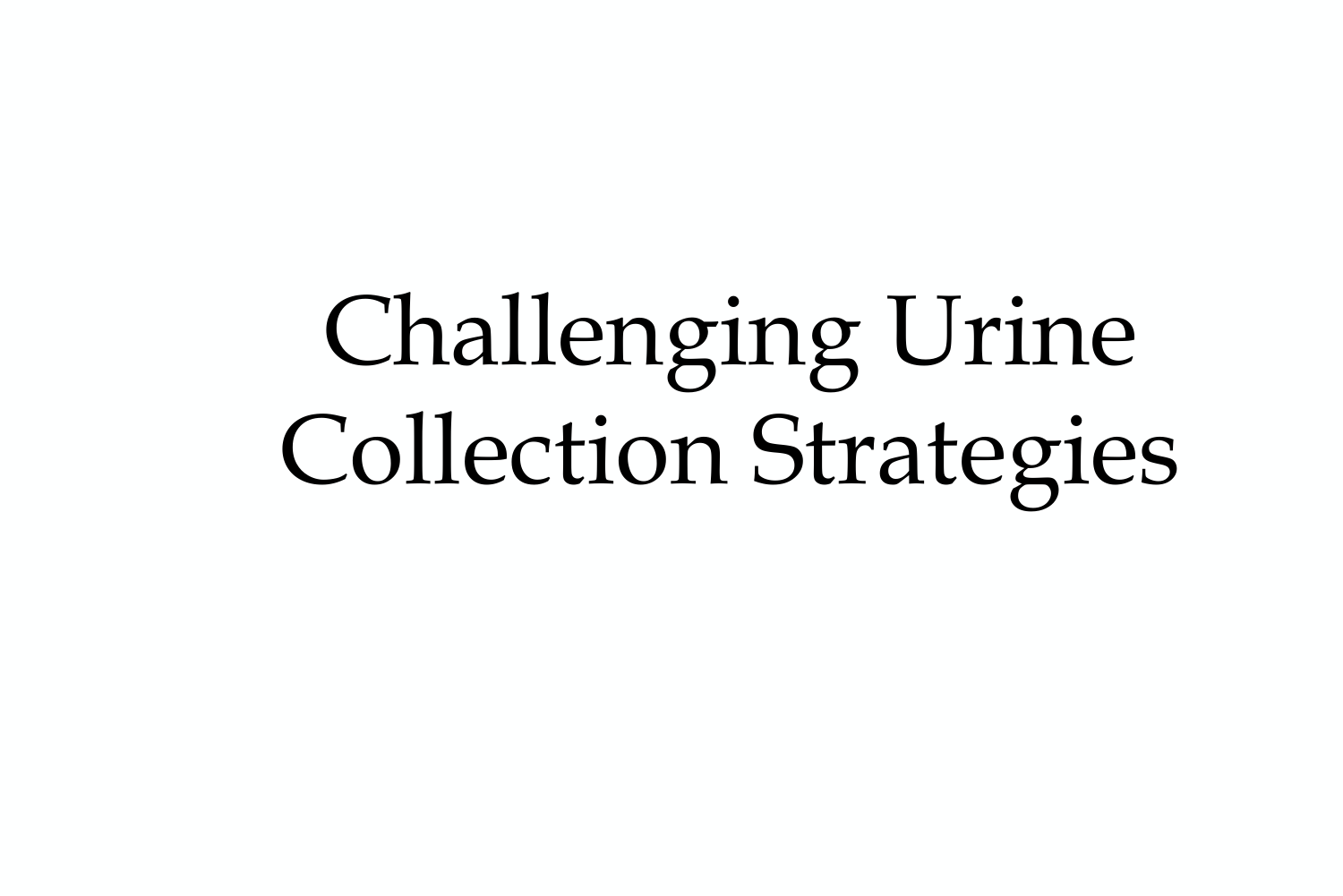## Sample Collection:

■ pre-collection preparation ◆ site selection ✦minimize access to water sources  $\triangle$  use an area with a scant floorplan ✦ find privacy & security ◆ gather supplies beforehand ◆ obtain proper collection receptacle ■ removal of outer clothing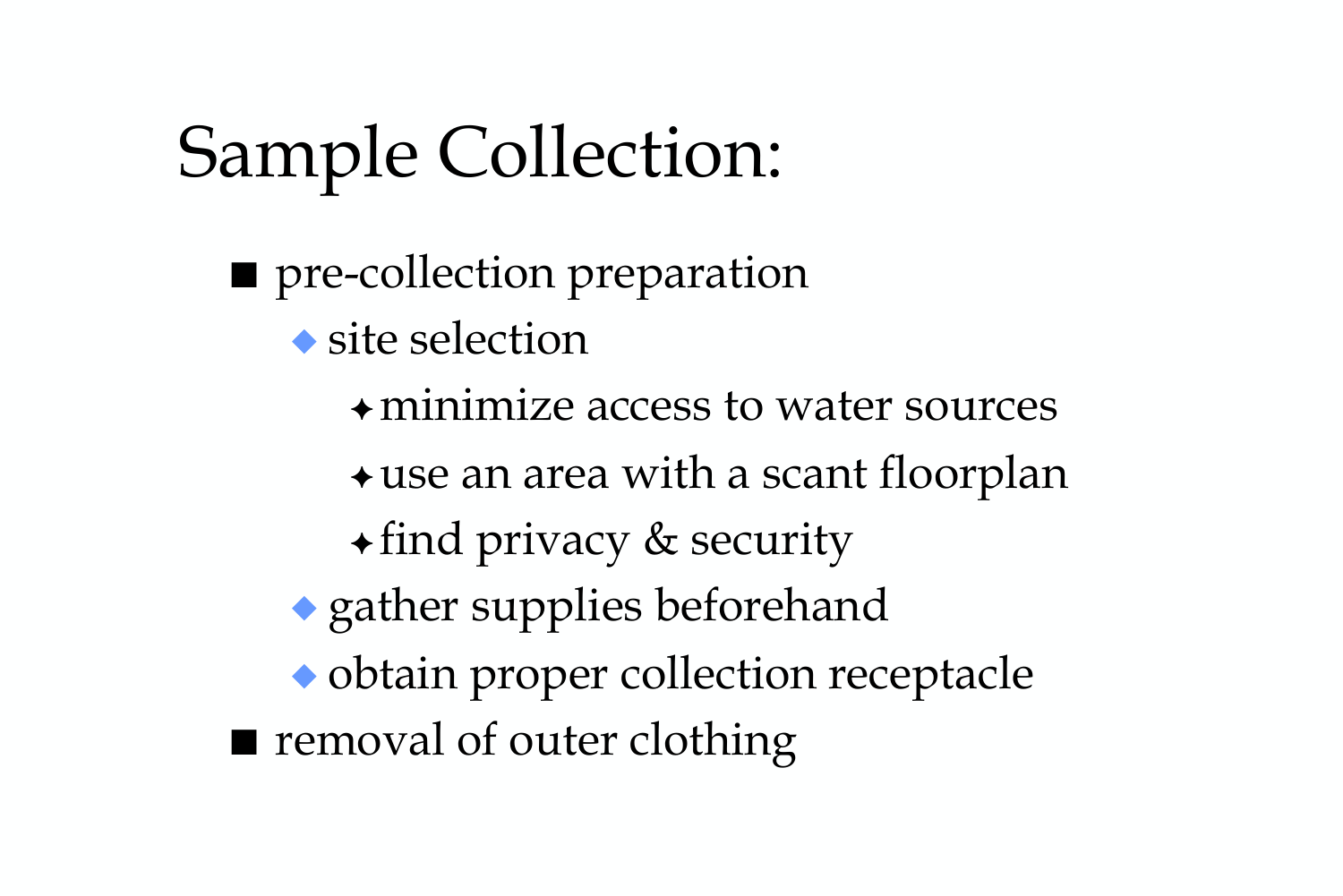## Sample Collection: (continued)

■ wash hands prior to donation ■ "witness" collection ◆additional clothing removal ◆body inspection ◆squat and cough ■ label sample correctly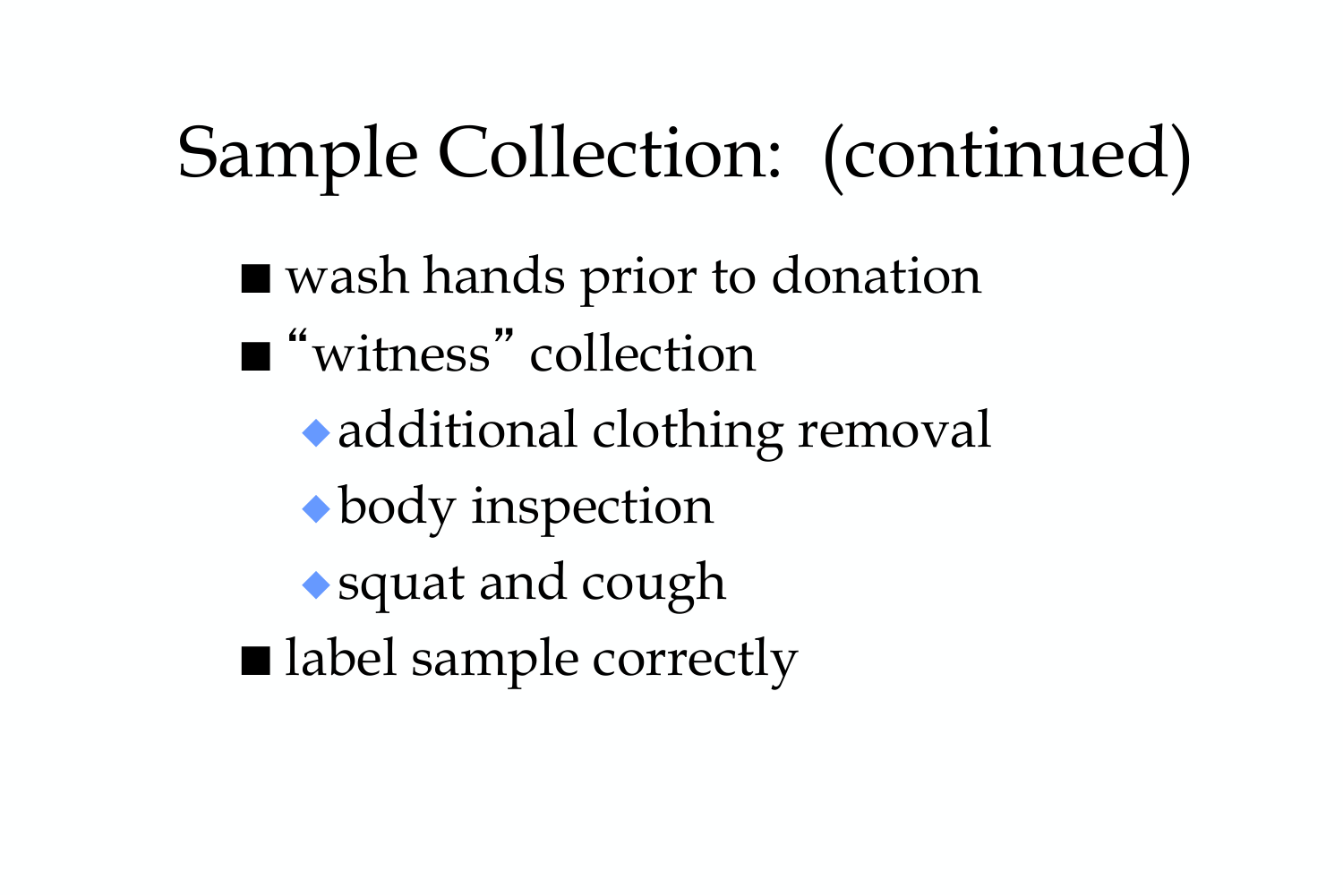## Sample Collection: (continued)

■ accept sample & inspect

◆ temperature (90-100˚ F)

- $\bullet$  color (no color  $\rightarrow$  diluted ?)
- ◆ odor (bleach, sour apples, aromatics, vinegar, etc.)
- ◆ solids or other unusual particulates
- store sample properly
- forensic sample custody & control

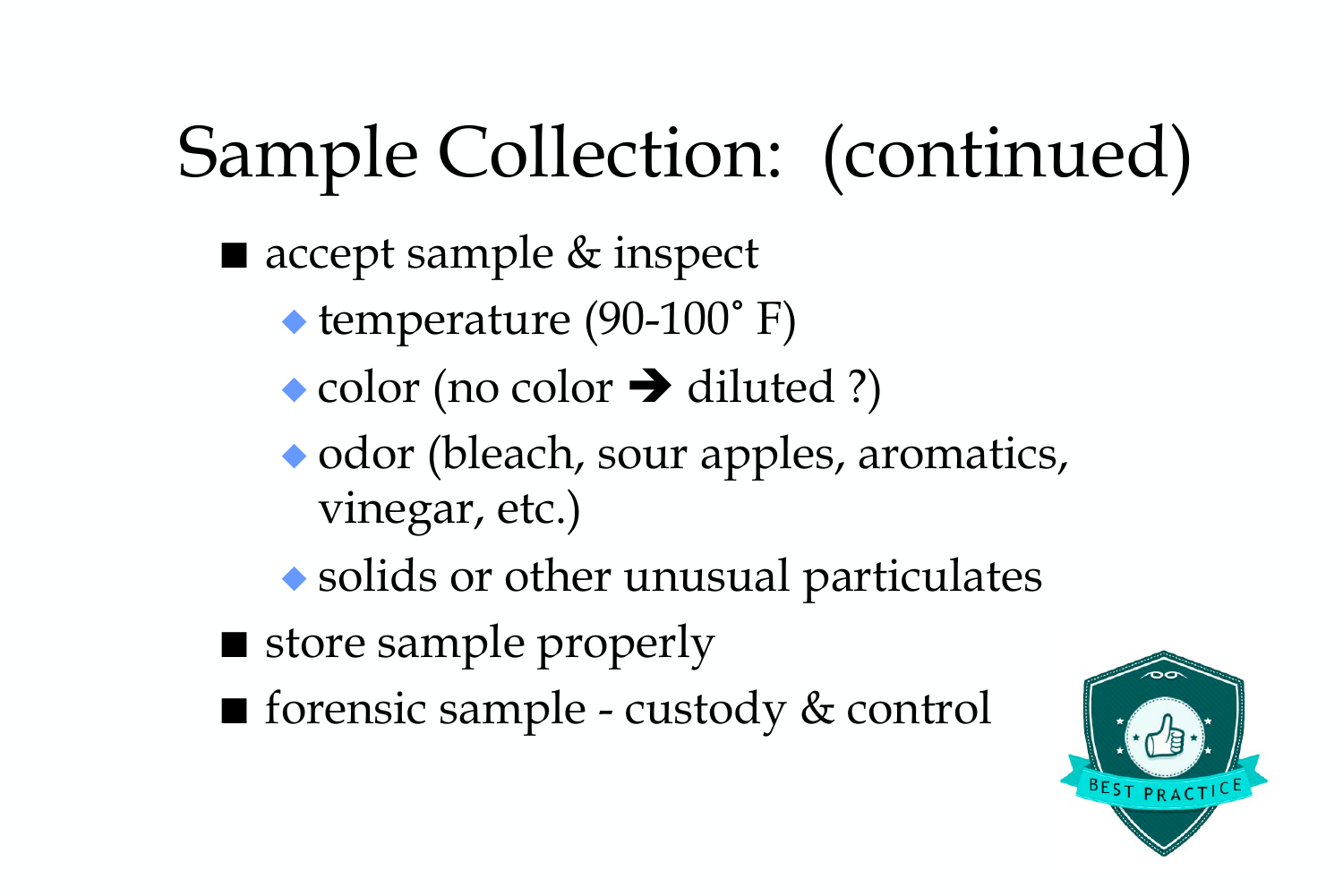Developing control strategies to prevent sample tampering is critical.

Once clients understand that they cannot beat the system, they are much more likely to engage in the therapeutic process toward recovery.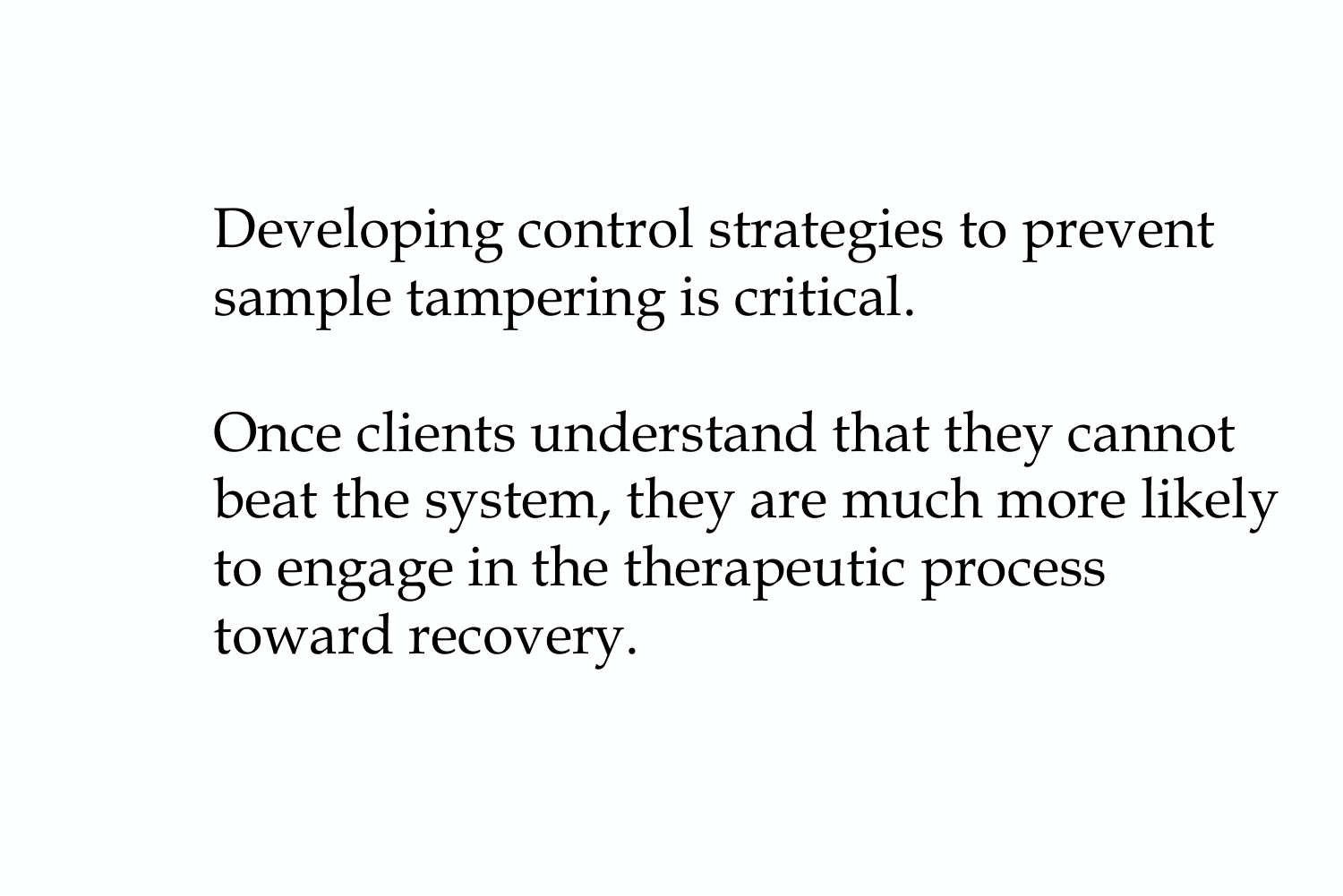# F. Valid Specimens - The Effective Use of Urine Creatinine Measurements in Abstinence Monitoring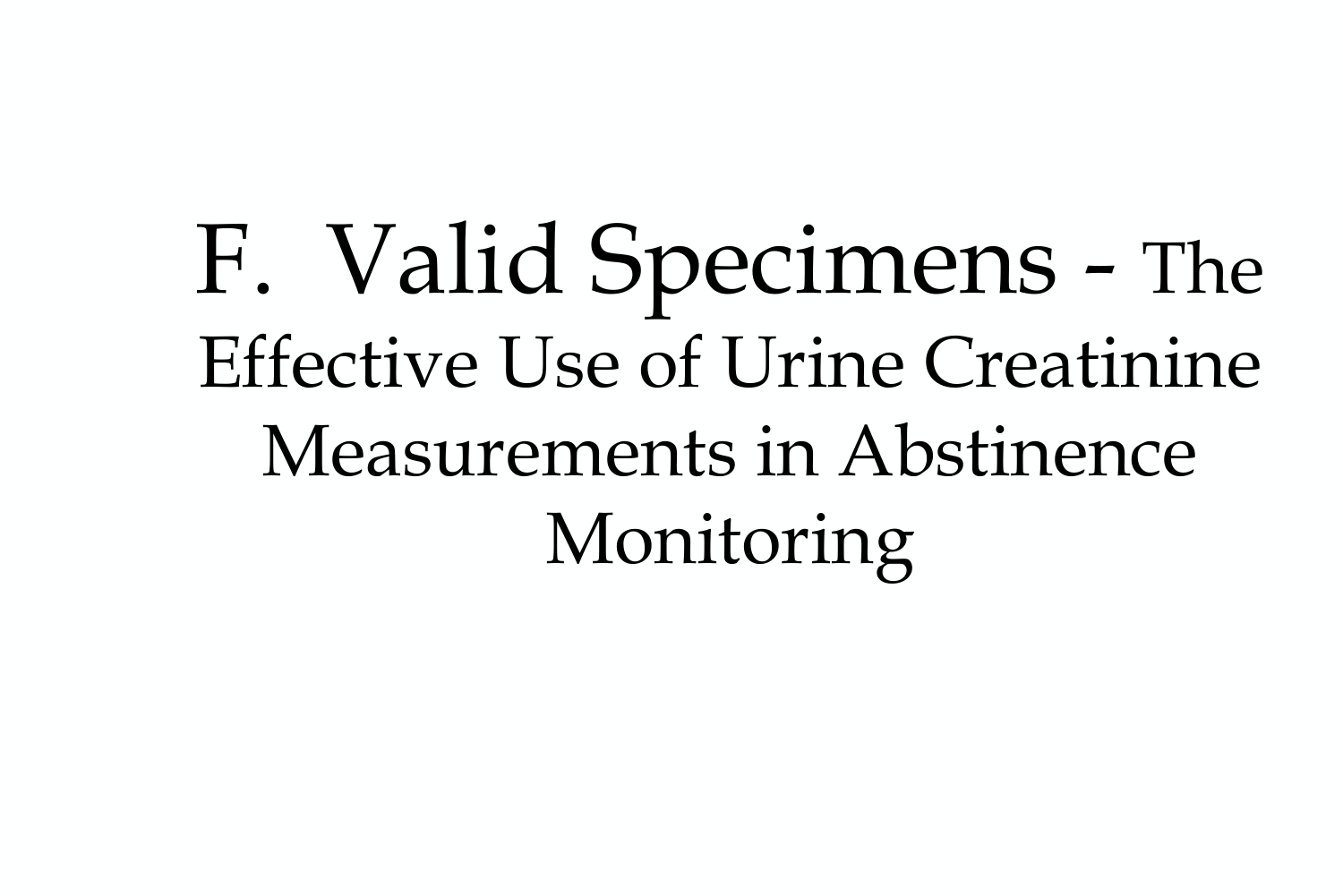The most common form of specimen tampering is sample dilution.

EVERY urine sample collected for drug detection should be tested for creatinine!

You can't intervene to change behavior if you don't know a client has relapsed!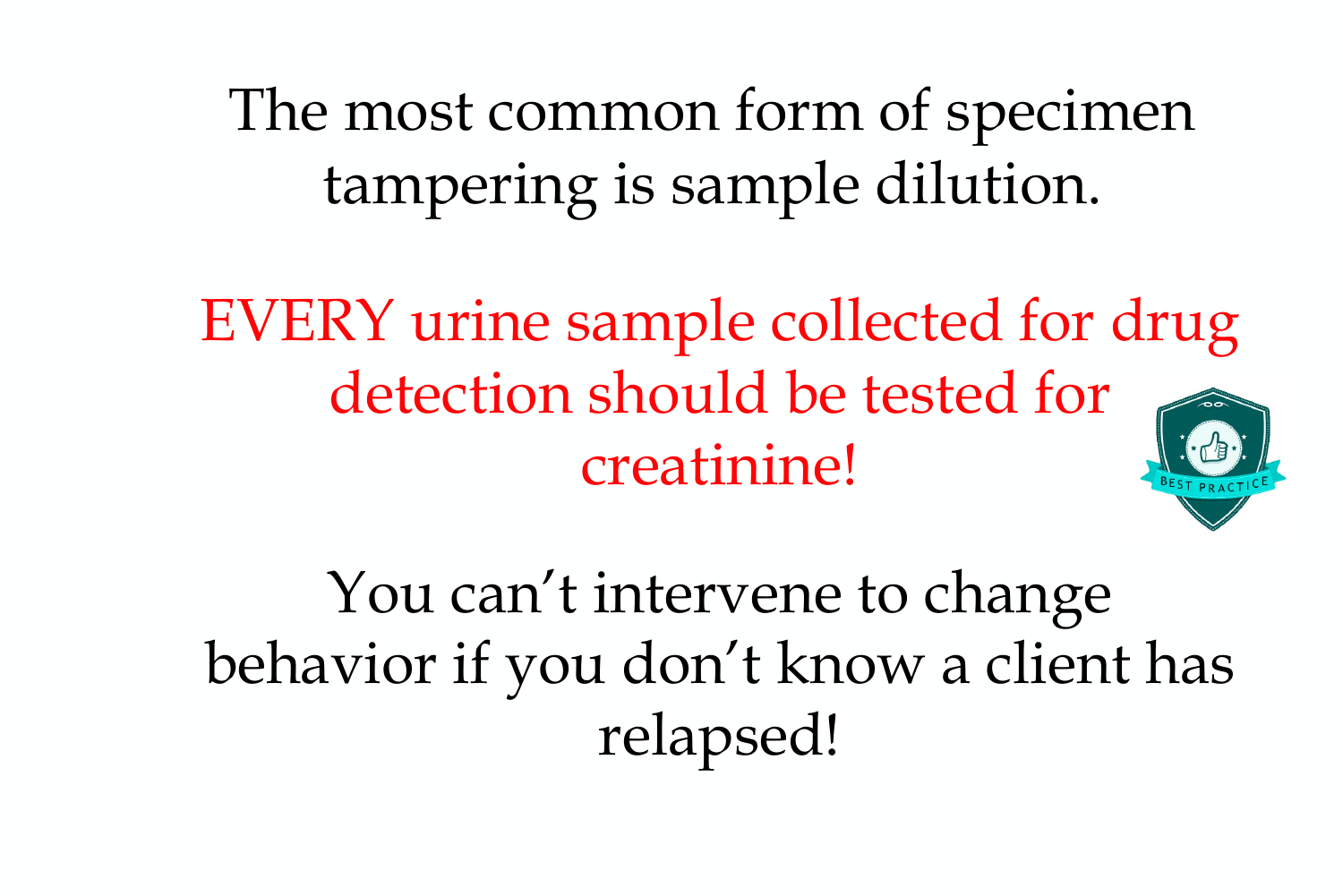

### DILUTION GOAL

Client has a bladder full of urine with a drug concentration of greater than the cutoff level of the test - thus producing a positive result.



Urine in the bladder is diluted by the consumption of large amounts of non-drug containing fluid; which results in a drug concentration that is less than the cutoff level of the test thus producing a negative result.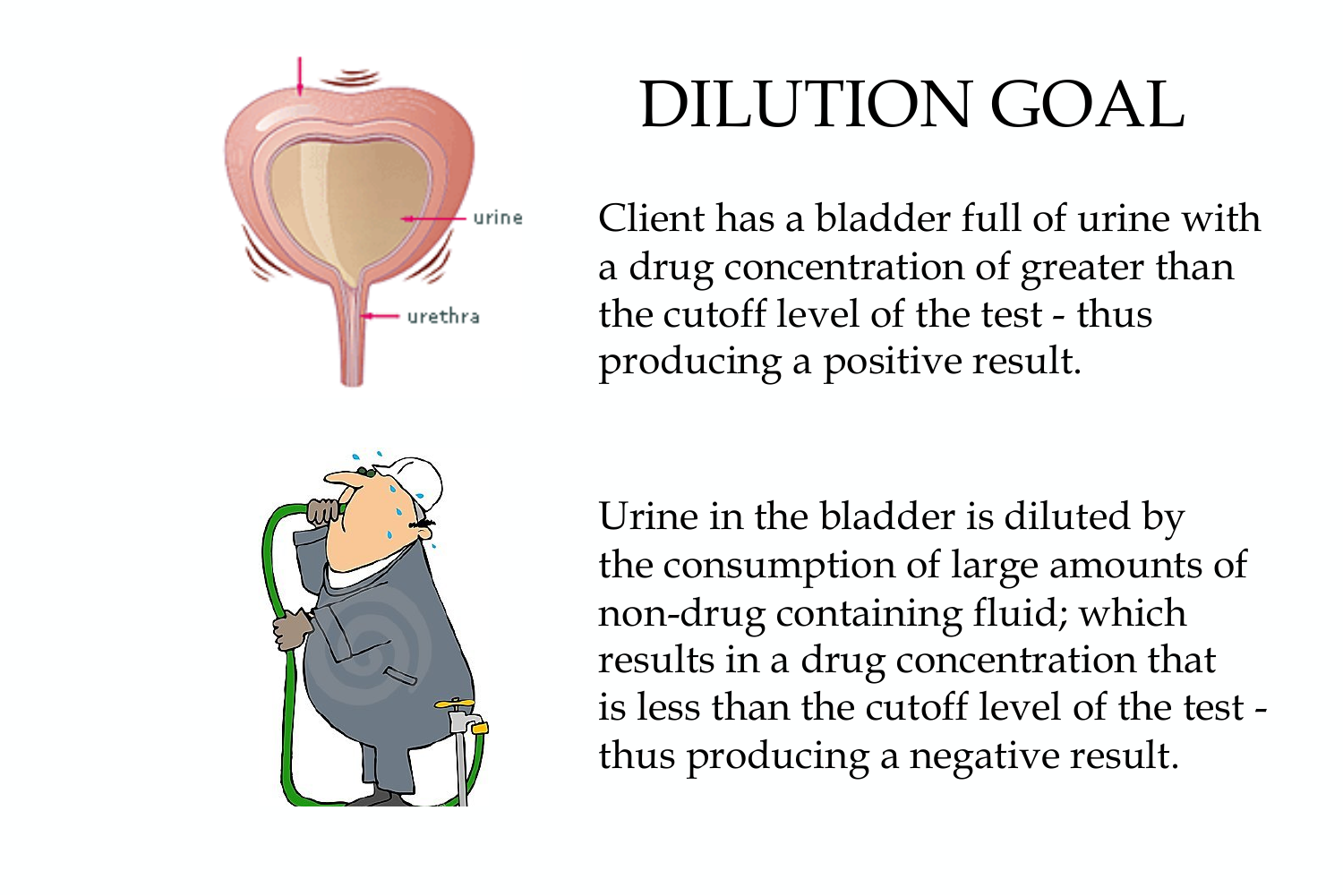## Water contains no drugs!

- easiest, cheapest, simplest
- $\blacksquare$  urines with a creatinines of less than 20 mg/dL are considered "dilute" and rarely reflect an accurate picture of recent drug use
- dilute samples are more like water than like urine ■ incidence of low creatinines in a population undergoing random drug testing is significantly (up to 10 times) greater than a non-drug tested population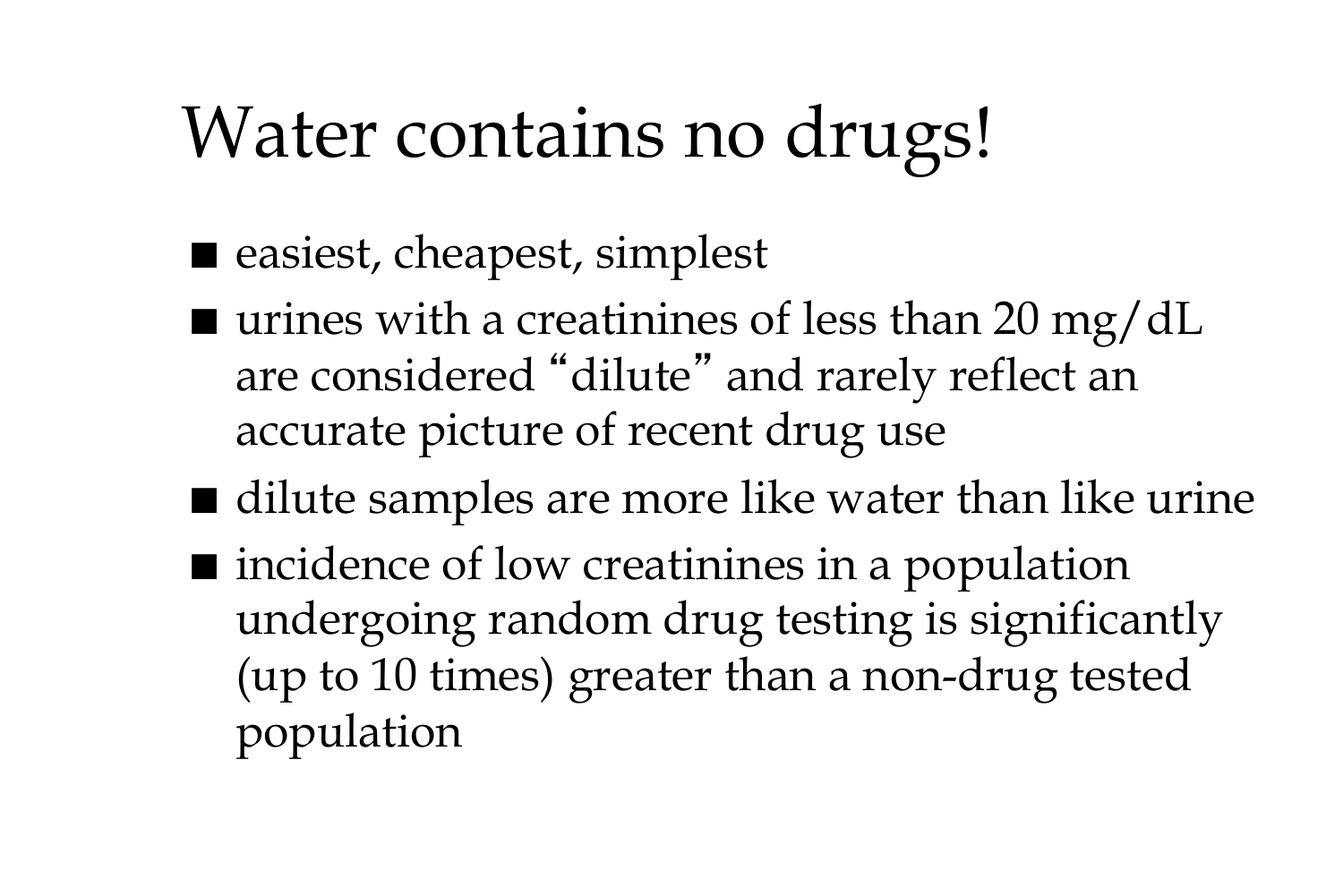#### The "Normal" Urine Creatinine

- normal urine creatinine: 2005 study "Urinary Creatinine Concentrations in the U.S. Population" determine the mean (based upon 22,245 participants) was 130 mg/dL
- study was not associated with drug testing
- subjects came from a variety of ethnic groups
- samples were collected AM, mid-day, and PM
- **less than 1% below 20 mg/dL**
- less than 1% greater than 400 mg/dL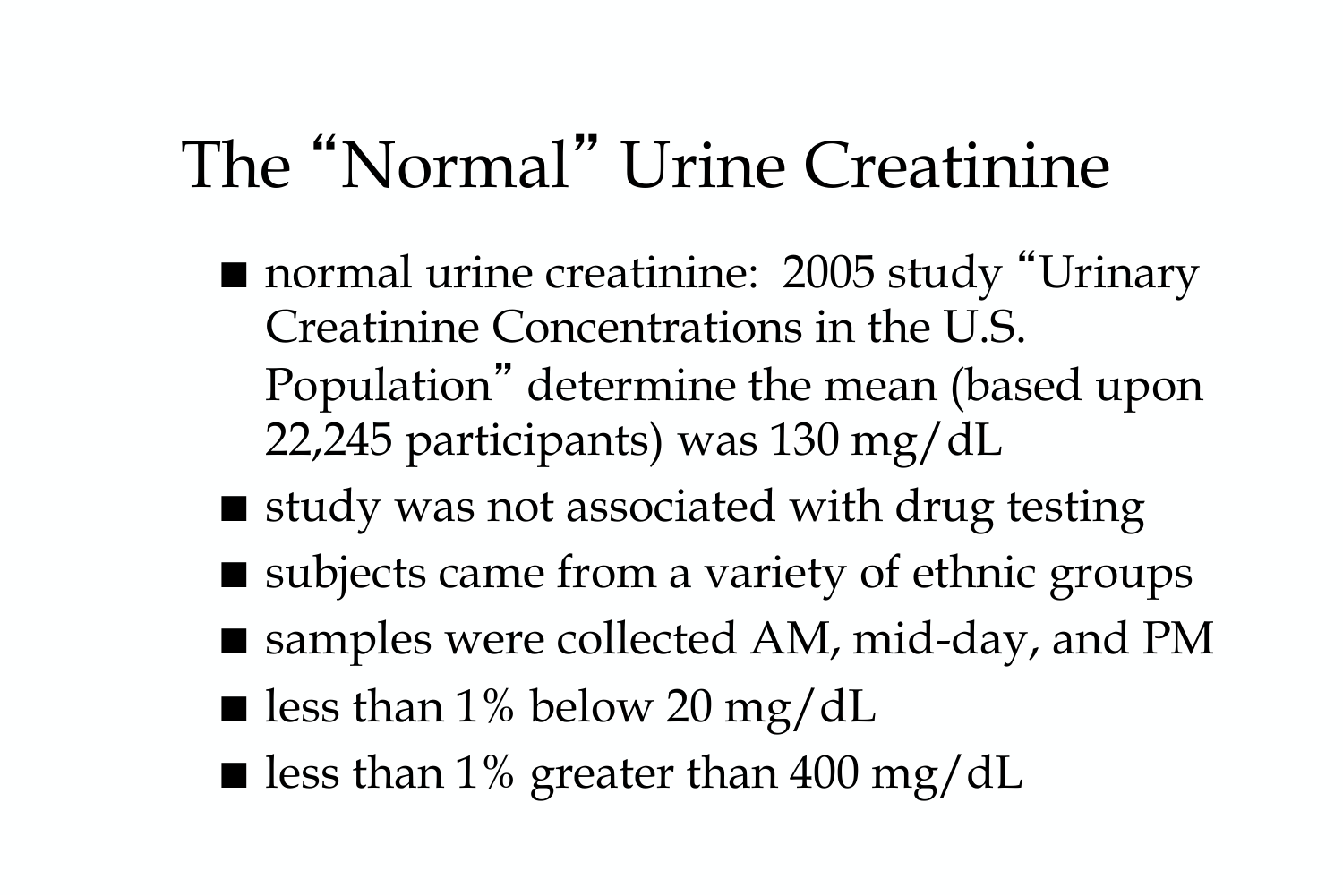#### **Creatinine Distribution**

**Creatinine Distribution** 



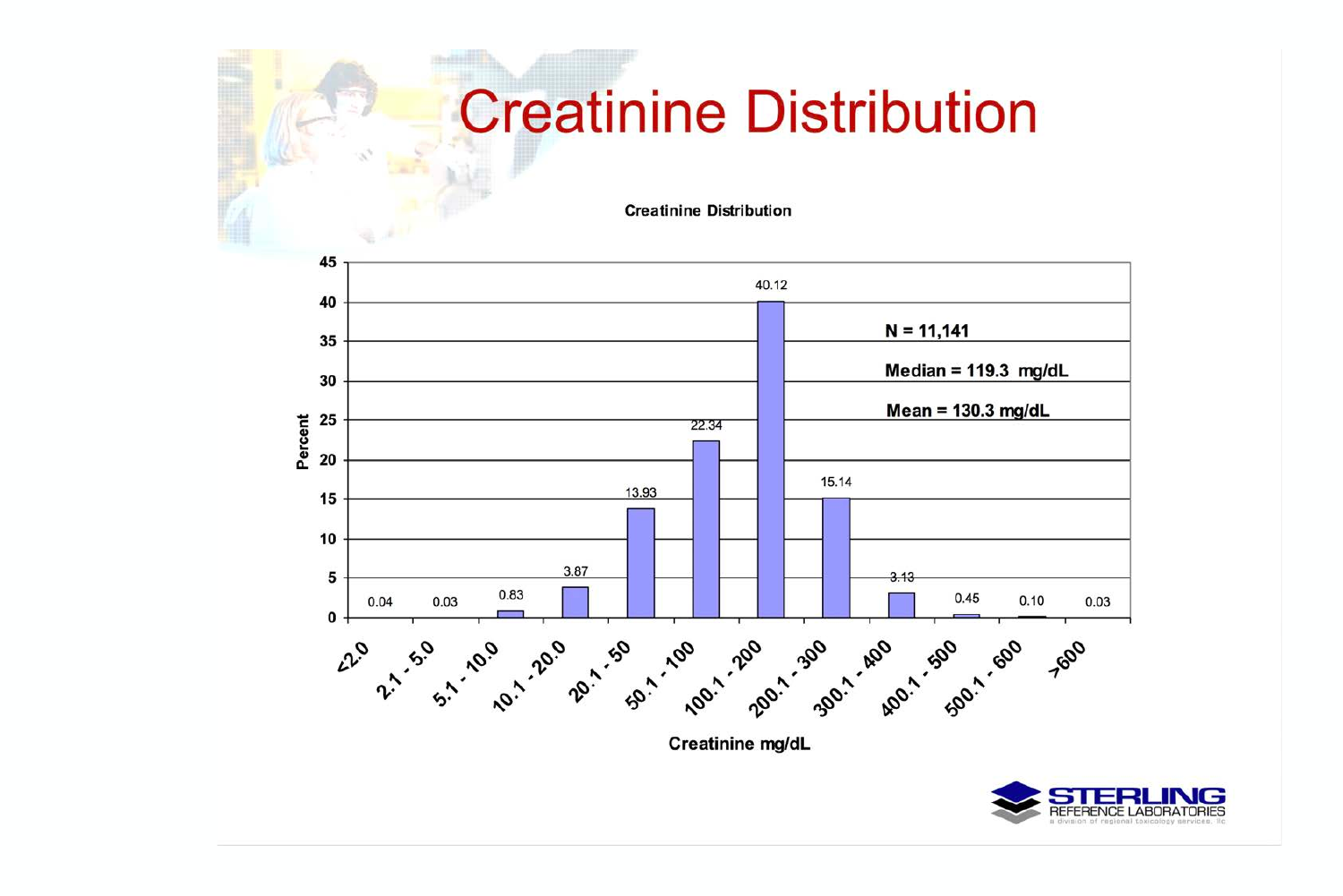#### More Creatinine Issues

- rapid ingestion (90 minutes) of 2-4 quarts of fluid will almost always produce low creatinines & negative urine drug tests within one hour
- recovery time of urine creatinine and drug concentrations can take up to 10 hours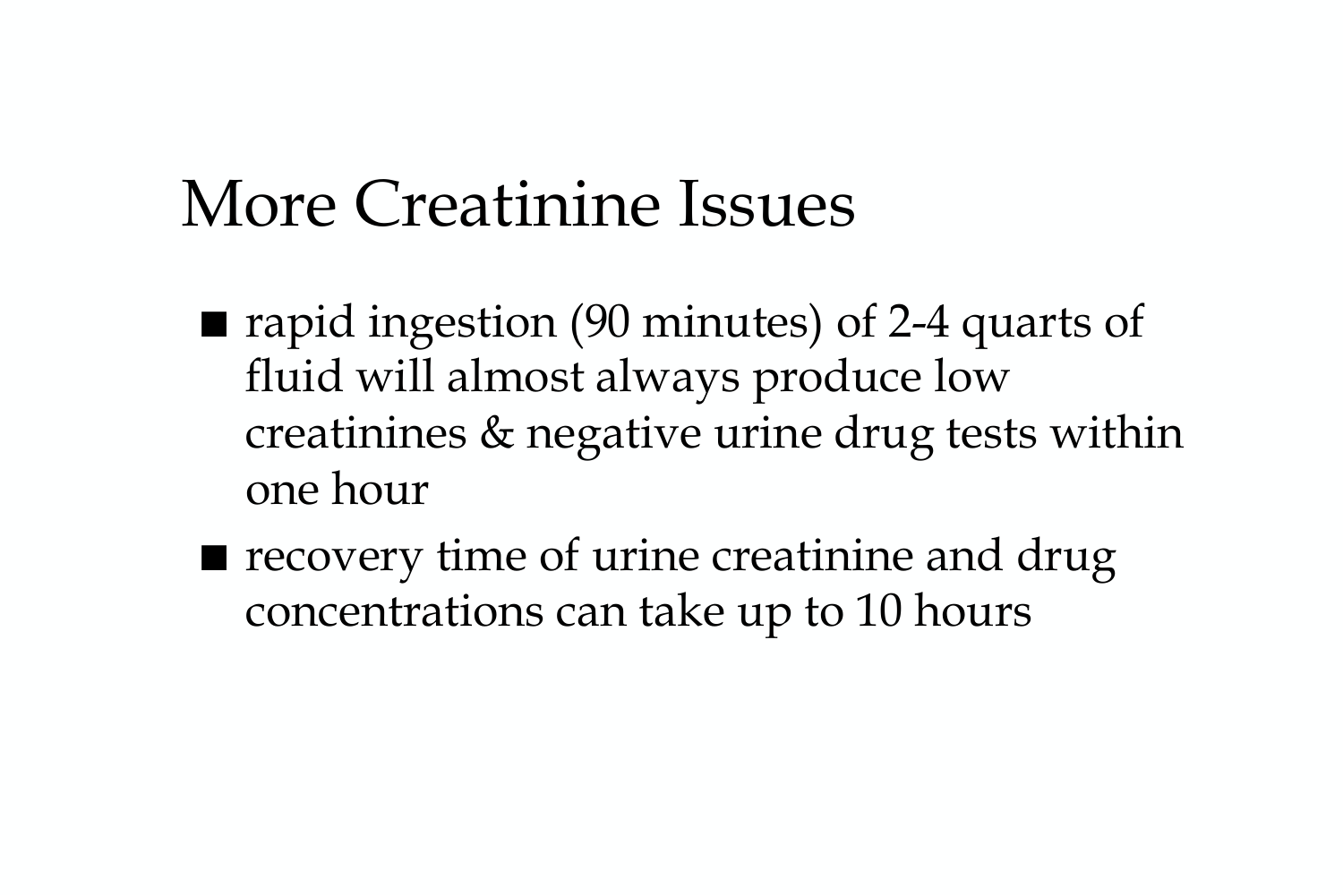#### "Dilute" Result Interpretation:

- negative or none detected results should never be interpreted as indicating no drug use (abstinence), because if, in fact, drugs were present, they probably could not be detected by the test
- positive drug test results from a dilute sample however, are considered valid (donor was not able to dilute the sample sufficiently to deceive the test)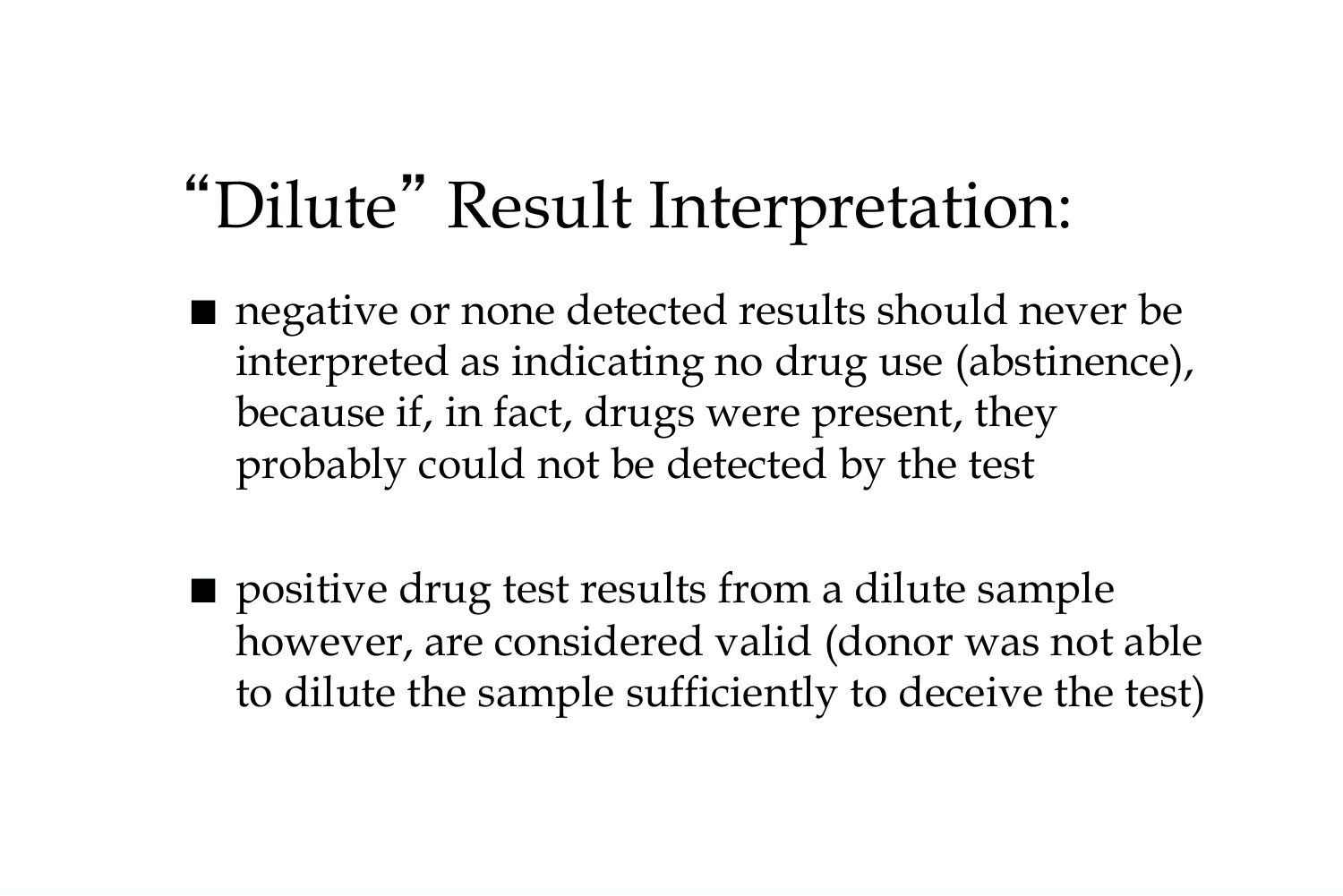## Creatinine Sanctions

- verbal warning
- community service
- write paper on how the kidney works
- increased surveillance (therapeutic response)
- loss of privileges
- jail time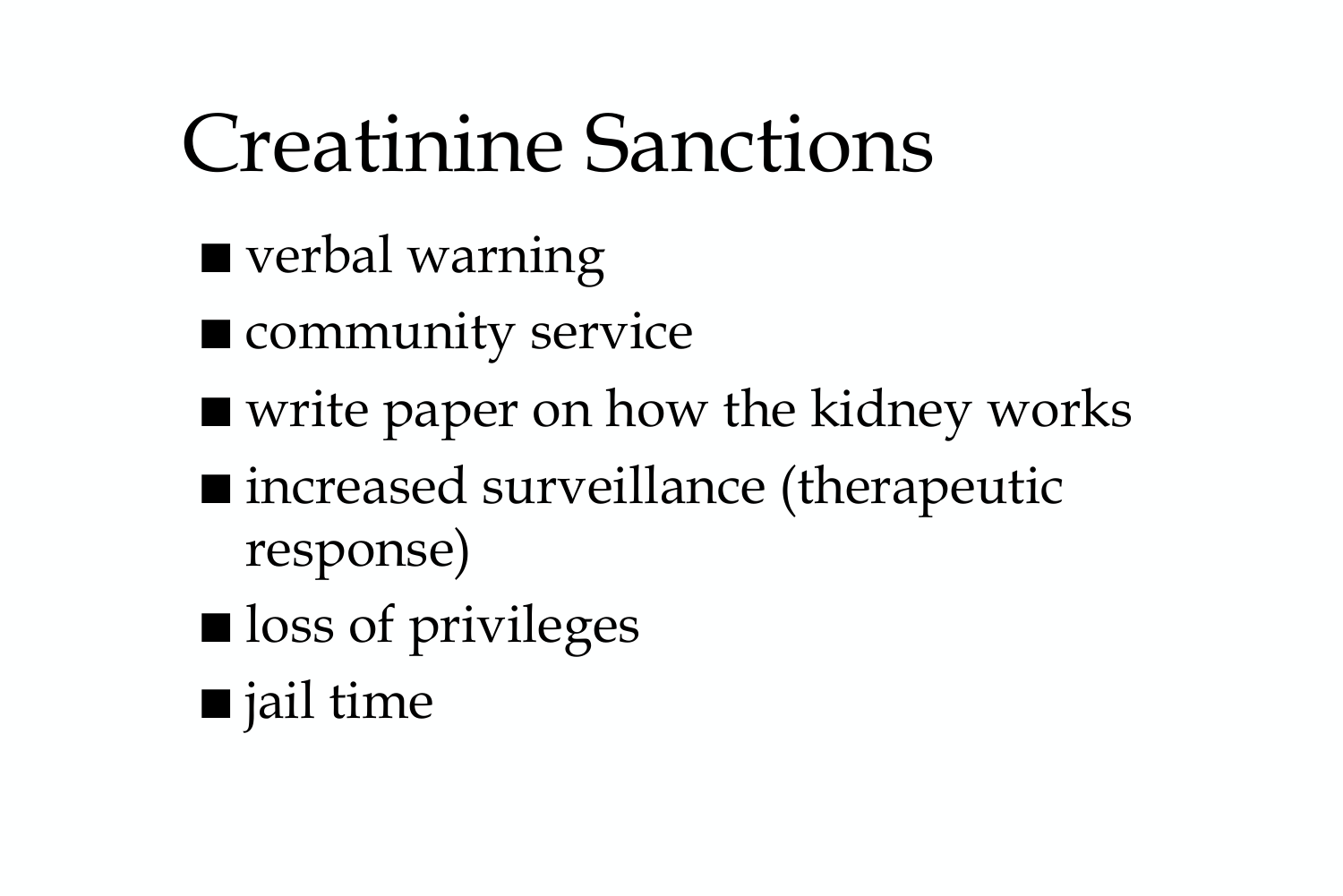## Dilutes & Therapeutic Goals

- honesty touchstone concept
- dishonesty is a "learned behavior"
- honesty proximal goal
- honesty behavior that clients CAN and SHOULD control
- dilute samples represent an attempt to defraud the court's recovery goals
- honesty should be a critical goal for phase advancement
- Do you want a client advancing who has not mastered honesty?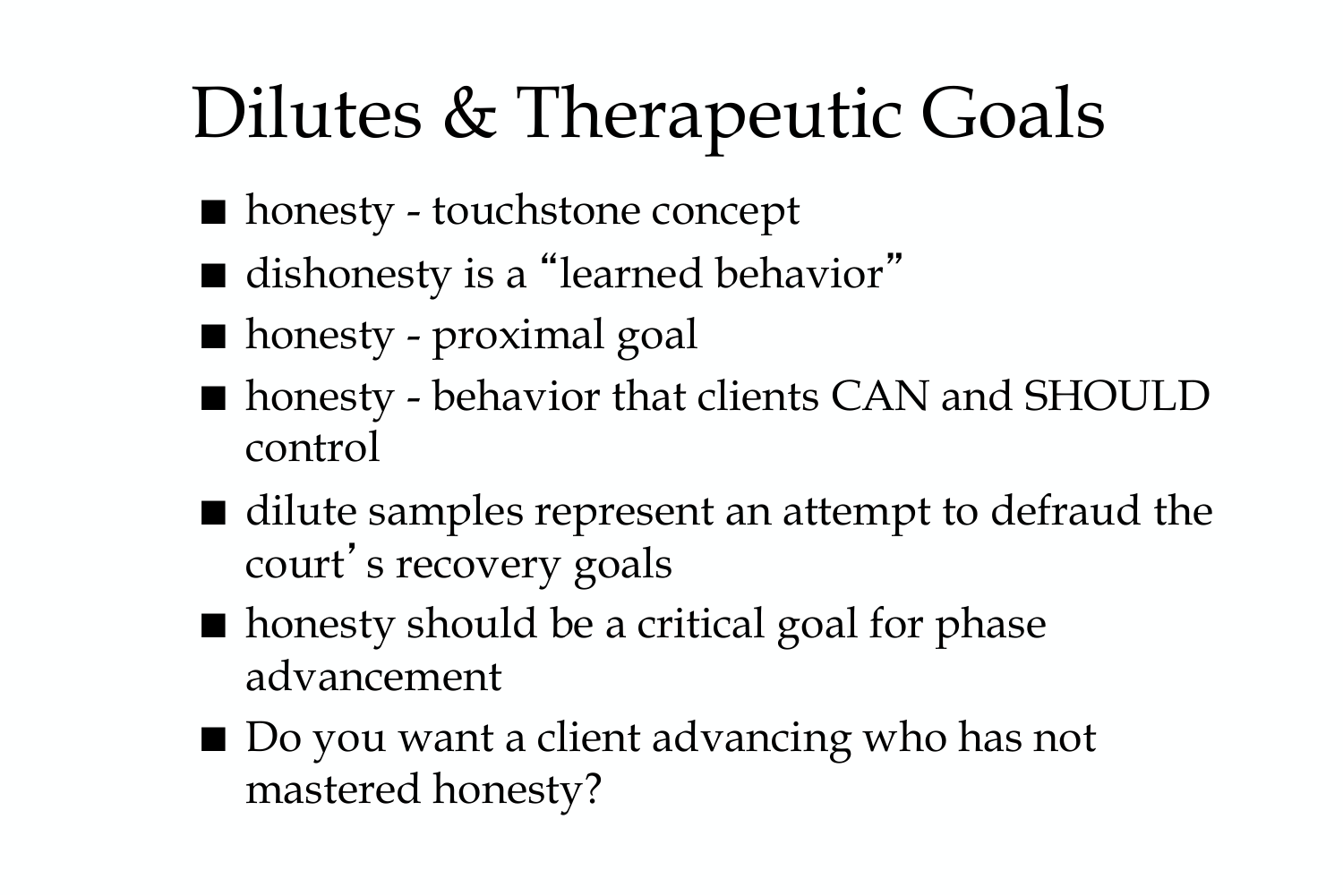Two final thoughts about dilute urine samples . . . . .

- $\blacksquare$  a creatinine of less than 20 mg/dL (associated with a drug test) is nearly always an attempt by the donor to avoid drug use detection - REGARDLESS of how much liquid was consumed in order to achieve this result
- place a dilute sample prohibition in your client contract and sanction for repeat dilute samples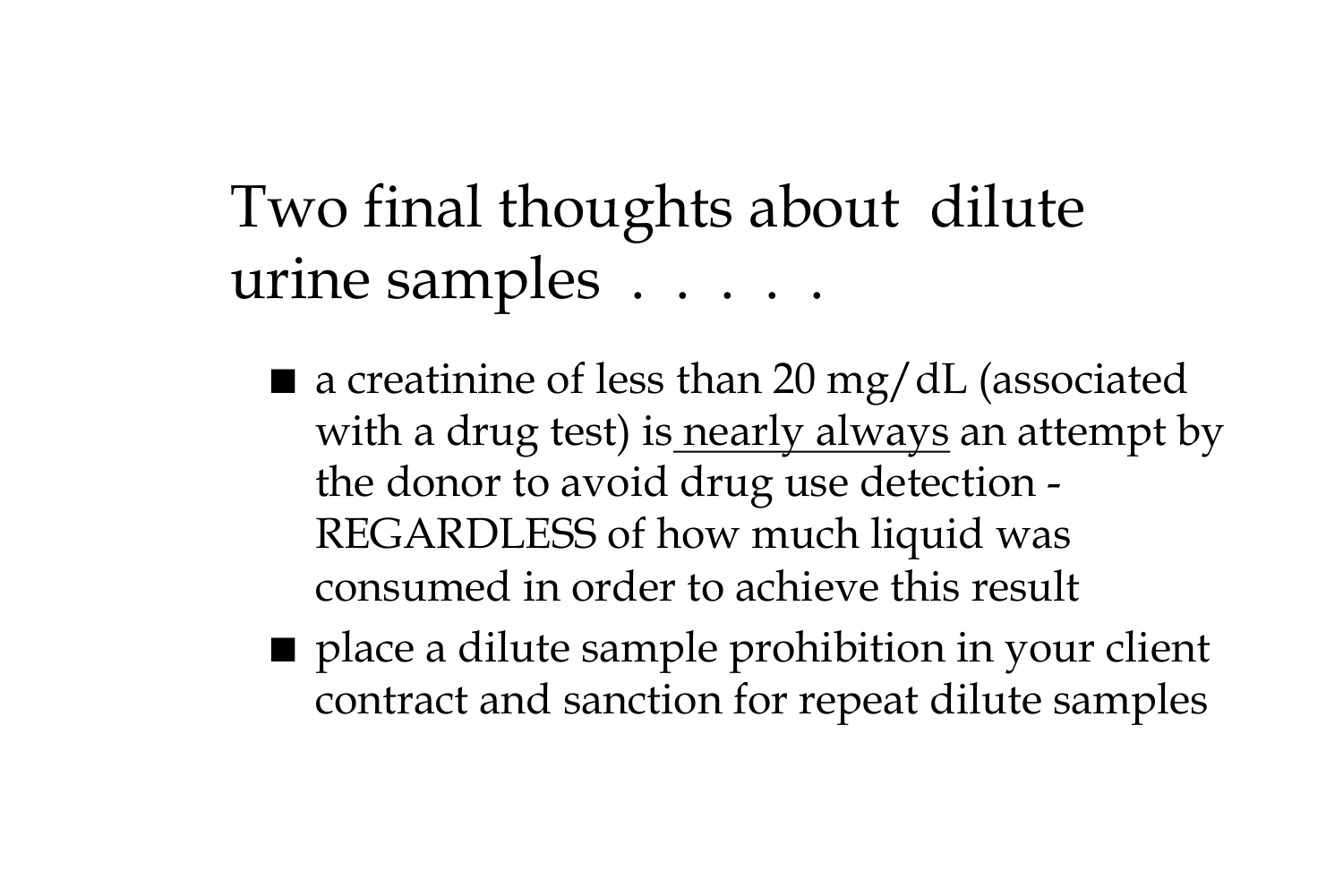# G. Accurate and Reliable Testing Procedures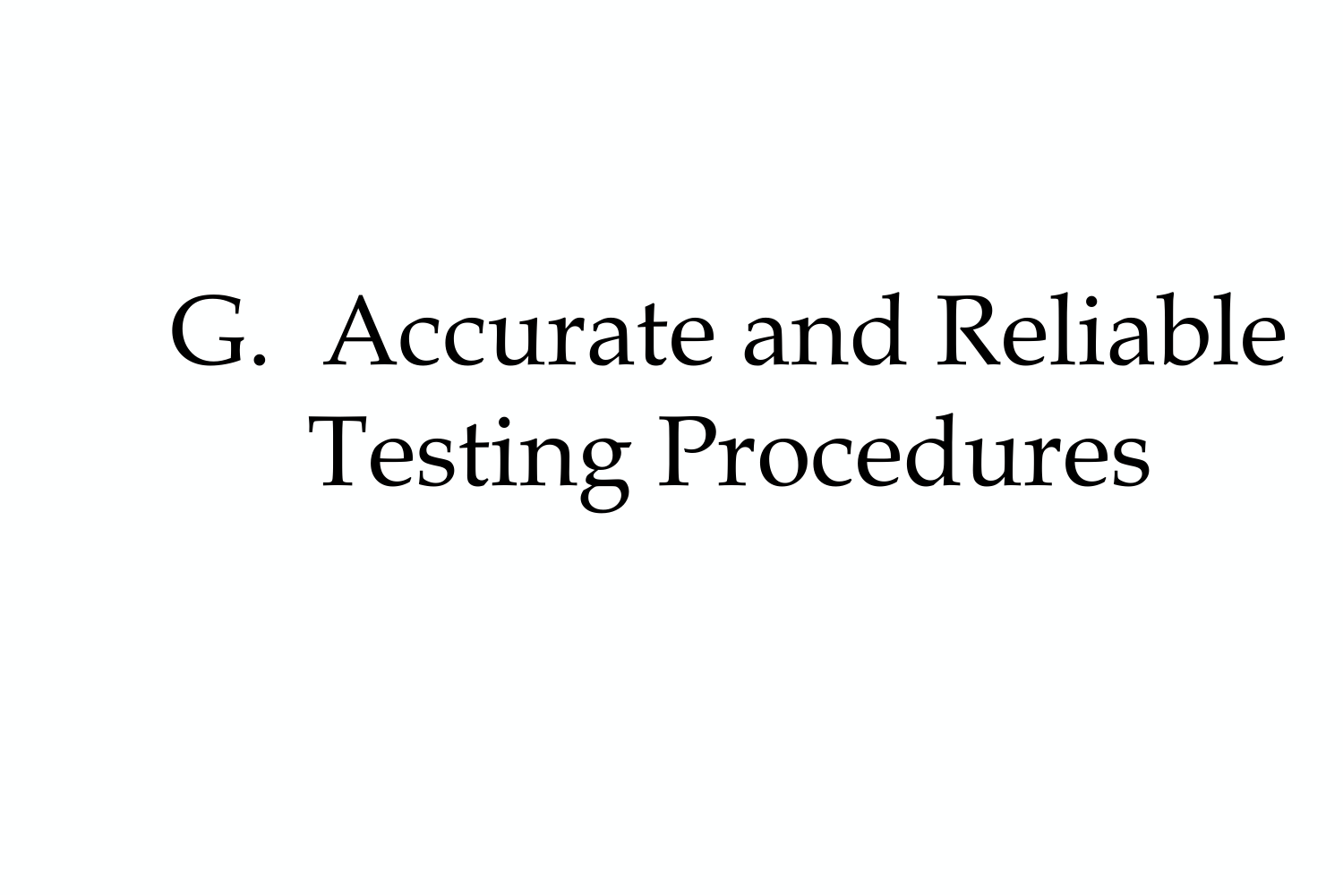### Two-Step Testing Approach

- $\blacksquare$  screening test designed to separate negative samples from samples that are "presumptively" positive
- confirmation test follow-up procedure designed to validate positive test results
	- ◆ distinctly different analytical technique
	- ◆ more specific and more sensitive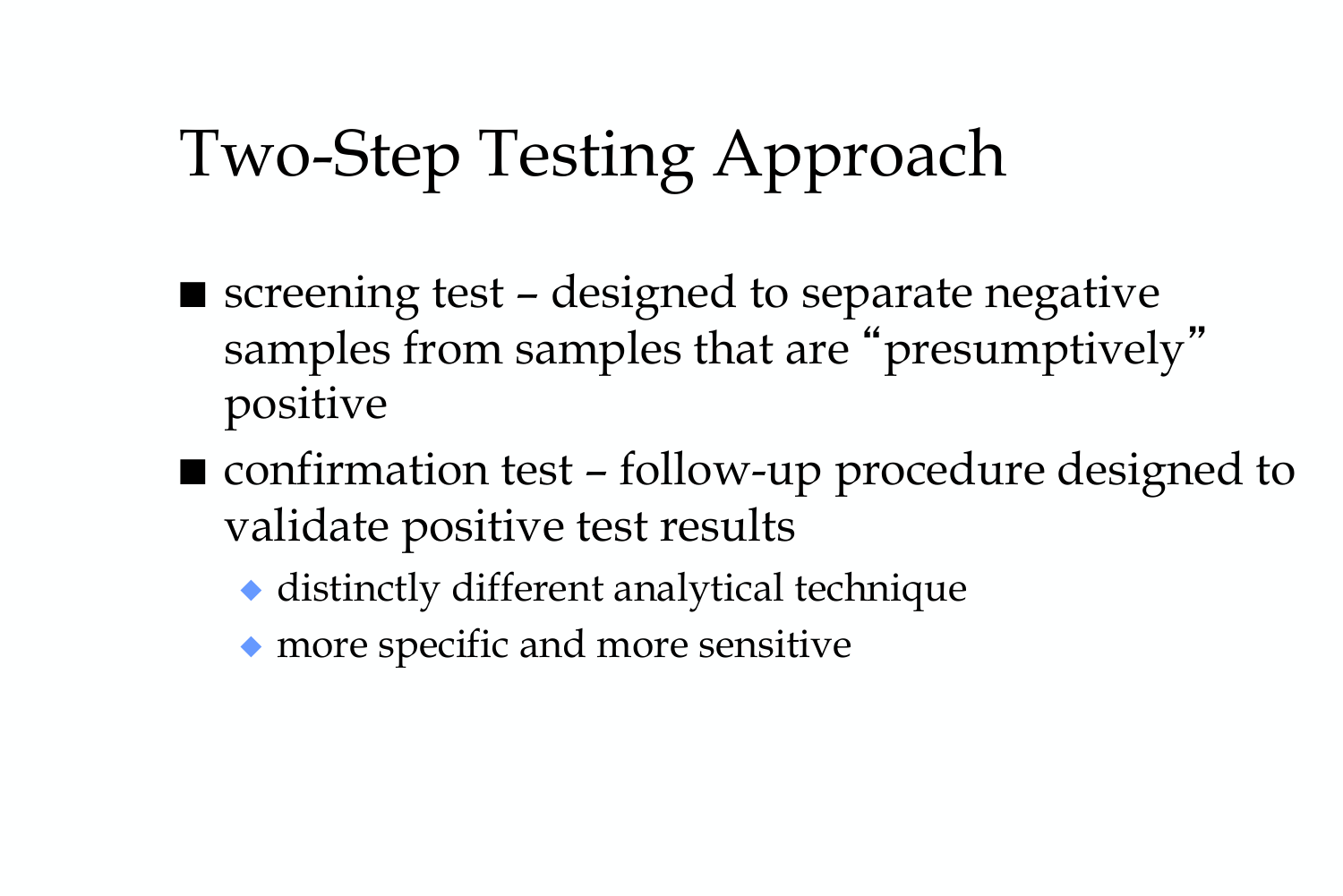## Step One – Screening

- often based on immunoassay technology ■ more drug – more binding - more "color" produced – more instrument detector response
- numerous commercial manufacturers
- designed for high throughput instrumentation or on-site devices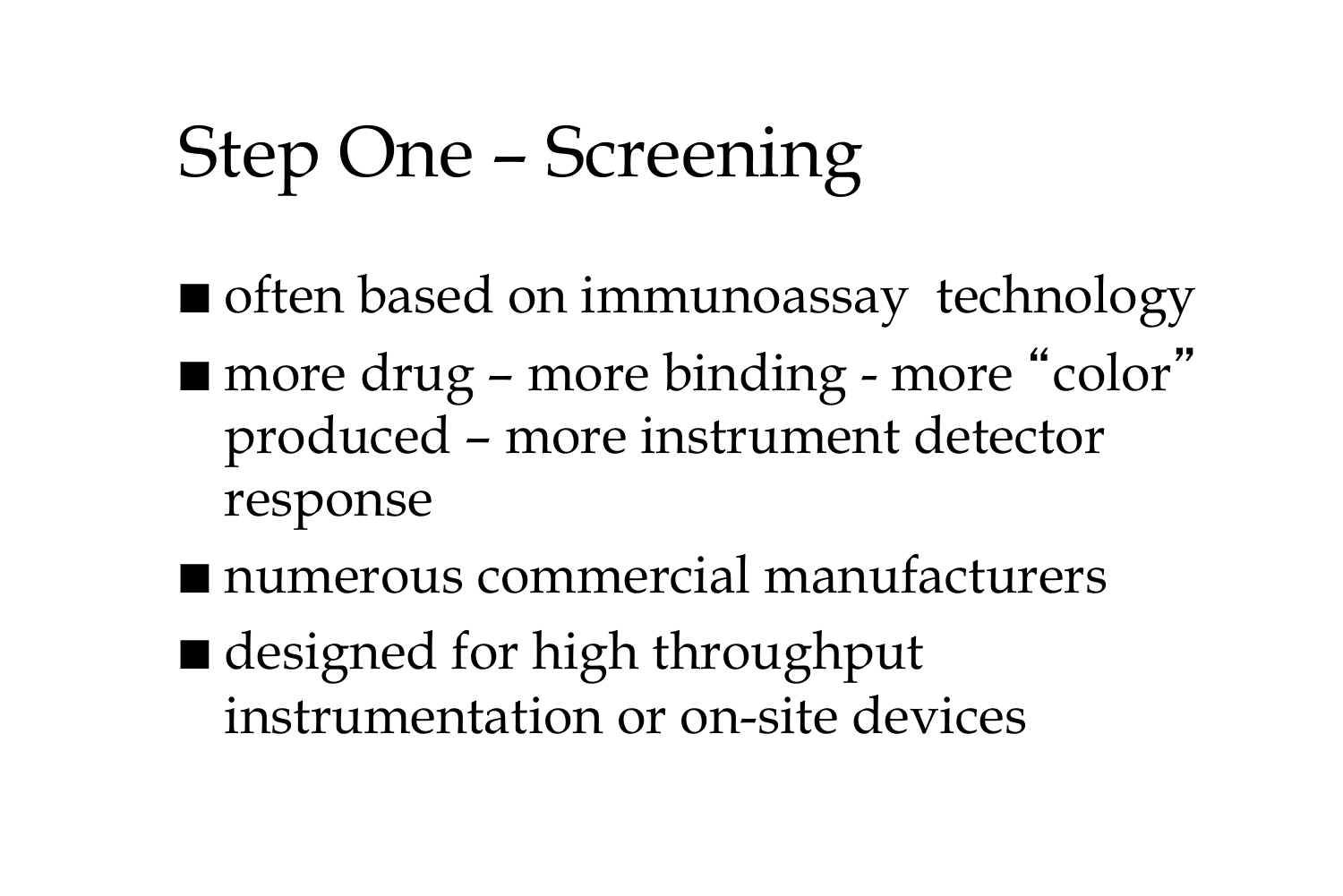### On-site DOA screening

■ often based on immunoassay technology ■ concept of color "switch" ■ "dynamic" versus "static" calibration ■ hand-held cassettes or test-cup devices ■ one test at a time - no batching ■ available in DOA panels or single drugs ■ numerous commercial manufacturers ◆ differential sensitivity & selectivity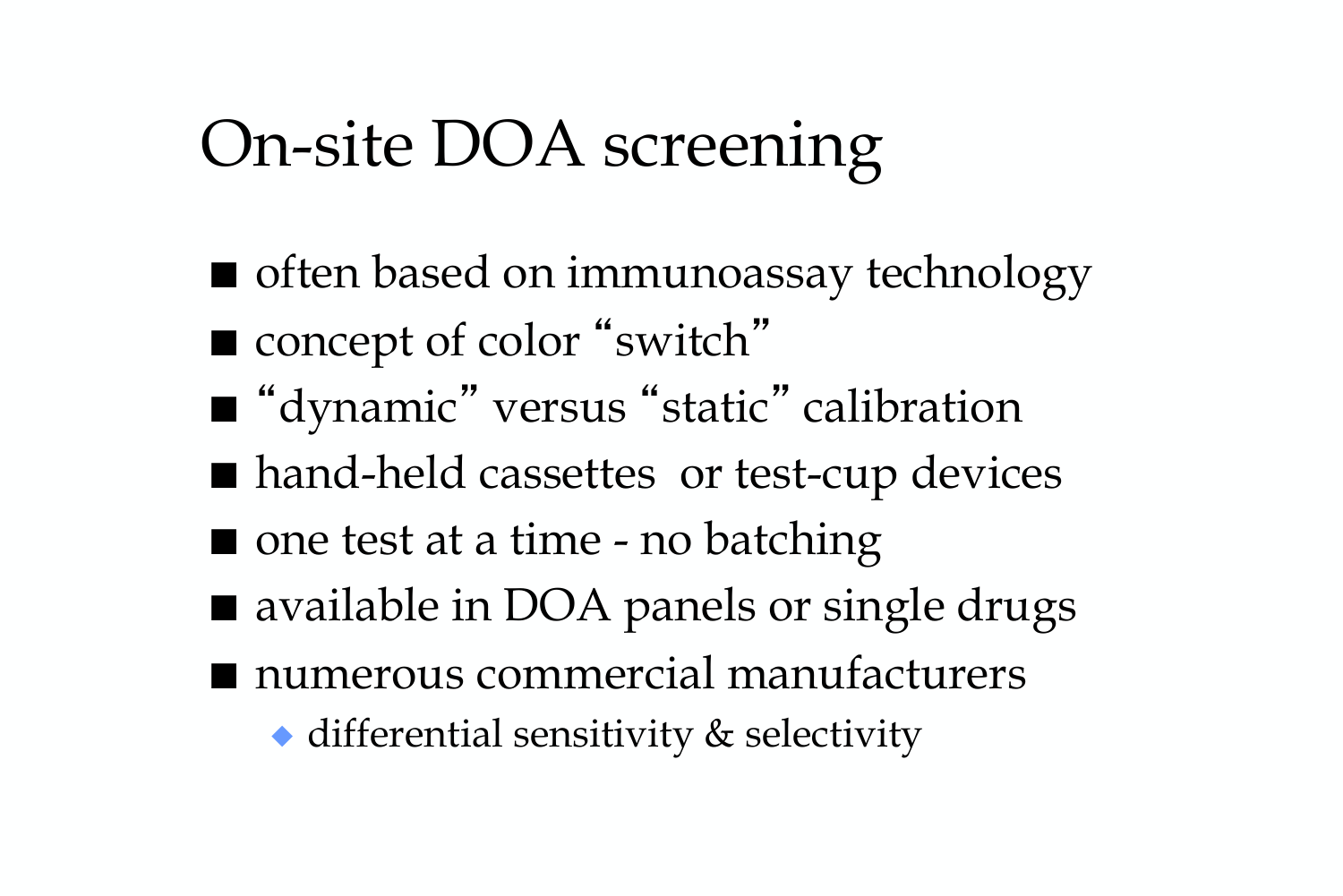## Step Two - Confirmation

- gas chromatography-mass spectrometry (GC/MS) or LC/MS or LC/MS/MS
	- ◆ drug molecules separated by physical characteristics
	- ◆ identified based on chemical "finger-print" ◆ considered "gold standard"
- other chromatographic techniques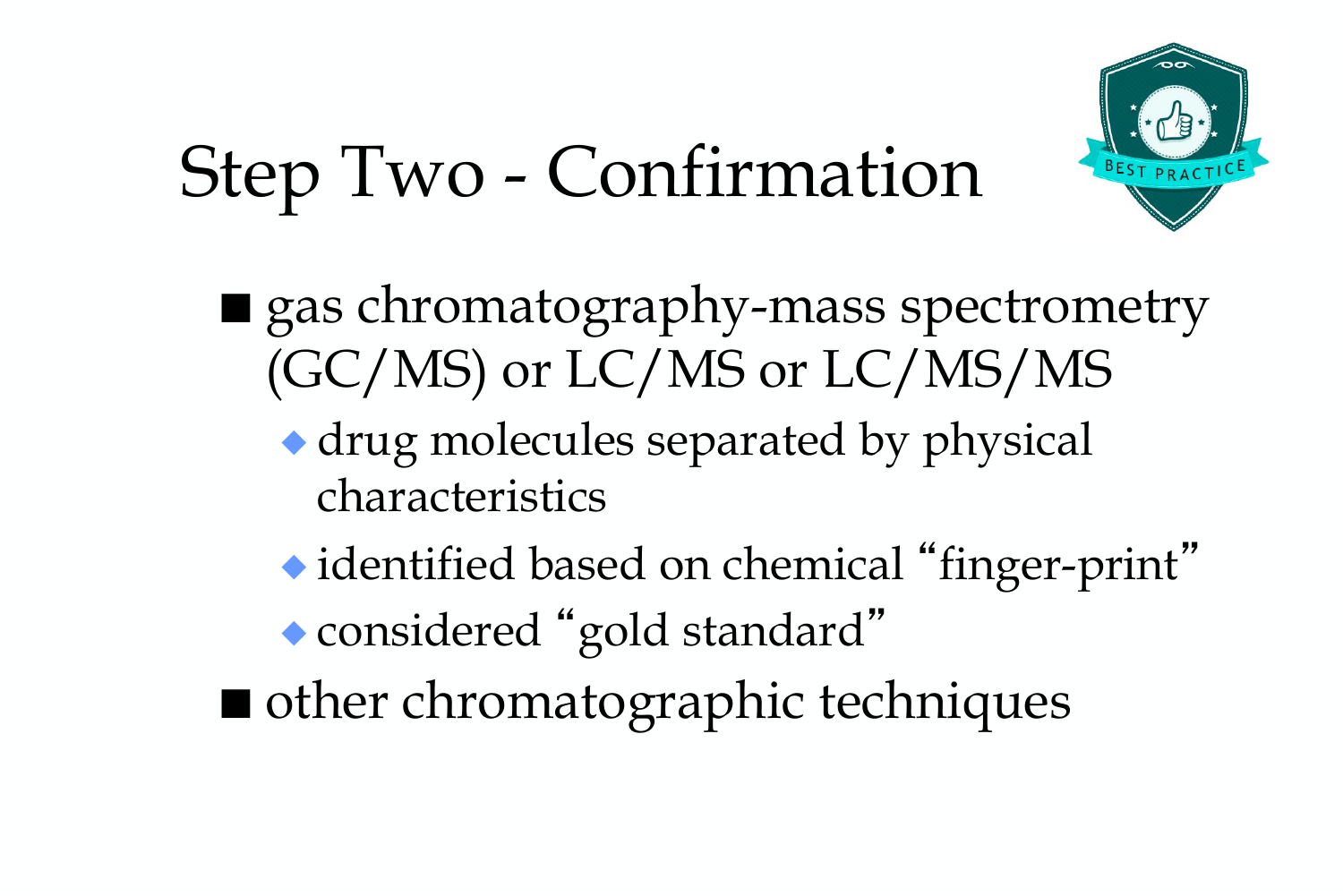## Why confirm ?

- Is it really necessary to confirm drugs that tested positive by initial screening tests?
- Why can't the court adjudicate cases based on the screening test results?

#### ■ FALSE POSITIVES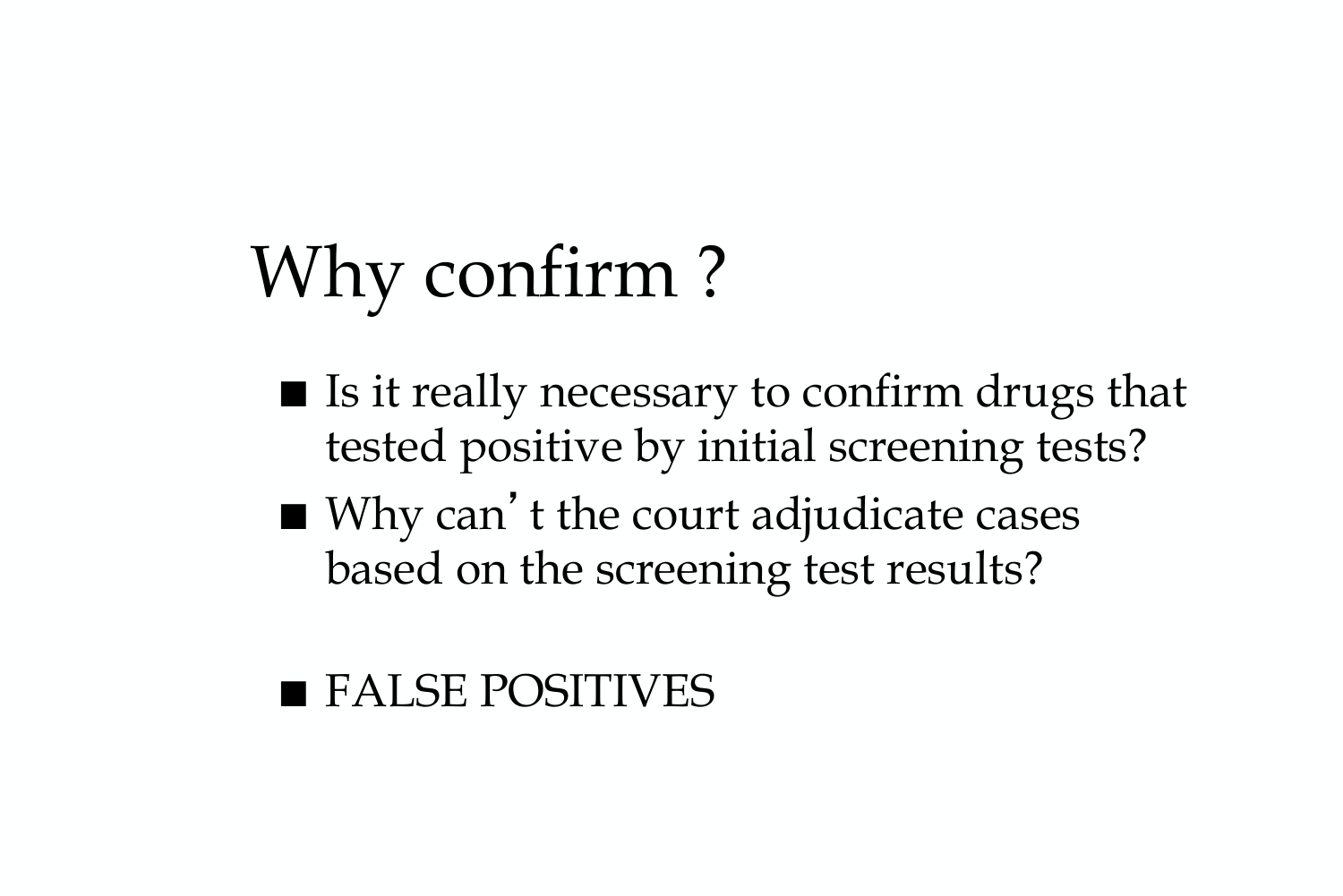## Drug tests & cross reactivity:

- screening tests can and do react to "non-target" compounds
	- ◆ amphetamines
	- ◆ benzodiazepines
- obtain list of interfering compounds from lab or on-site test vendor
- $\blacksquare$  initial screening ("instant" tests) may only be 60-70% accurate
- confirm positive results

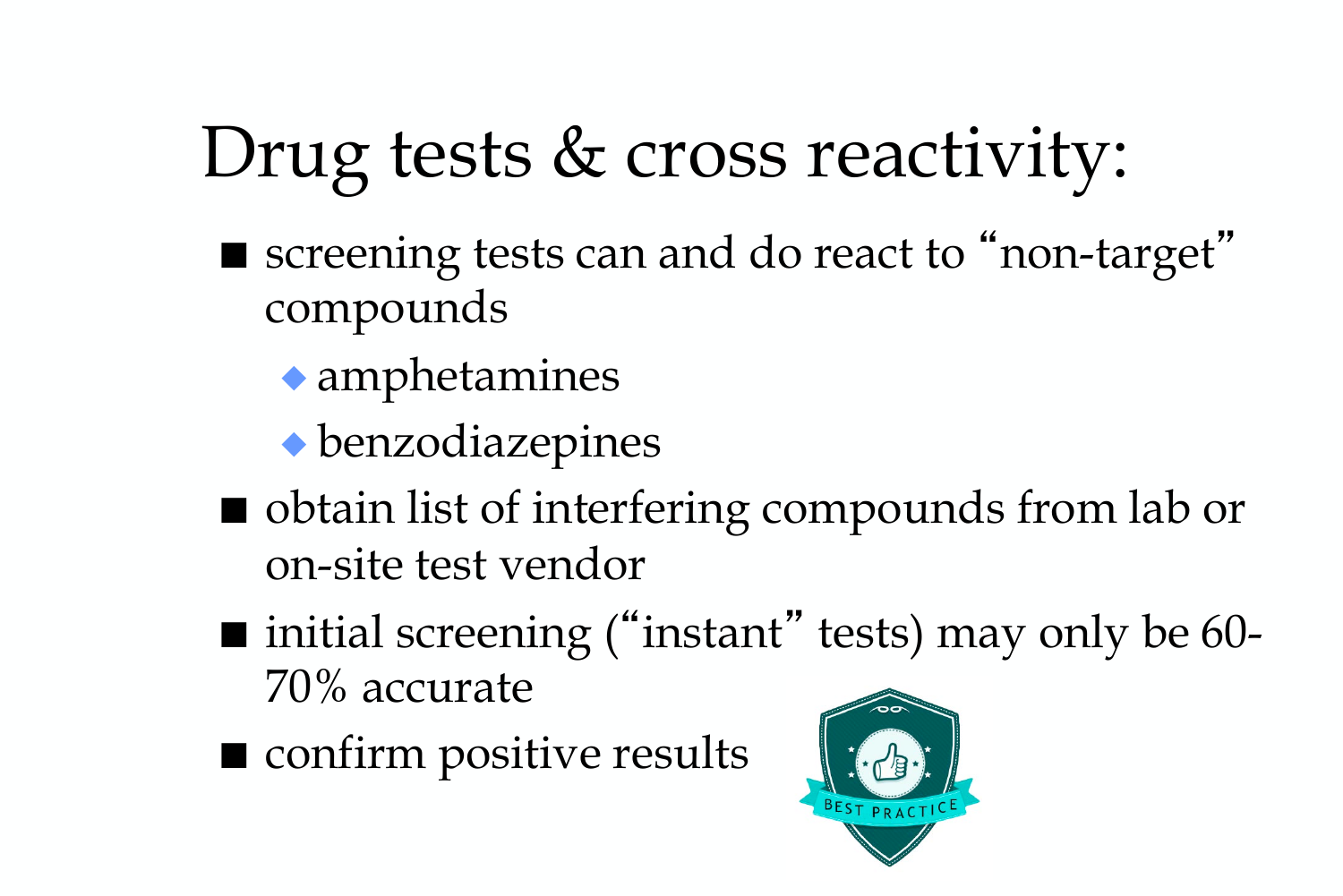# The Issue of Urine Drug Concentrations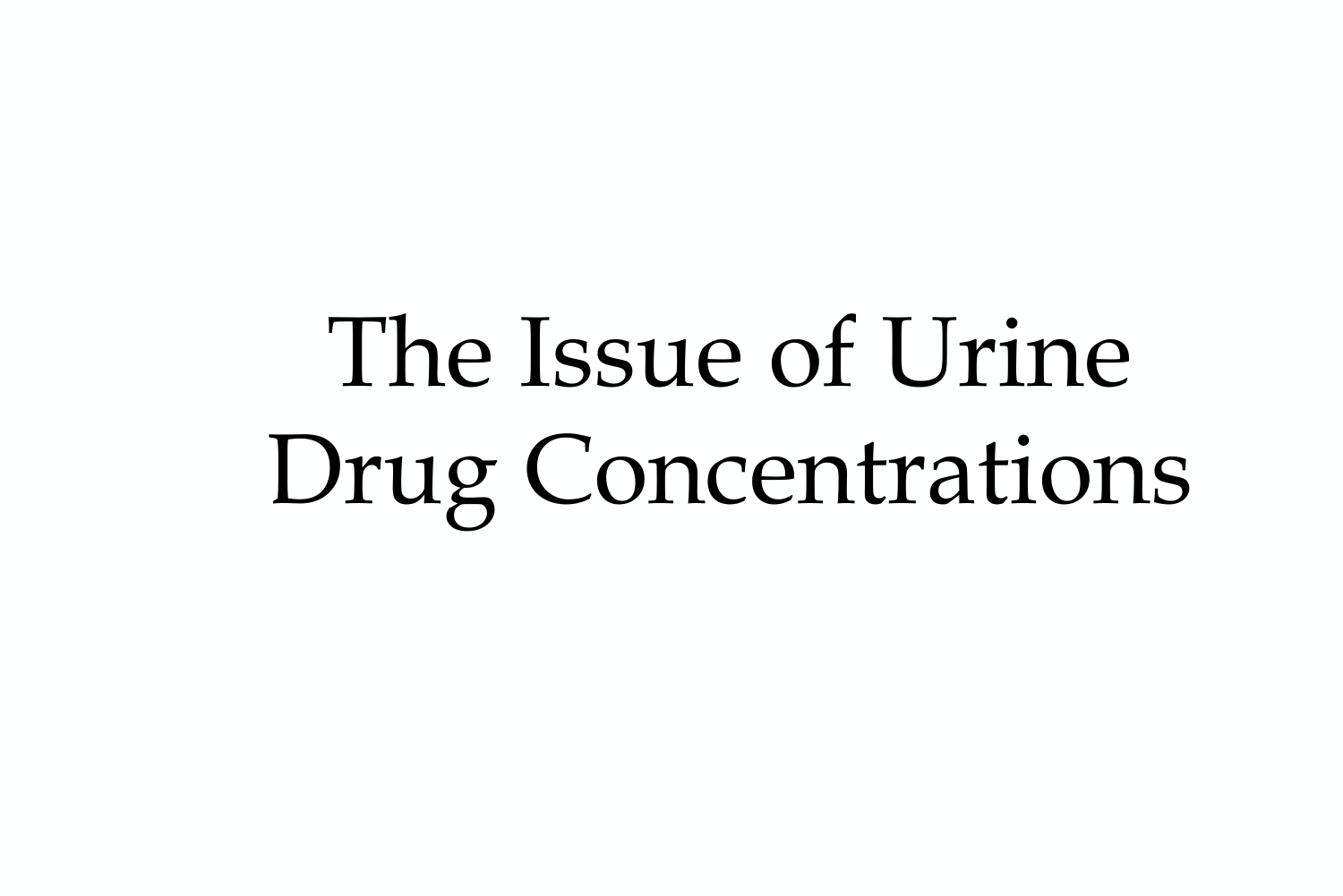### Drug Tests are Qualitative

- screening/monitoring drug tests are designed to determine the presence or absence of drugs - NOT their concentration
- drug tests are NOT quantitative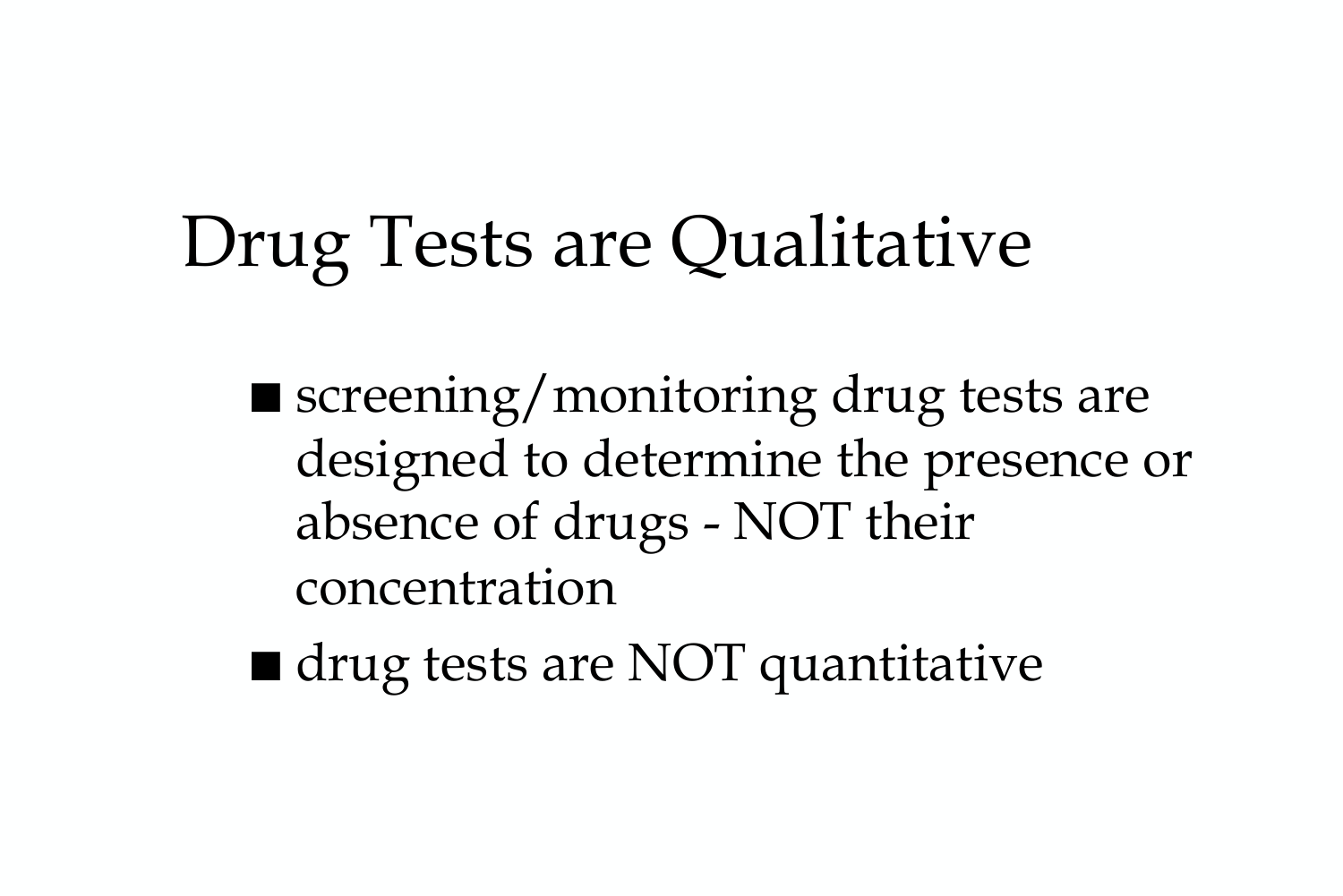Drug concentrations or levels associated with urine testing are, for the most part, USELESS !

■ cannabinoids (517 ng/mL ■ opiates negative ■ cocaine metabolite negative ■ amphetamines negative

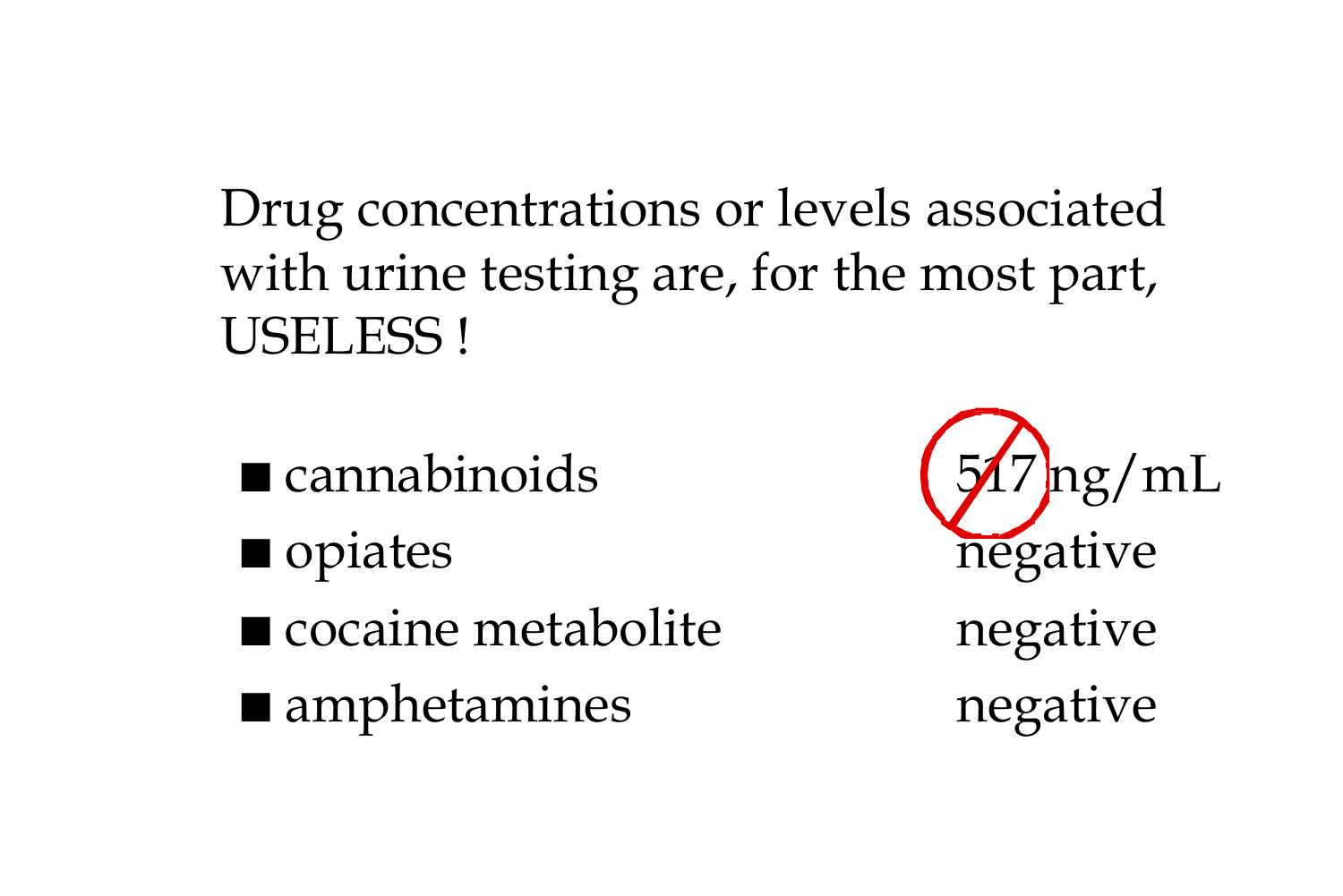Are any of the following questions being asked in your court?

- How positive is he/she?
- Are his/her levels increasing or decreasing?
- Is that a high level?
- Is he/she almost negative?
- Is this level from new drug use or continued elimination from prior usage?
- What is his/her baseline THC level?
- Does that level indicate relapse?
- Why is his/her level not going down? (or up?)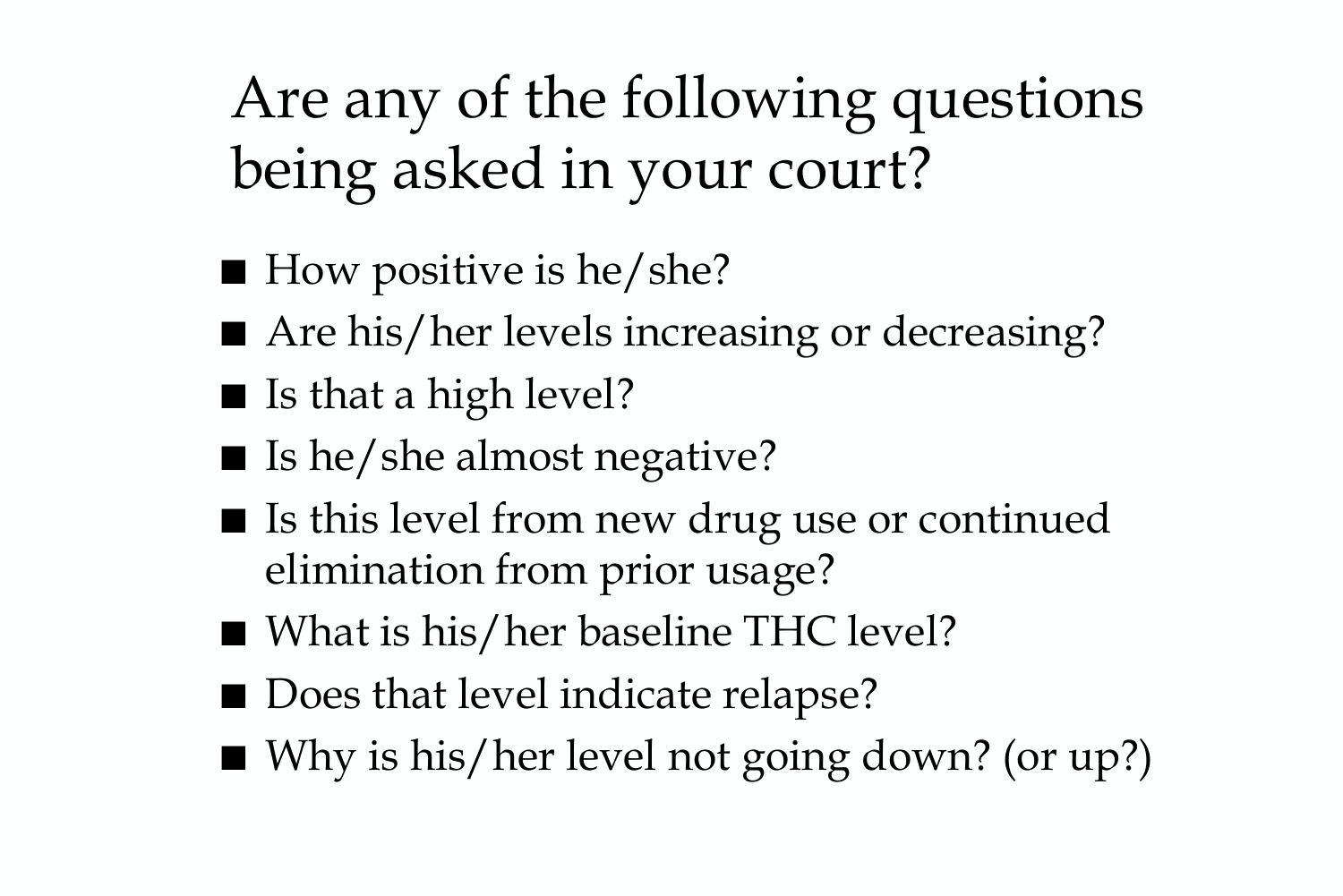# THE ISSUE



Urine drug concentrations are of little or no interpretative value. The utilization of urine drug test levels by drug courts generally produces interpretations that are inappropriate, factually unsupportable and without a scientific foundation. Worst of all for the court system, these urine drug level interpretations have no forensic merit.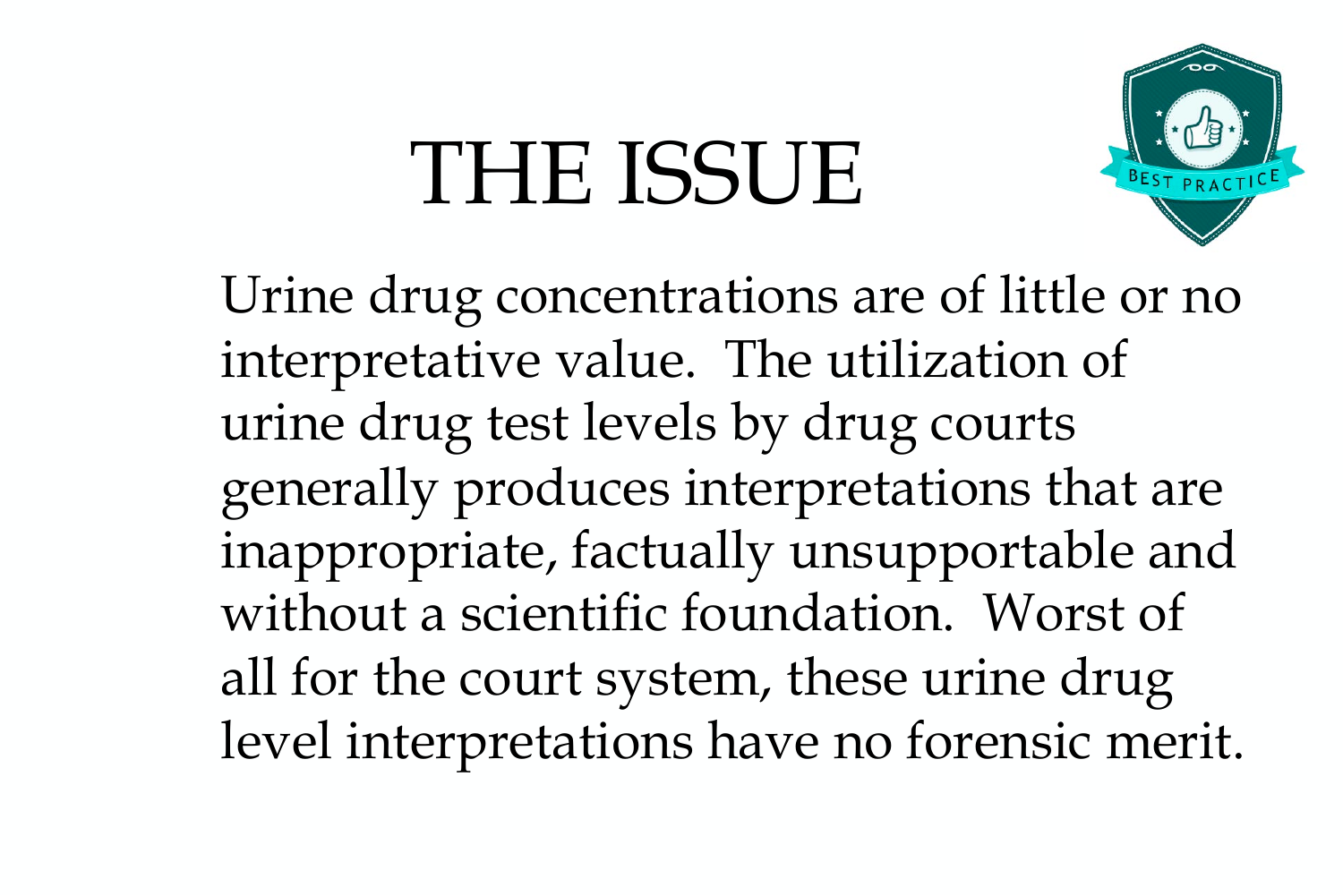#### **DRUG COURT PRACTITIONER FACT** S  $\mathbf{H}$ E

**URINE DRUG CONCENTRATIONS: THE SCIENTIFIC** RATIONALE FOR ELIMINATING THE USE OF DRUG **TEST LEVELS IN DRUG COURT PROCEEDINGS** 

By Paul L. Cary, M.S.

#### **PREFACE**

As the title implies, the objective of this fact sheet is to provide drug courtprofessionals with a scientifically based justification for discontinuing the interpretation of urine drug levels in an effort to define client drug use behavior. As the premise of this document is not without some controversy, clarification of its intent seems warranted.

This fact sheet is intended for drug court practitioners who are routinely engaged. in the interpretation and evaluation of urine drug testing results for the purpose of participant case adjudication, particularly client sanctioning. Given that most drug courts do not have routine access to biomedical or pharmacological expertise. this fact sheet recommends that the use of urine drug concentrations be eliminated from the court's decision-making process in order to protect client rights. and ensure that evidentiary standards are maintained.

It is not the intention of this document to prohibit the interpretation of laboratory data by qualified scientists. Nor is it the objective of this fact sheet to assert that urine drug levels have no interpretative value. However, drug court practitioners are cautioned that the interpretation of urine drug levels is highly complex and even under the best of circumstances provides only limited information regarding a participant's drug use patterns. Further, such interpretations can be a matter of disagreement even between experts with the requisite knowledge and training to render such opinions.

It is for these stated reasons that the NDCI strongly encourages drug court programs to utilize the information contained herein to evaluate their drug testing result interpretation practices. This organization recognizes that the use of urine drug levels to assess client behavior may be widespread and longstanding. However, because courts rarely have the necessary toxicology expertise, the routine use of urine drug levels by court personnel in formulating drug court decisions is a practice that in most cases would not withstand scientific or judicial scrutiny. It is hoped that this fact sheet will serve as the foundation for those drug court programs routinely interpreting urine drug levels to transition to a strictly qualitative (positive or negative only) result format. Drug courts are also encouraged to seek expert toxicology advice when necessary and appropriate to assist in the interpretation of testing data associated with challenging cases.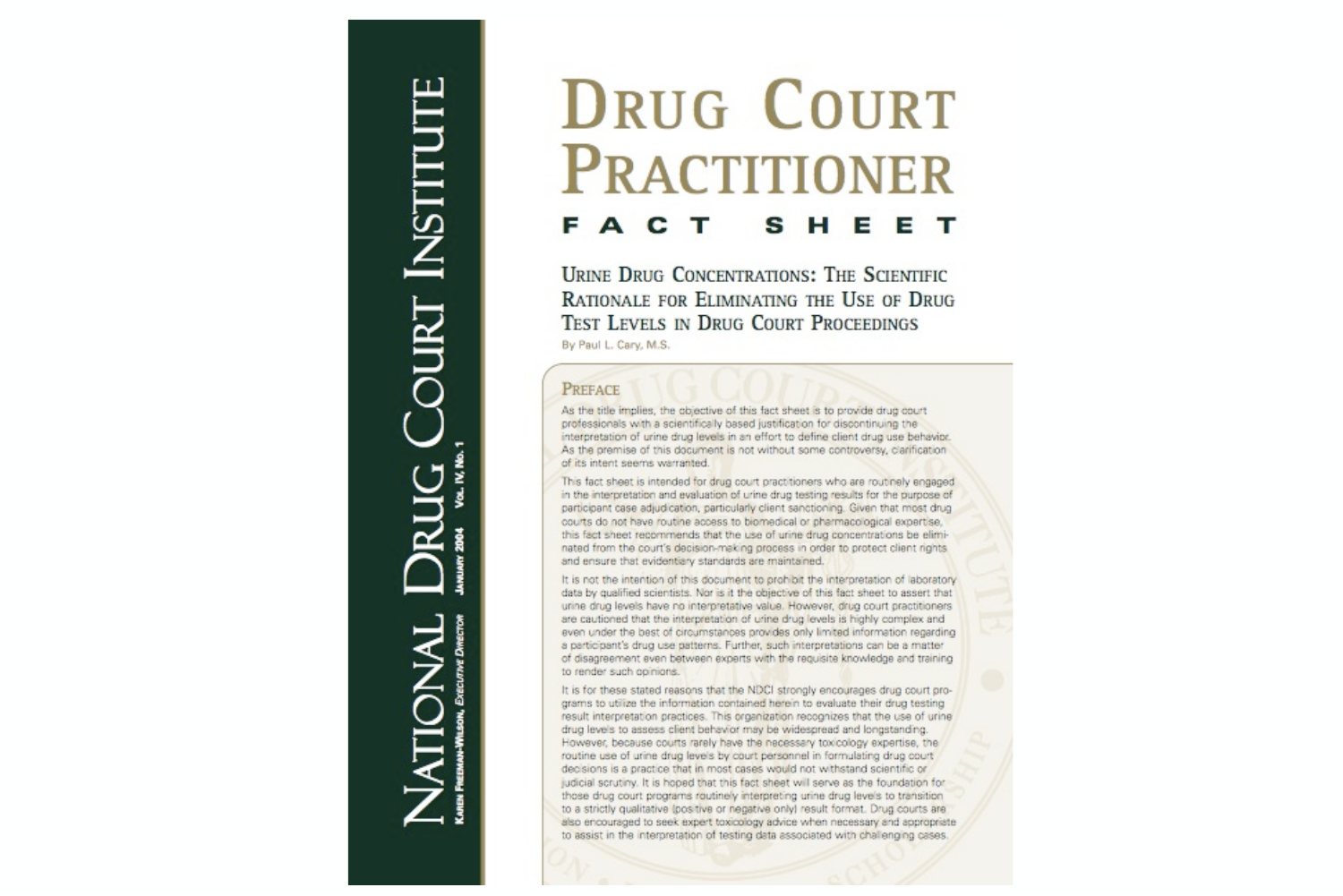### Scientific Rationale

■ Technical Issues ◆ testing not linear ◆ tests measure total drug concentrations ■ Physiological ◆ variability of urine output ◆ differential elimination of drug components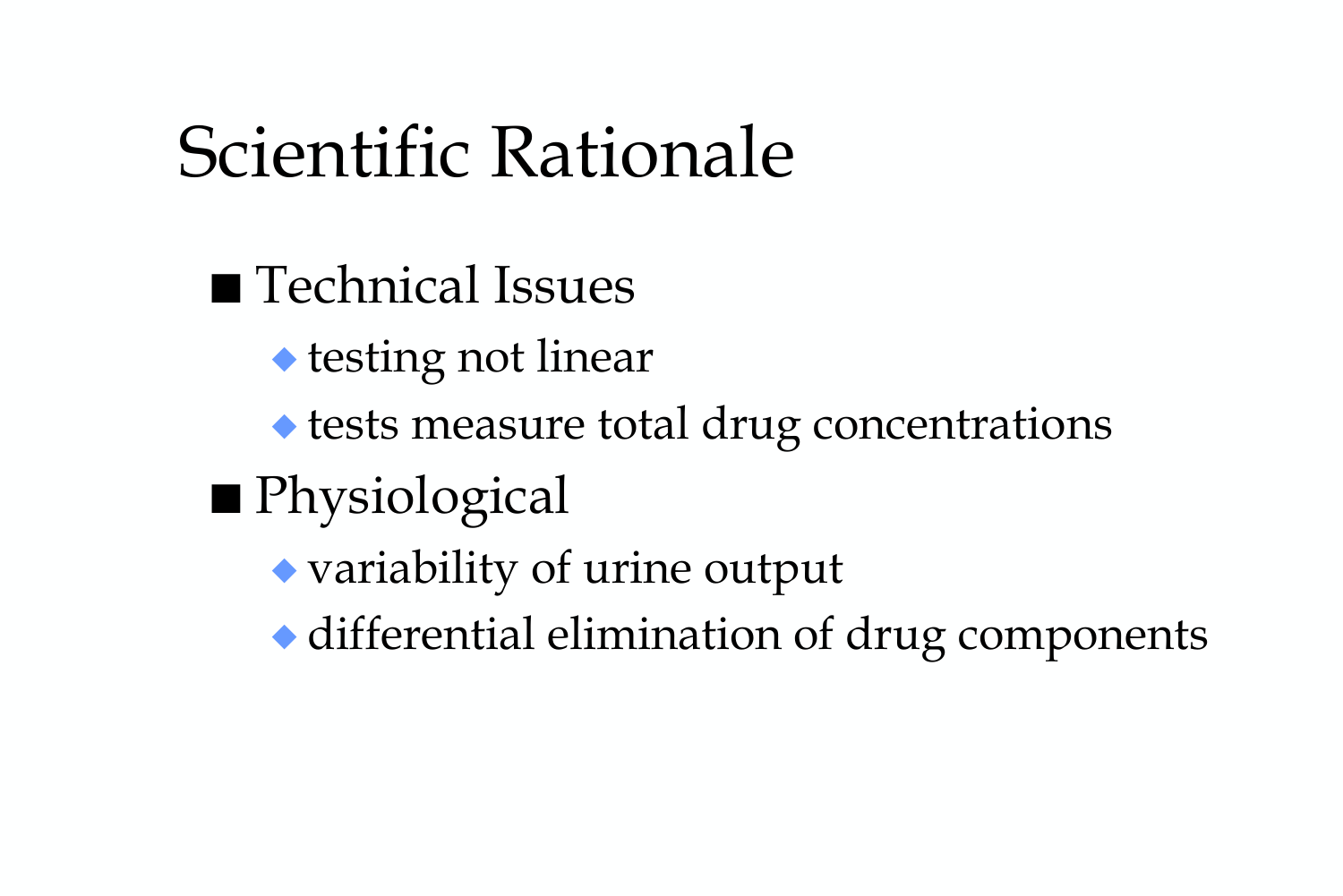#### THIS ? 432 indicates he going up, right? is 22 above the cutoff?

does 219 mean new use?

307 – well she's almost negative, correct?

639 is really high for THC, isn't it?

115 is down from yesterday, probably continued elimination?

I think 1200 is a new record, isn't it?

515 is much higher than last week, right?

don't we need to consider relapse at 57?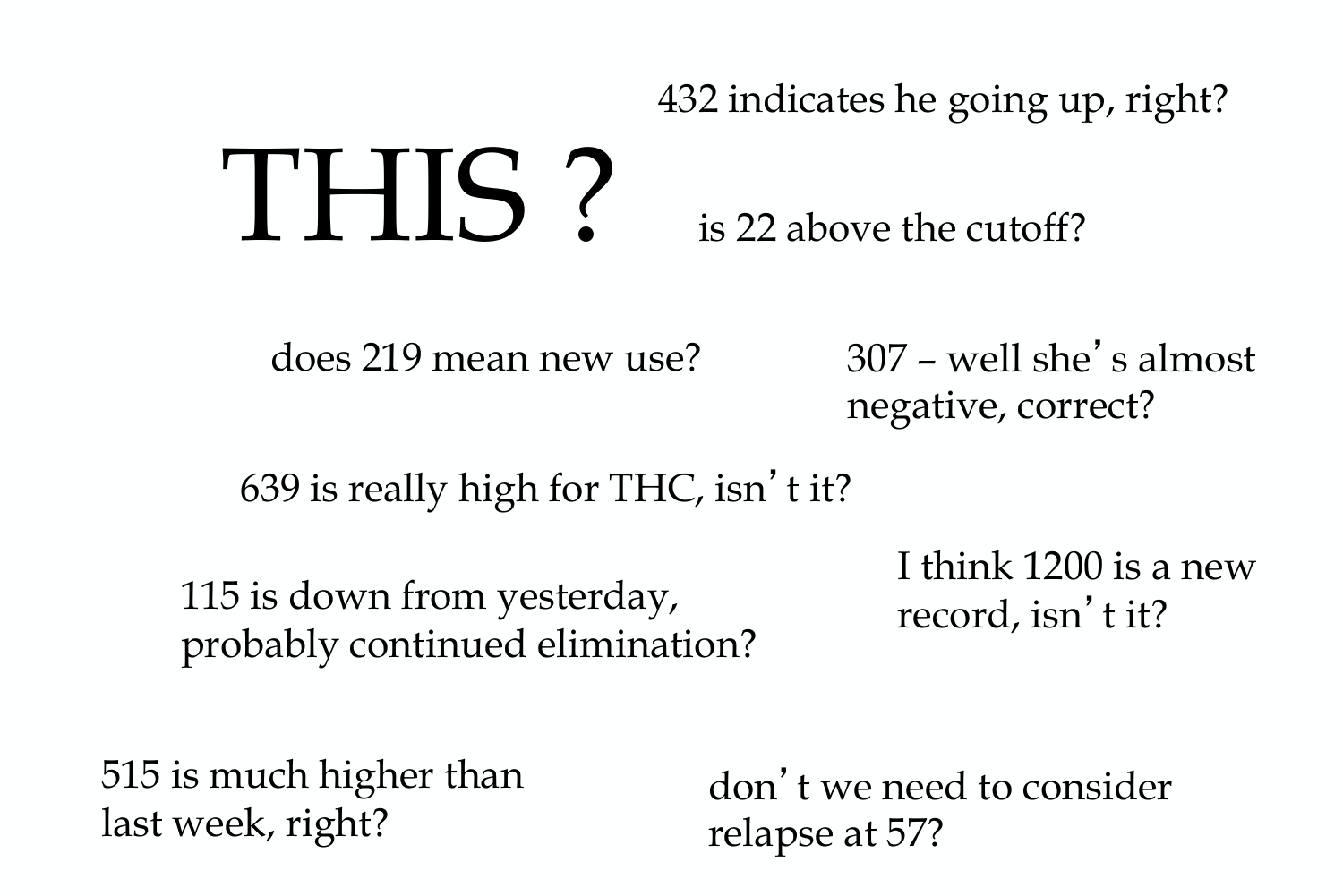# OR THIS ? Negative or Positive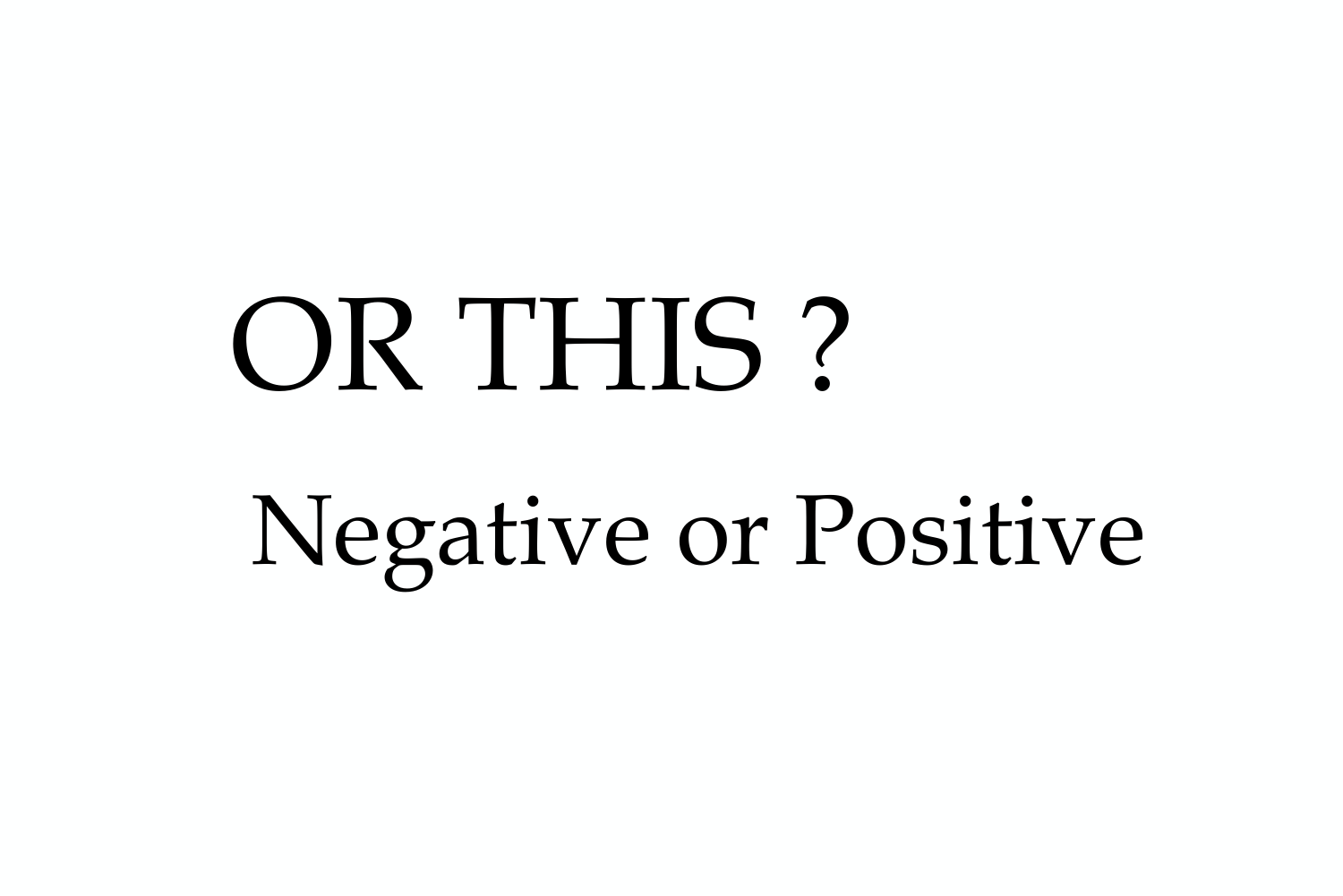# Interpretation of Drug Test Results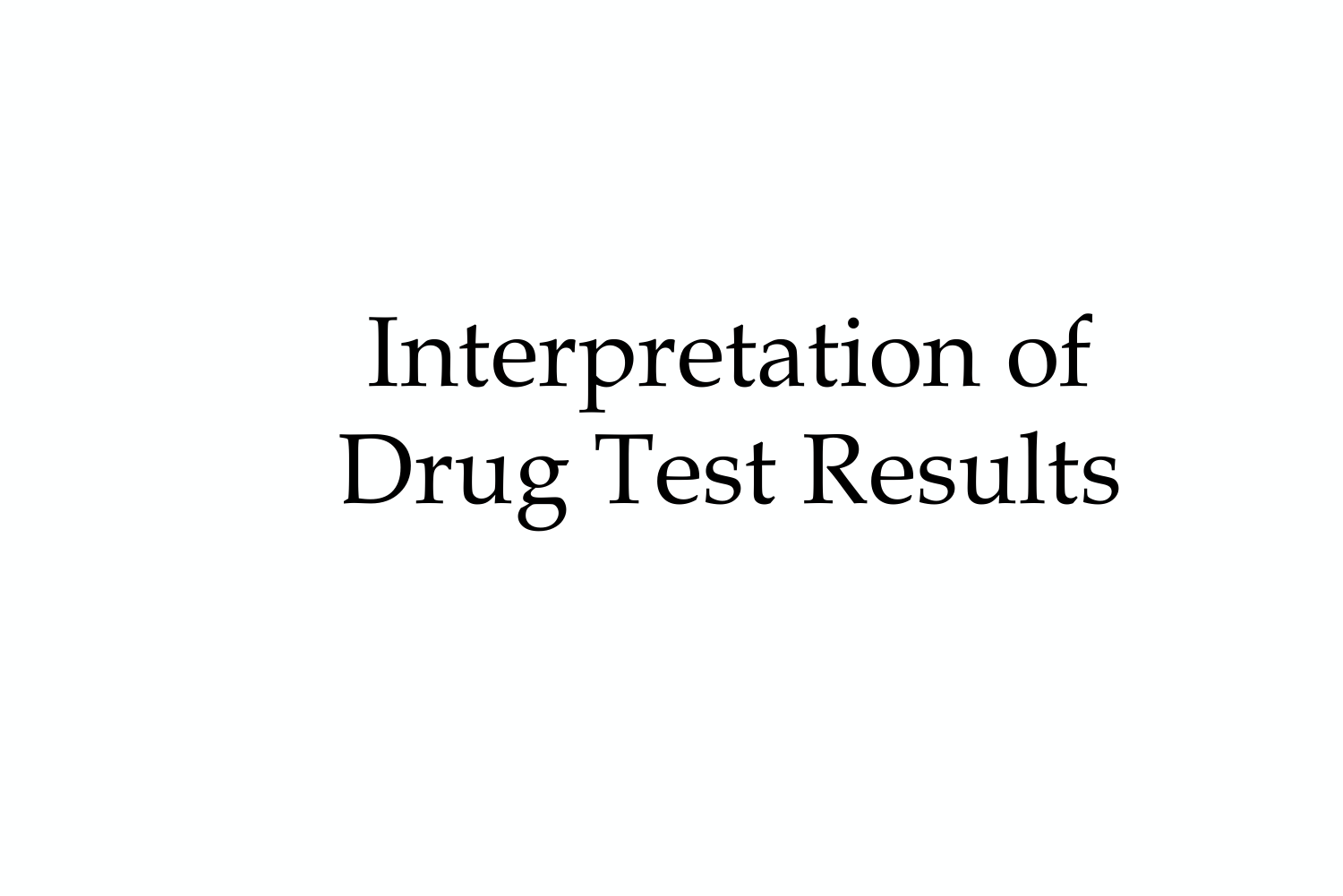#### Negative or None Detected Results

- indicates that no drugs or breakdown products (metabolites), tested for, were detected in the sample tested
- no such thing as "zero" tolerance or "drug free"
- negative does not mean NO drugs present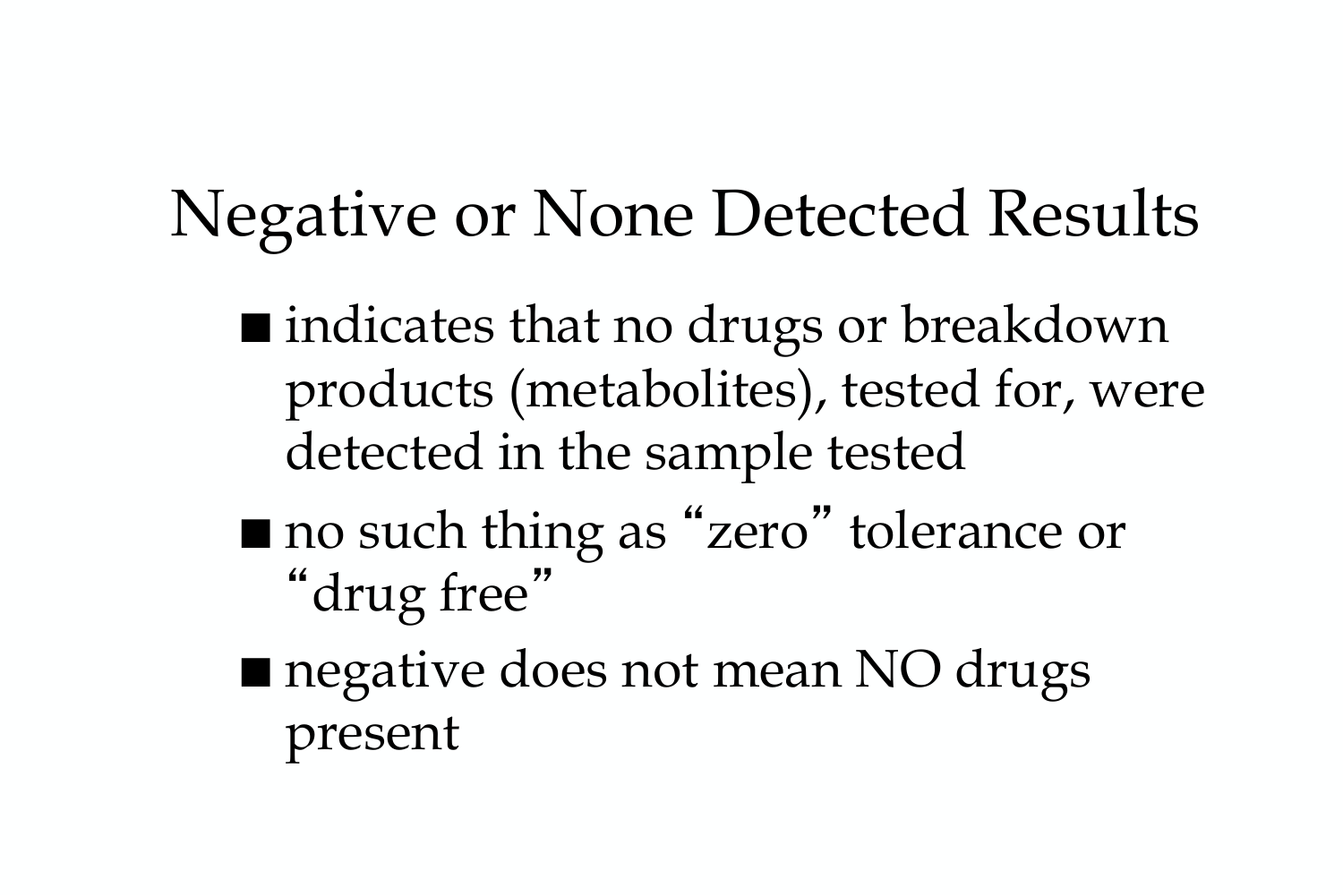#### Negative/None Detected Interpretation

■ client is not using a drug that can be detected by the test

#### Other possible explanations

- client not using enough drug
- client's drug use is too infrequent
- collection too long after drug use
- urine is tampered
- test being used not sensitive enough
- client using drug not on testing list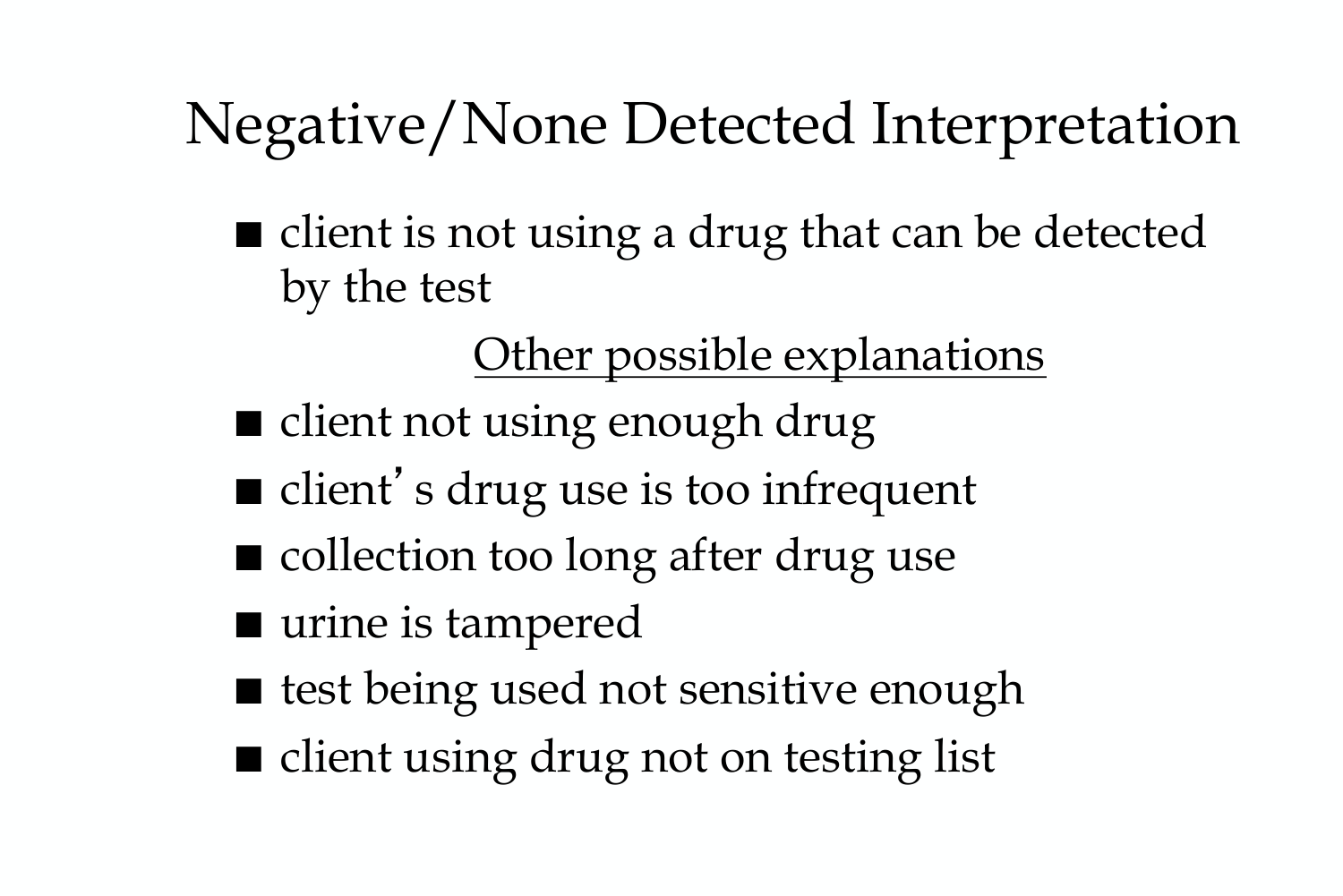#### Negative/None Detected Interpretation

- no need to second-guess every "negative" result
- <u>not</u> suggesting withholding positive reinforcement & rewards for positive behaviors
- drug testing is a monitoring tool
- assess none detected drug testing results in the context of your client's overall program compliance (or non-compliance) and their life' s skills success (or lack thereof)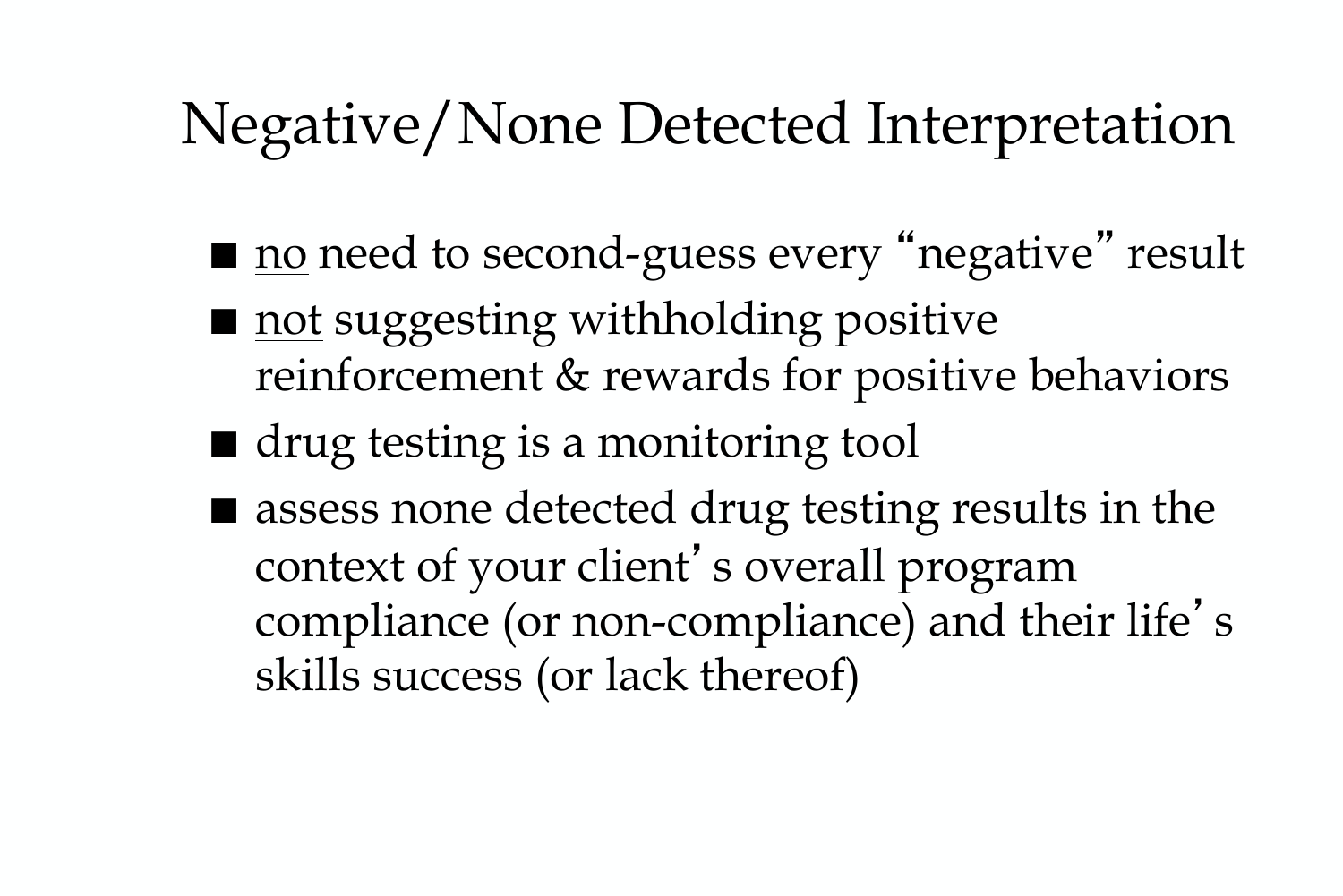#### Positive Test Result Interpretation

- $\blacksquare$  indicates that drug(s) or breakdown products (metabolites), tested for, were detected in the sample tested
- drug presence is above the "cutoff" level
- greatest confidence achieved with confirmation
- ALWAYS confirm positive results in original sample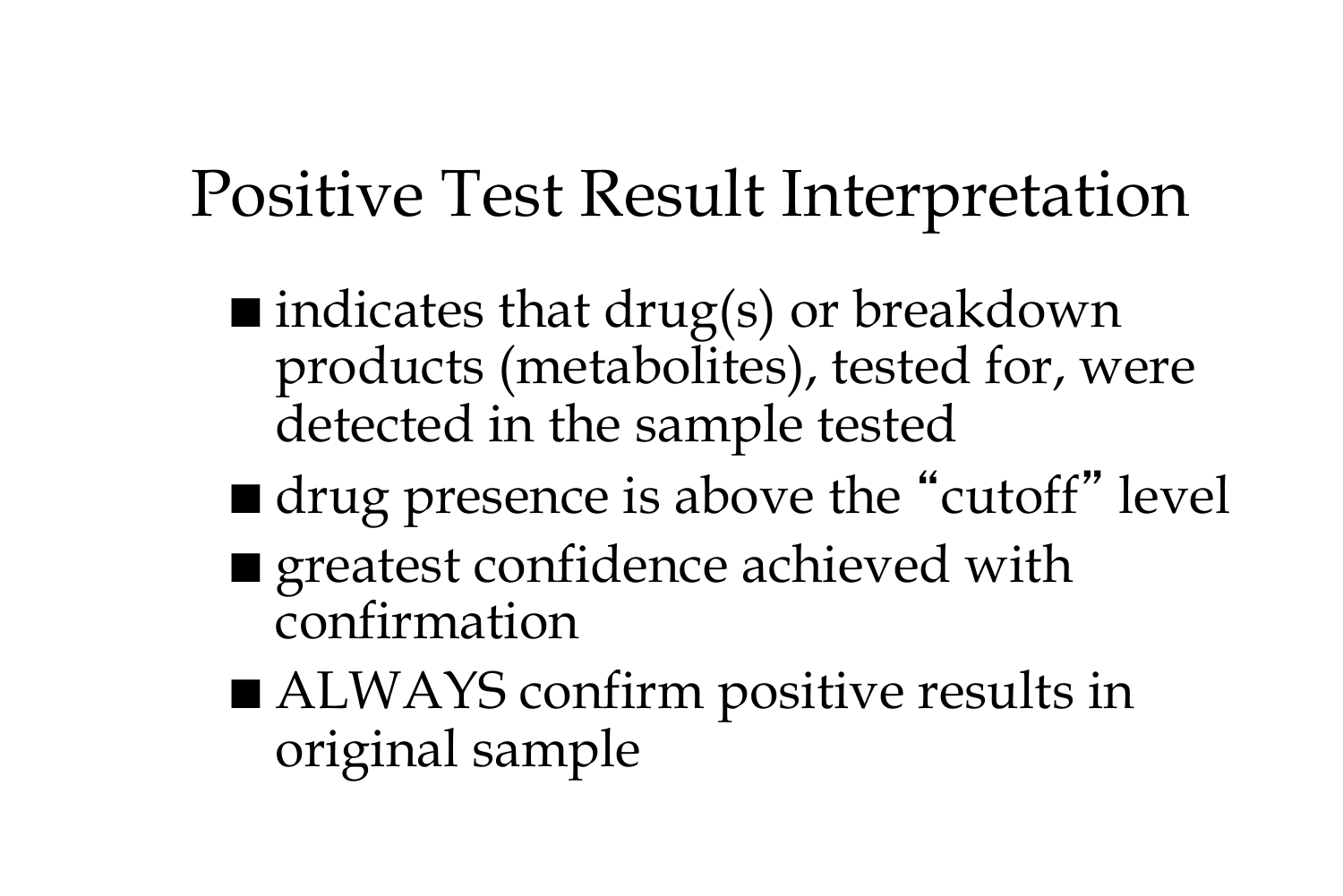#### Typical Cutoff Levels screening & confirmation

- amphetamines \* 500 ng/mL 250 ng/mL
- benzodiazepines 300 ng/mL variable
- cannabinoids \* 20 & 50 ng/mL 15 ng/mL
- cocaine (crack)\* 150 ng/mL 100 ng/mL
- opiates (heroin) \* 300/2000 ng/mL variable
- **phencyclidine (P CP)** \*  $25 \text{ ng/mL}$  25 ng/mL  $\blacksquare$  alcohol  $20 \text{ mg/dL}$   $10 \text{ mg/dL}$

◆ \* SAMHSA (formerly NIDA) drugs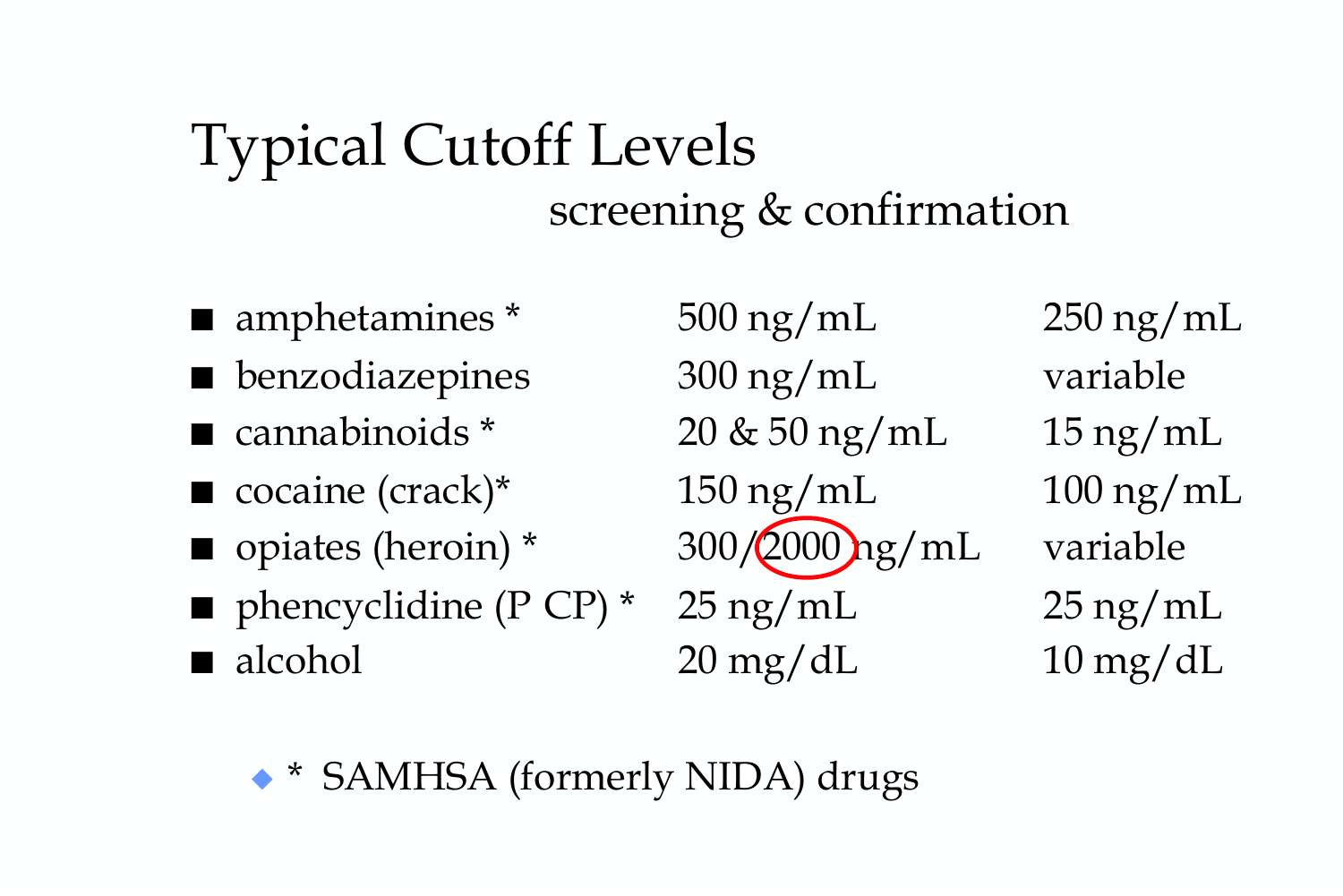# H. Rapid Results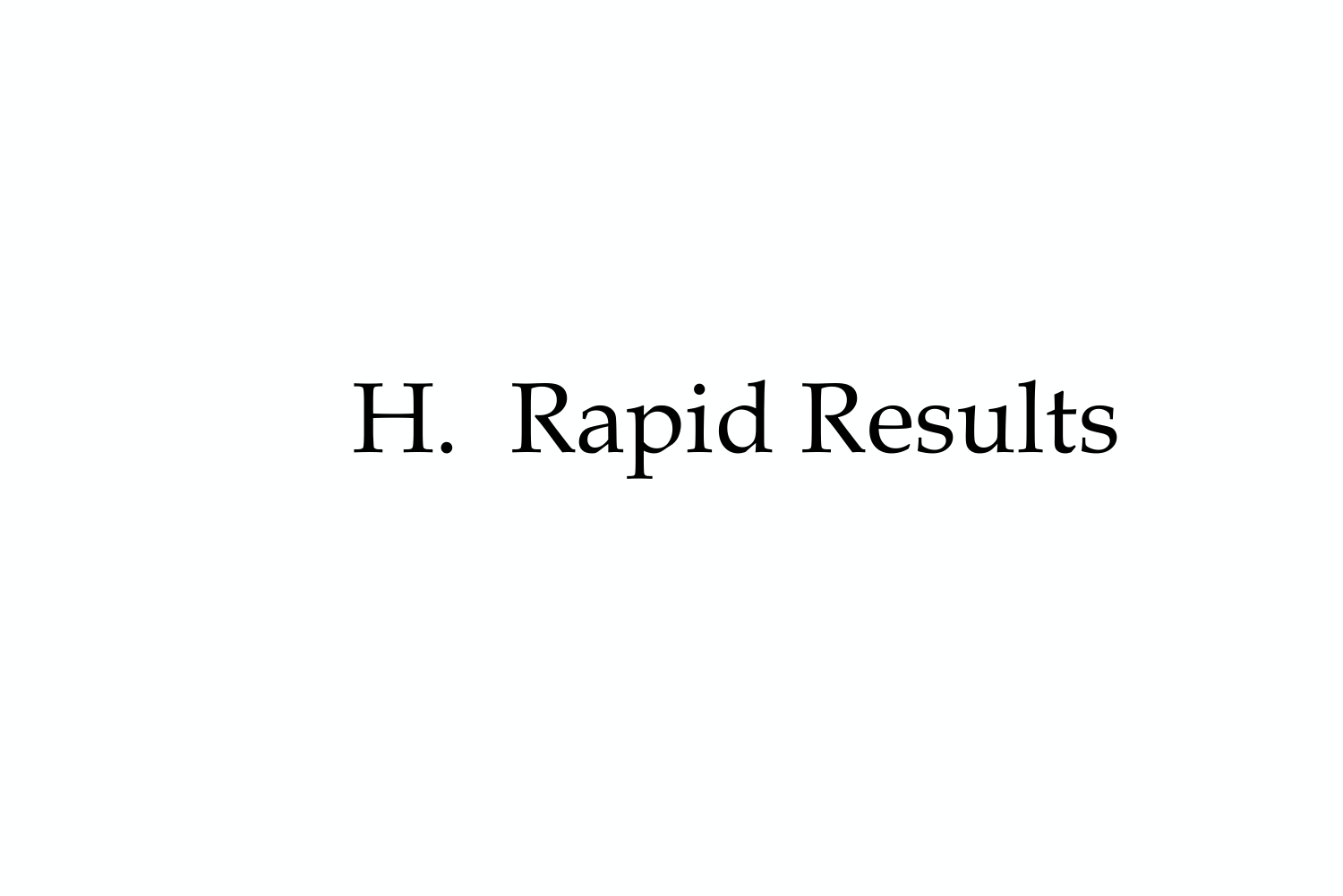## Timing is Everything

- timing is one of the most influential factors for success in a behavior modification program
- the sooner sanctions are delivered after an infraction and incentives delivered after an achievement, the better the results
- Test results, including the results of confirmation testing, are available to the Drug Court within forty-eight hours of sample collection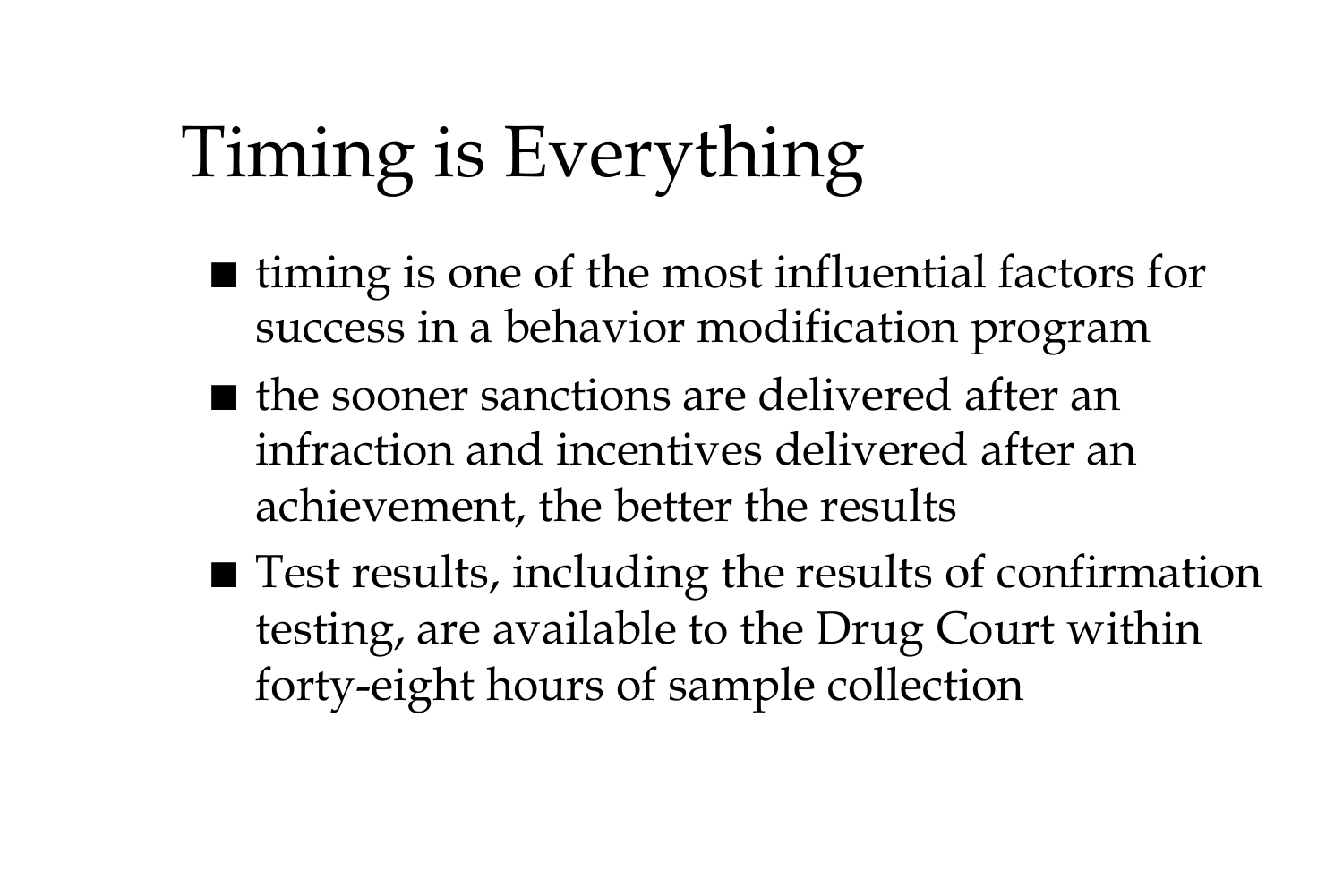## Timing is Everything

- study of 70 drug courts show:
- significantly greater reductions in criminal recidivism and significantly greater cost benefits when the teams received drug and alcohol test results within forty-eight hours of sample collection
- $\blacksquare$  73% more effective at reducing crime and 68% more cost-effective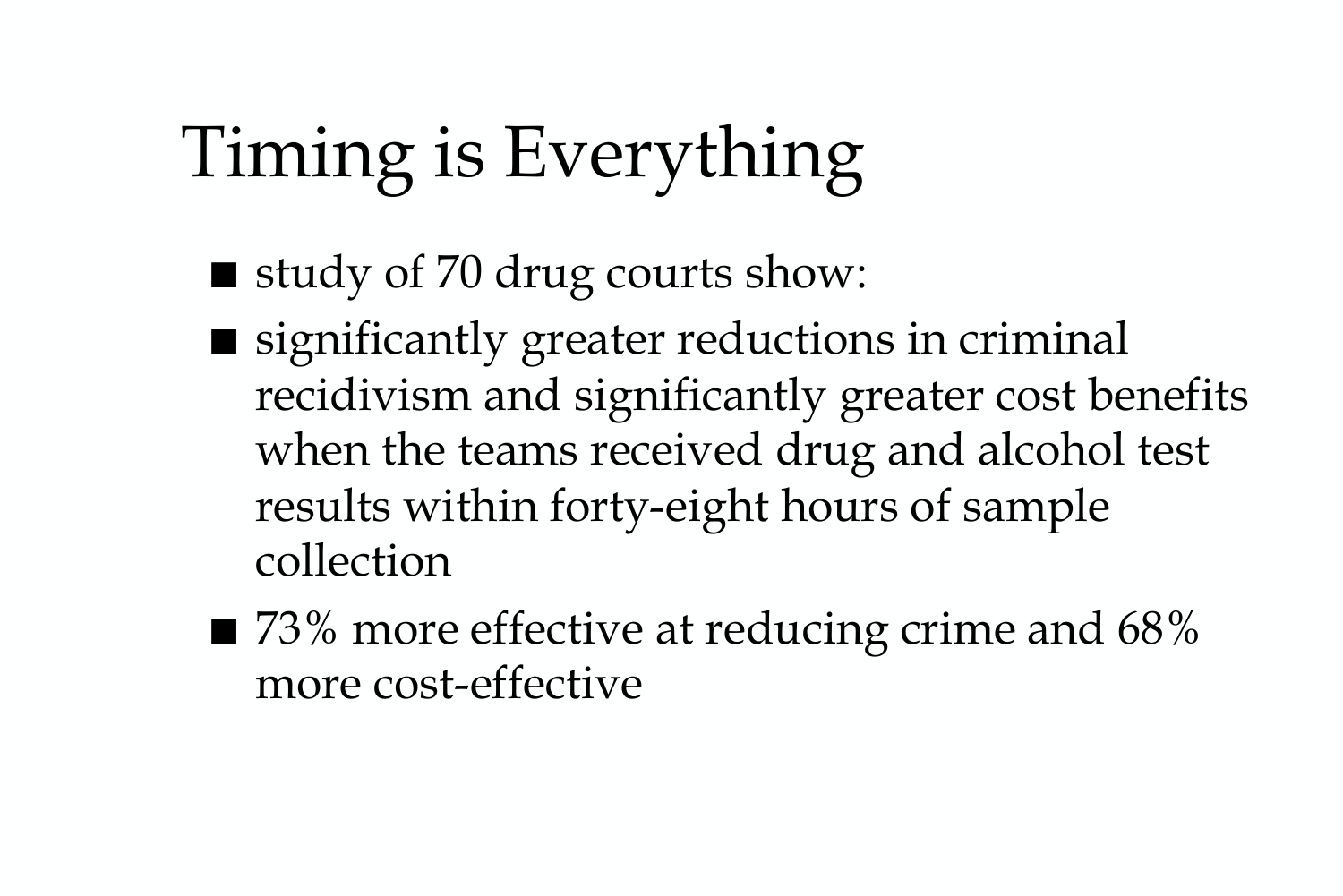# I. Participant Contract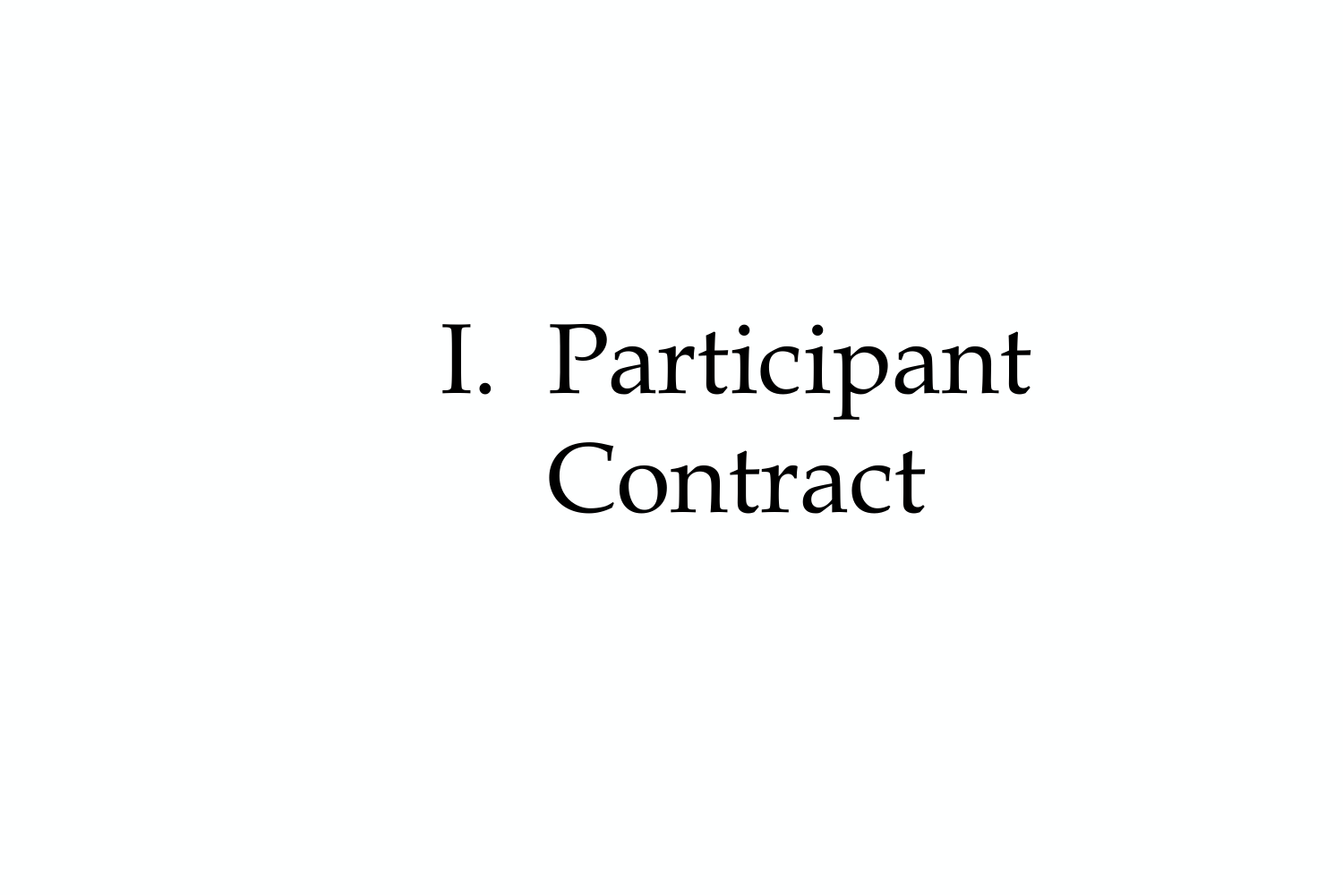# Paint Roadmap for Success

- Upon entering the Drug Court, participants receive a clear and comprehensive explanation of their rights and responsibilities related to drug and alcohol testing
- outcomes are significantly better when Drug Courts specify their policies and procedures clearly
- participants significantly more likely to react favorably to an adverse judgment if they are given advance notice about how such judgments are made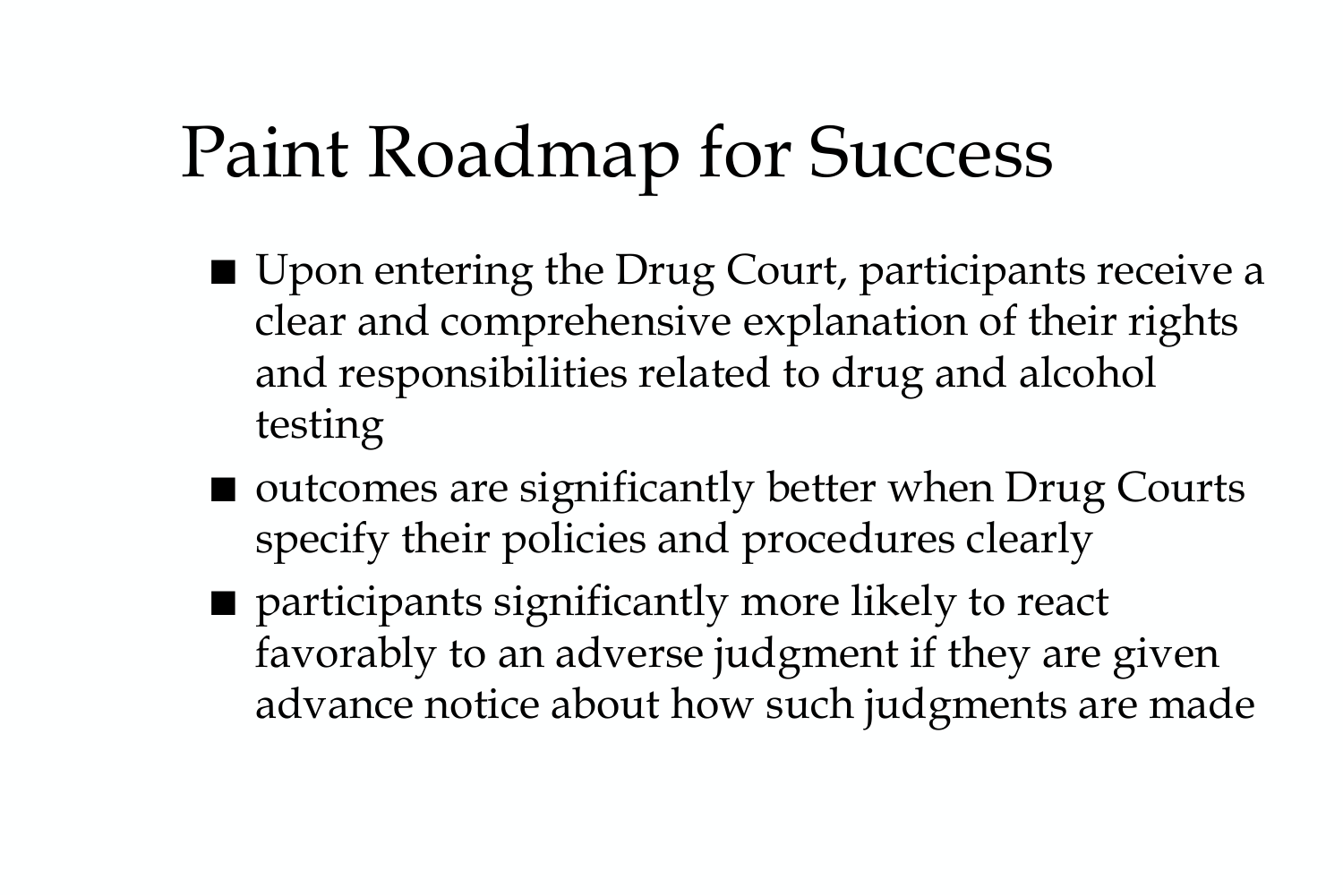#### The Importance of "Specificity" in a Client Contract:

- "I understand . . . . . ."
- I will be tested for the presence of drugs in my system on a random basis according to procedures established by the Drug Court Team and/or my treatment provider.
- I understand that I will be given a location and time to report for my drug test.
- I understand that it is my responsibility to report to the assigned location at the time given for the test.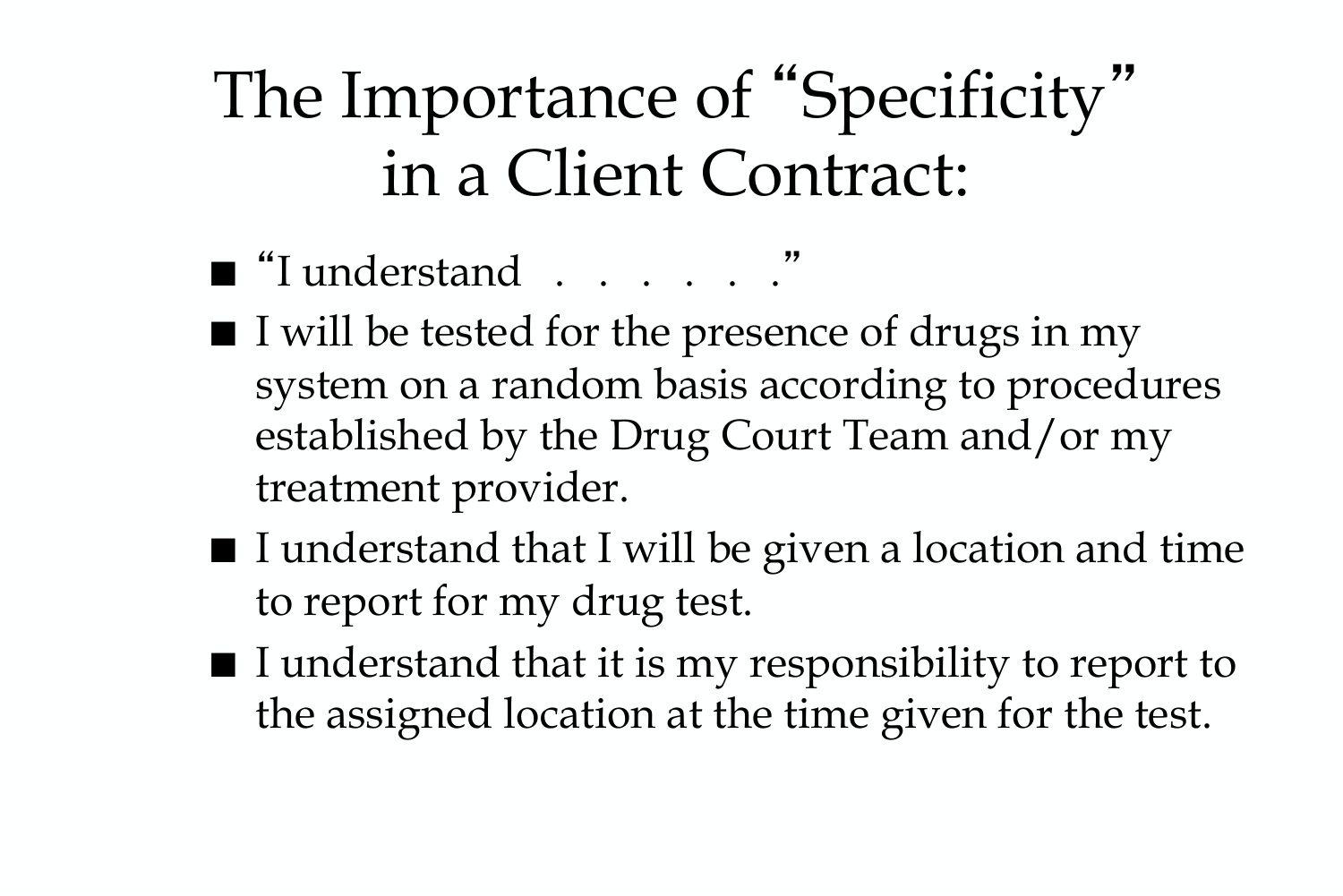### The Importance of "Specificity" in a Client Contract:

- $\blacksquare$  I understand that if I am late for a test, or miss a test, it will be considered as a positive test for drugs/alcohol and that I may be sanctioned.
- I understand that if I fail to produce a urine specimen or if the sample provided is not of sufficient quantity, it will be considered as a positive test for drugs/alcohol and that I may be sanctioned.
- I understand that if I produce a dilute urine sample it will be considered as a positive test for drugs/alcohol and that I may be sanctioned.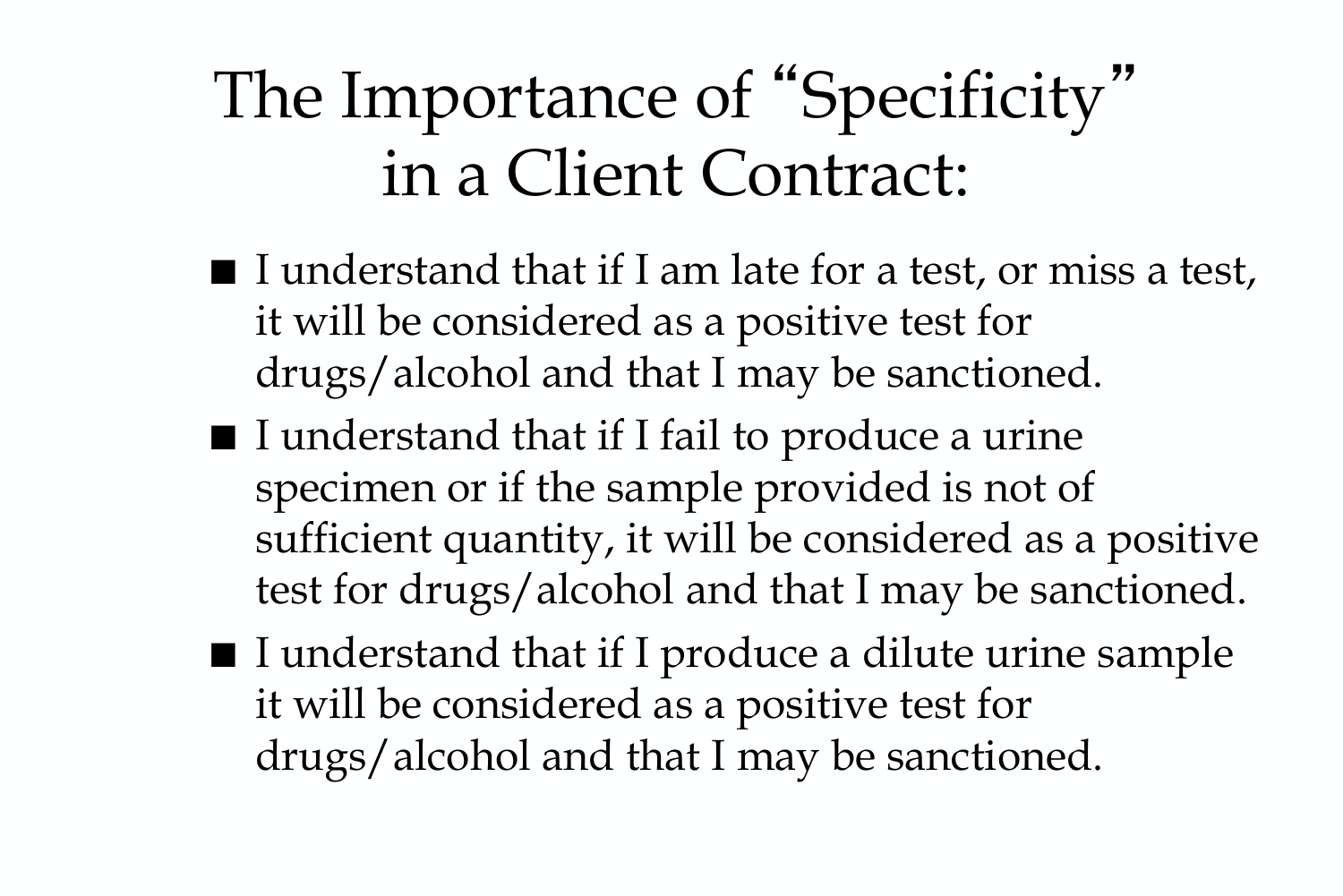### The Importance of "Specificity" in a Client Contract:

- I have been informed that the ingestion of excessive amounts of fluids can result in a diluted urine sample and I understand that my urine sample will be tested to ensure the sample is not dilute.
- I understand that substituting or altering my specimen or trying in any way to modify my body fluids for the purposes of changing the drug testing results will be considered as a positive test for drugs/alcohol and will result in sanctioning and may be grounds for immediate termination from drug court.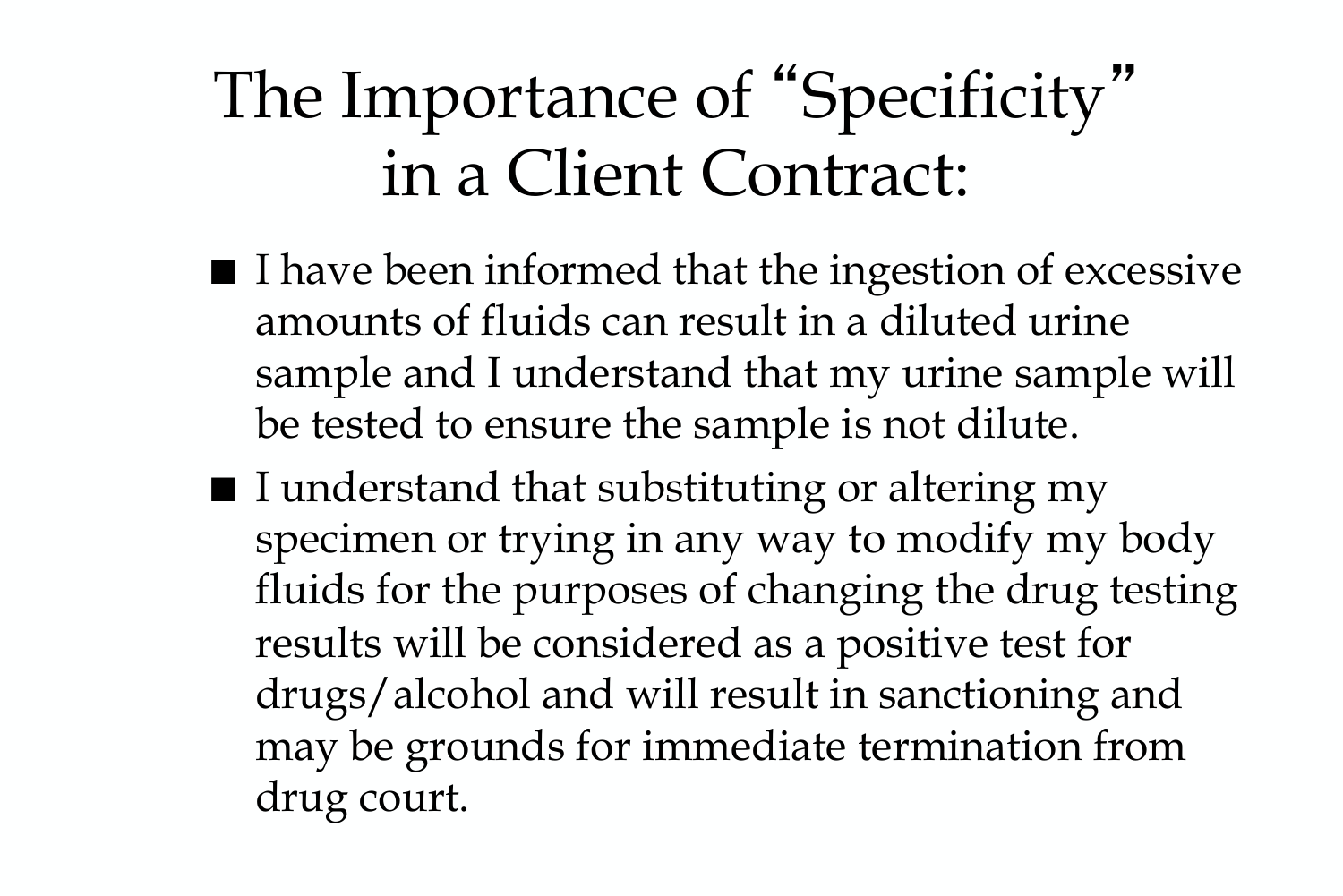# Specimen Tampering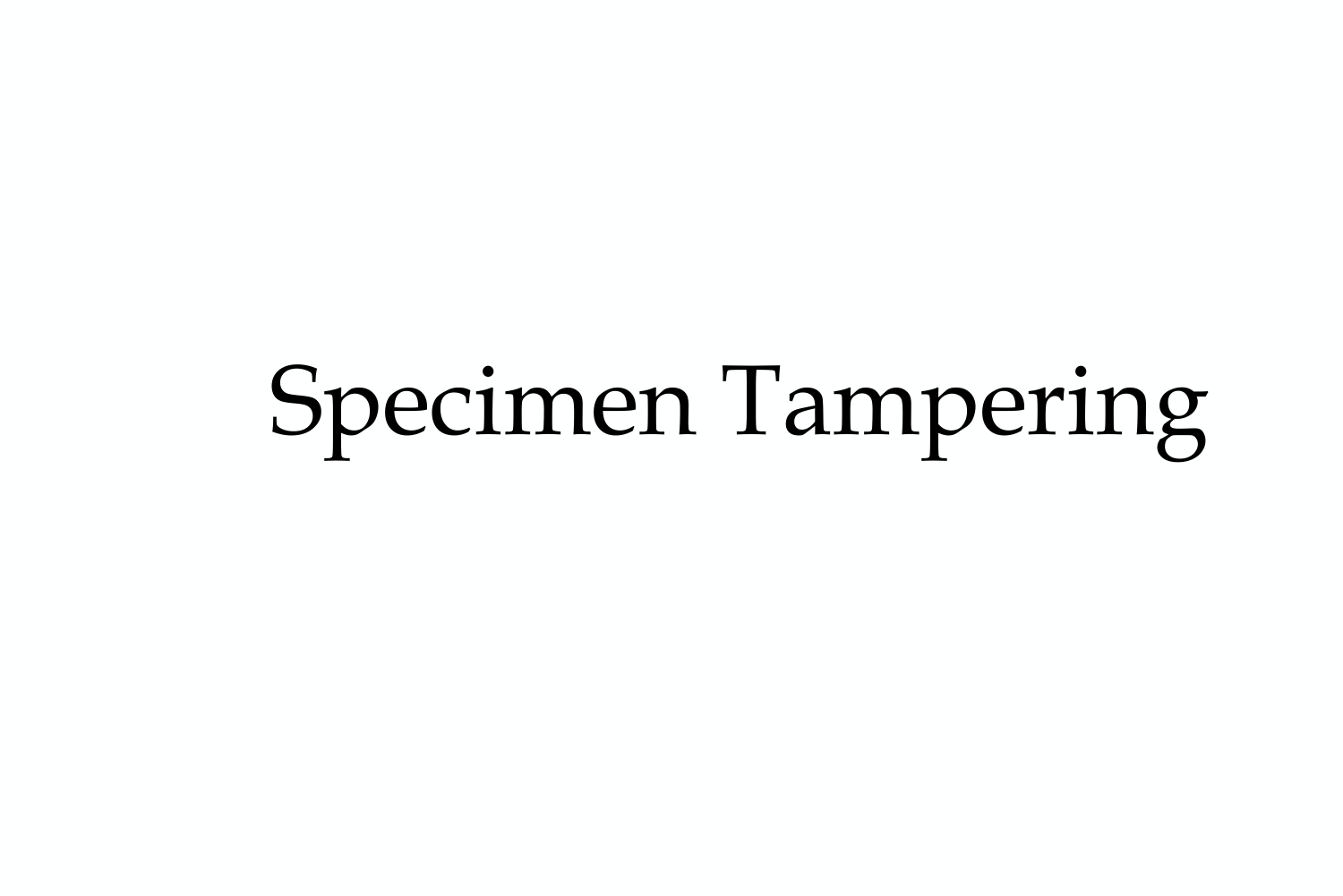Basics of Specimen Tampering - The Three Approaches

■ dilution ■ adulteration ■ substitution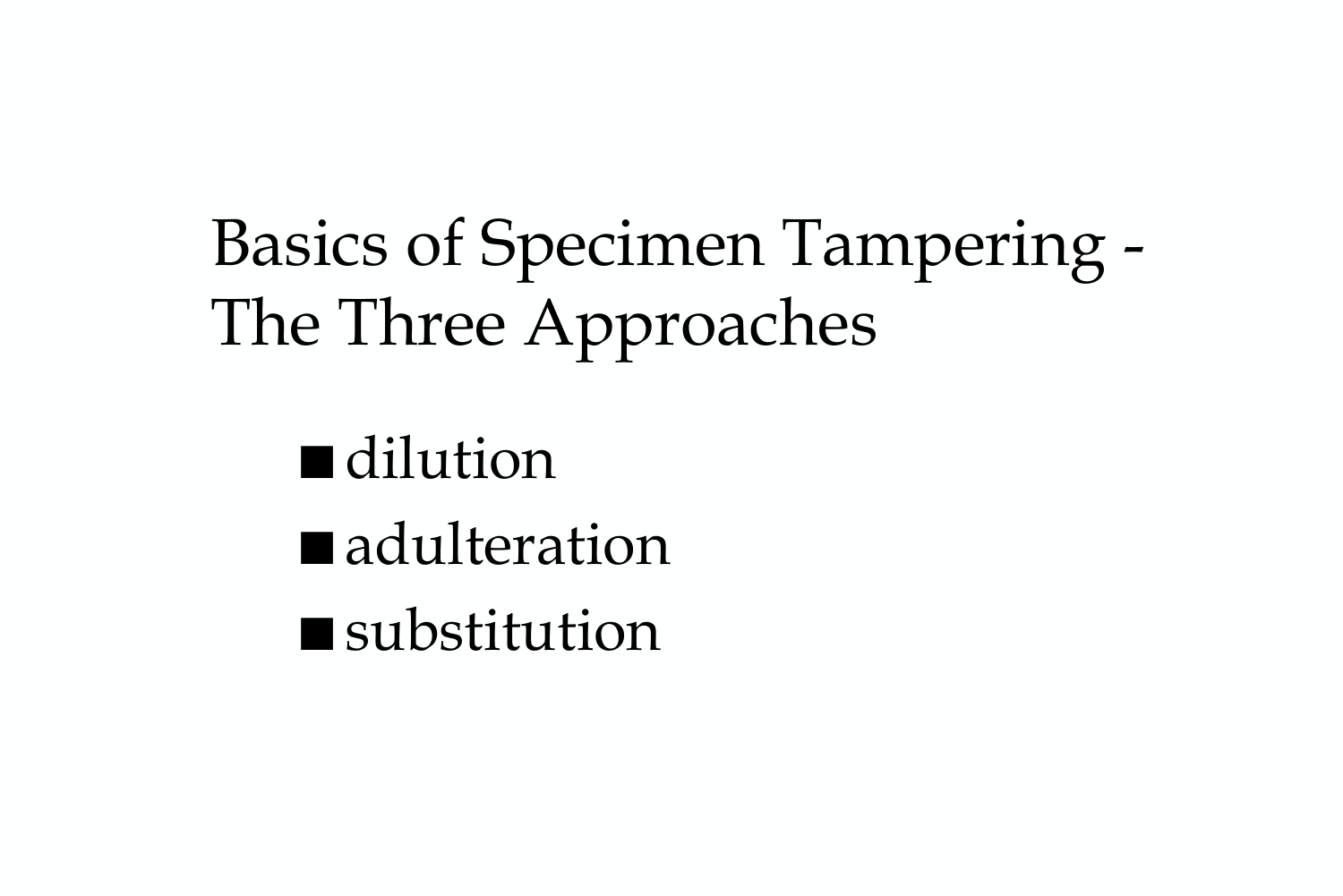### Urine Specimen Adulteration

- addition of foreign substances designed to "mask" drug presence
- post-collection tampering
- $\blacksquare$  low-tech adulterants that cause "pH shift" (lime, vinegar, bleach, ammonia, lemon, drano)
- $\blacksquare$  low-tech adulterants that disrupt testing chemistry (salt, methanol, detergent)
- "high-tech" adulterants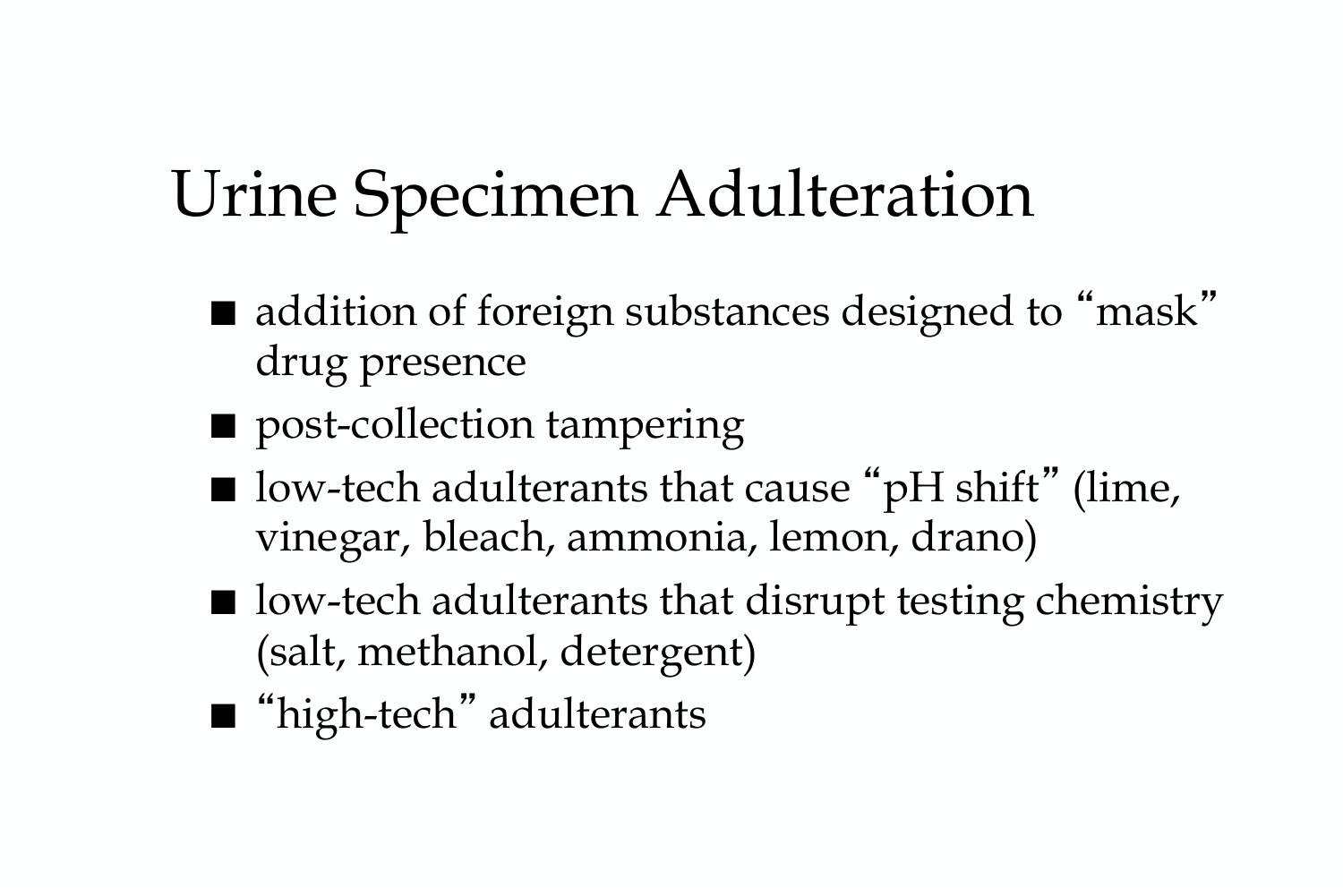#### Urine Specimen Substitution

- replacing donor urine sample with another drugfree specimen
- biological substitution someone else's "clean" urine
- non-biological substitution replacing urine with urine "look-a-like" sample (diet Mountain Dew, water with food coloring)
- non-biologicals can be detected with creatinine testing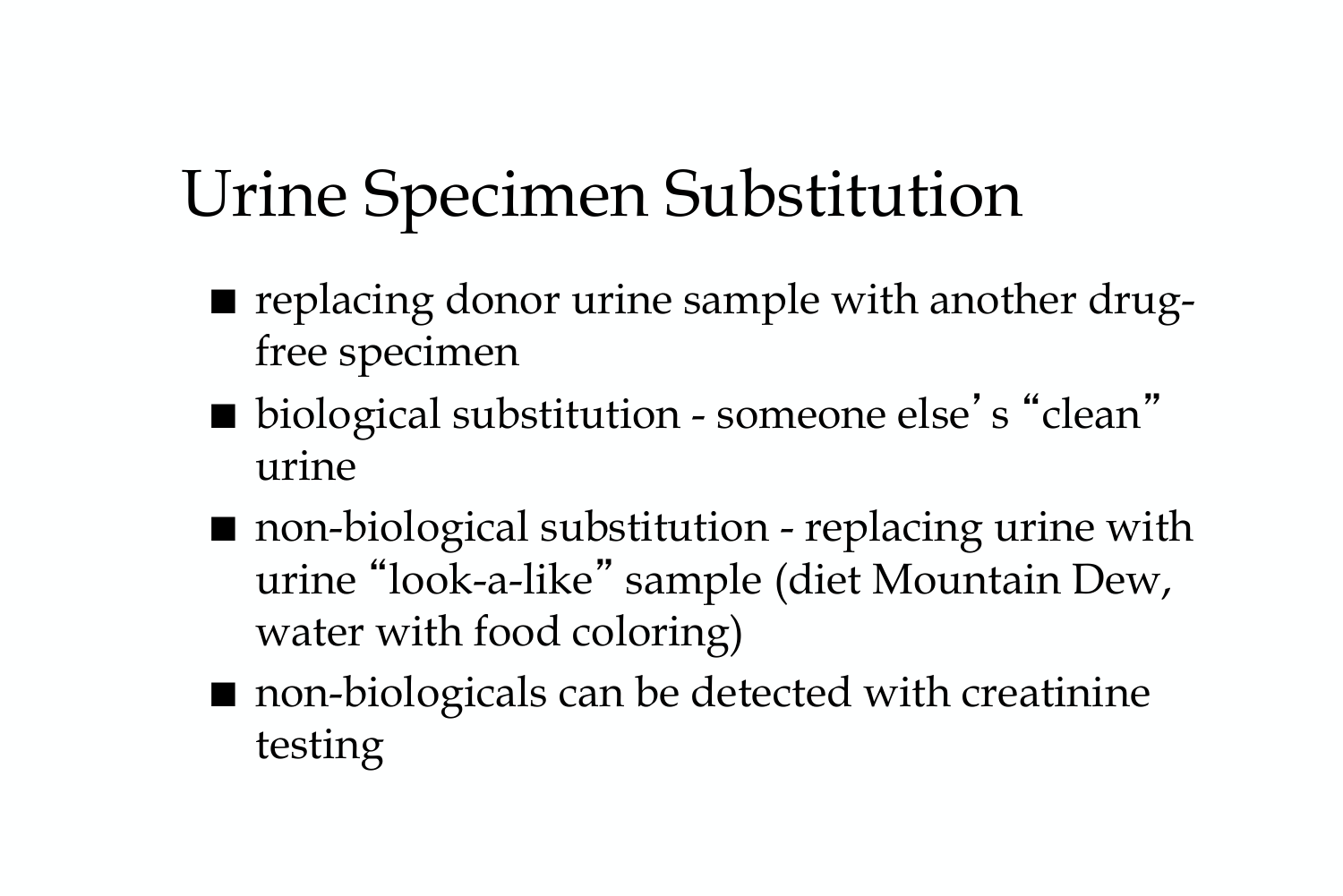## Specimen Validity Tests (SVT)

- creatinine, UUN
- specific gravity
- pH
- nitrites
- gluteraldehyde
- pyridine
- chromium



Request SVT from testing laboratory or use dip-stick SVT products for on-site testing

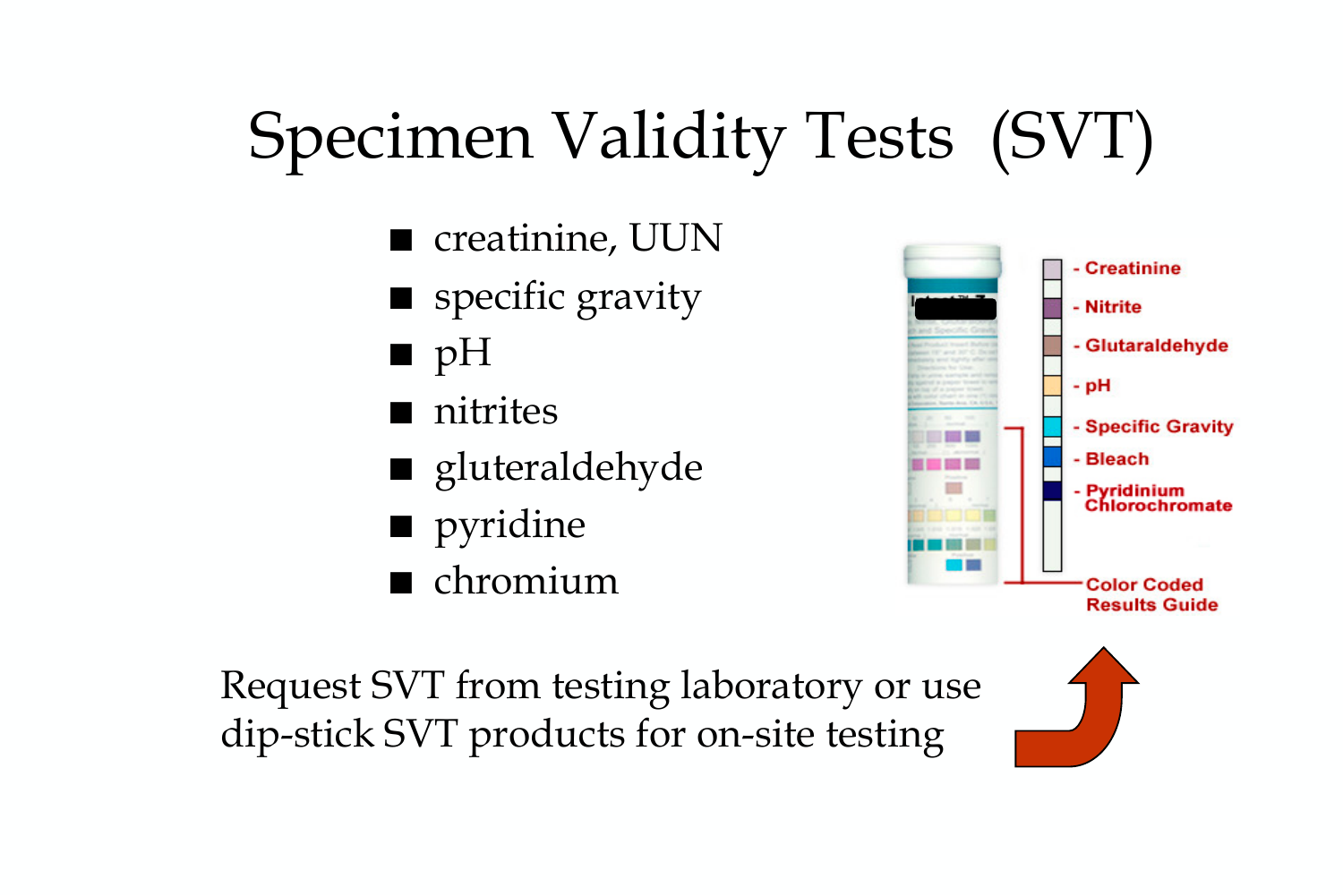## Controlling Specimen Tampering

- develop challenging collection strategy ie. make the testing unannounced and RANDOM!
- directly observed collections is the most effective approach to preventing adulteration and substitution
- $\blacksquare$  inspect sample train collection staff
- keep abreast of tampering techniques
- take temperature measurements (90° 100° F)
- use laboratory employs specimen validity tests & use with on-site devices